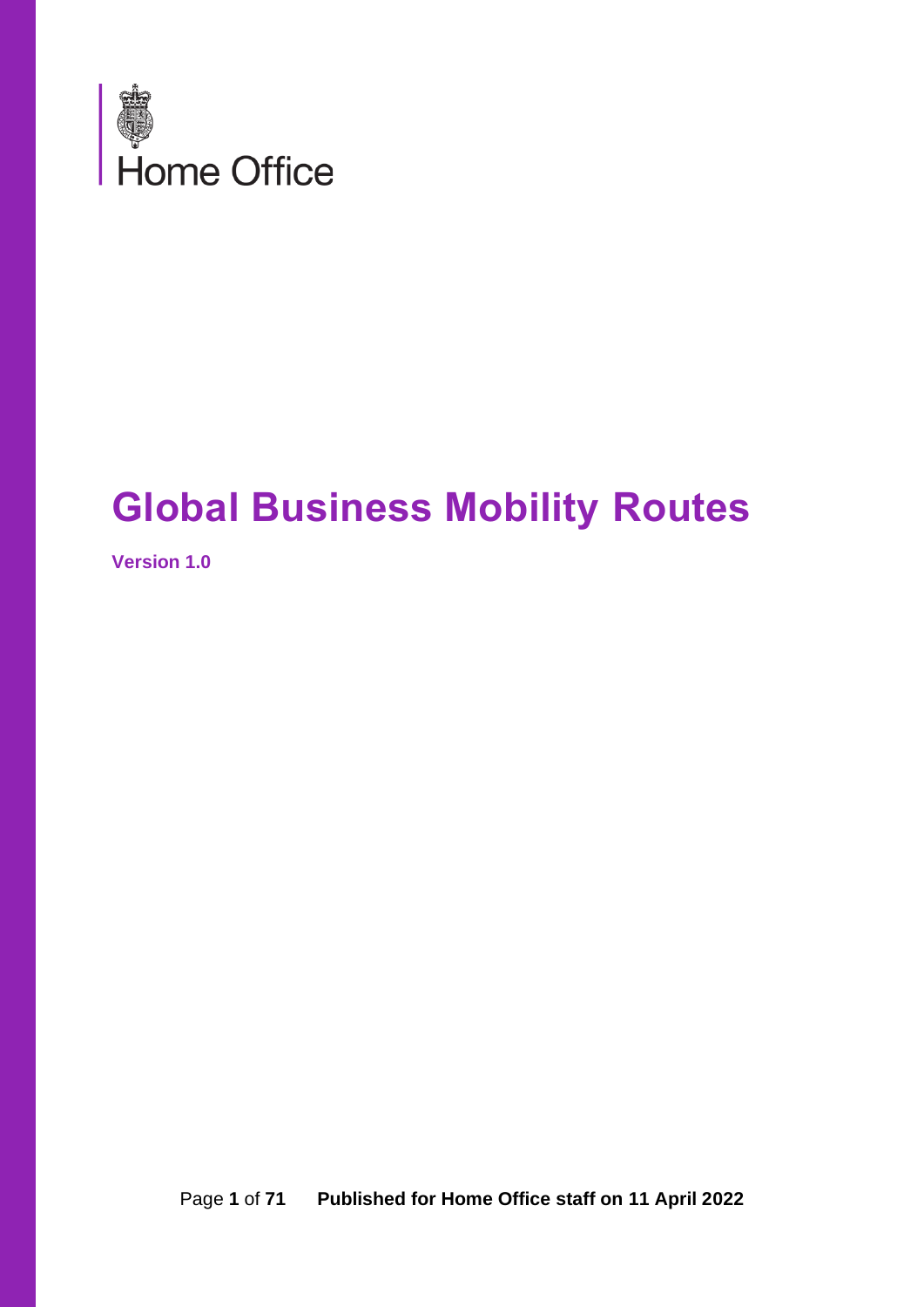# <span id="page-1-0"></span>**Contents**

| Validity requirements for entry clearance and permission to stay  12   |  |
|------------------------------------------------------------------------|--|
|                                                                        |  |
|                                                                        |  |
|                                                                        |  |
|                                                                        |  |
|                                                                        |  |
|                                                                        |  |
|                                                                        |  |
|                                                                        |  |
| Eligibility for entry clearance and permission to stay applications 16 |  |
|                                                                        |  |
|                                                                        |  |
|                                                                        |  |
|                                                                        |  |
|                                                                        |  |
|                                                                        |  |
|                                                                        |  |
|                                                                        |  |
|                                                                        |  |
|                                                                        |  |
|                                                                        |  |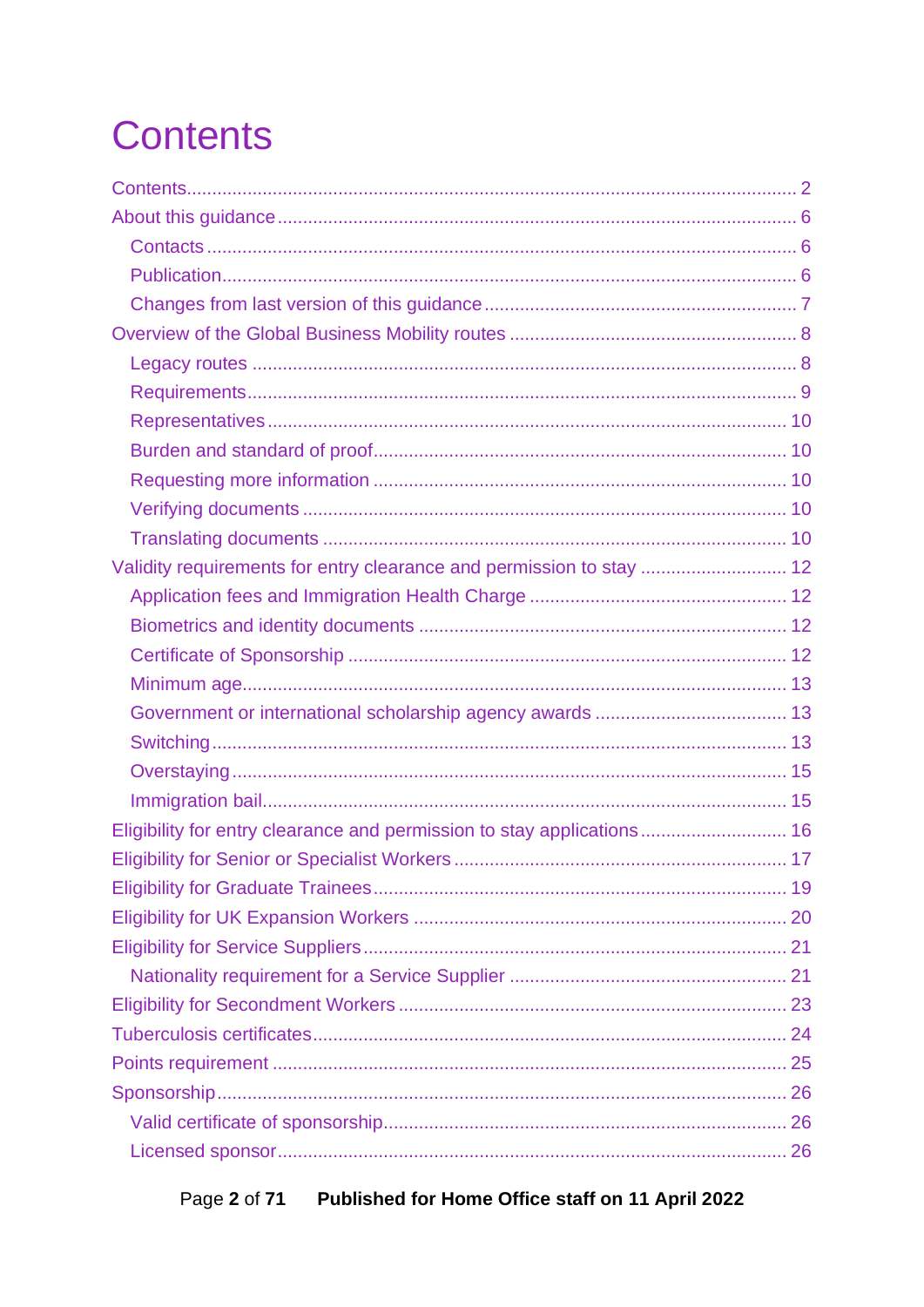| Published for Home Office staff on 11 April 2022<br>Page 3 of 71 |  |
|------------------------------------------------------------------|--|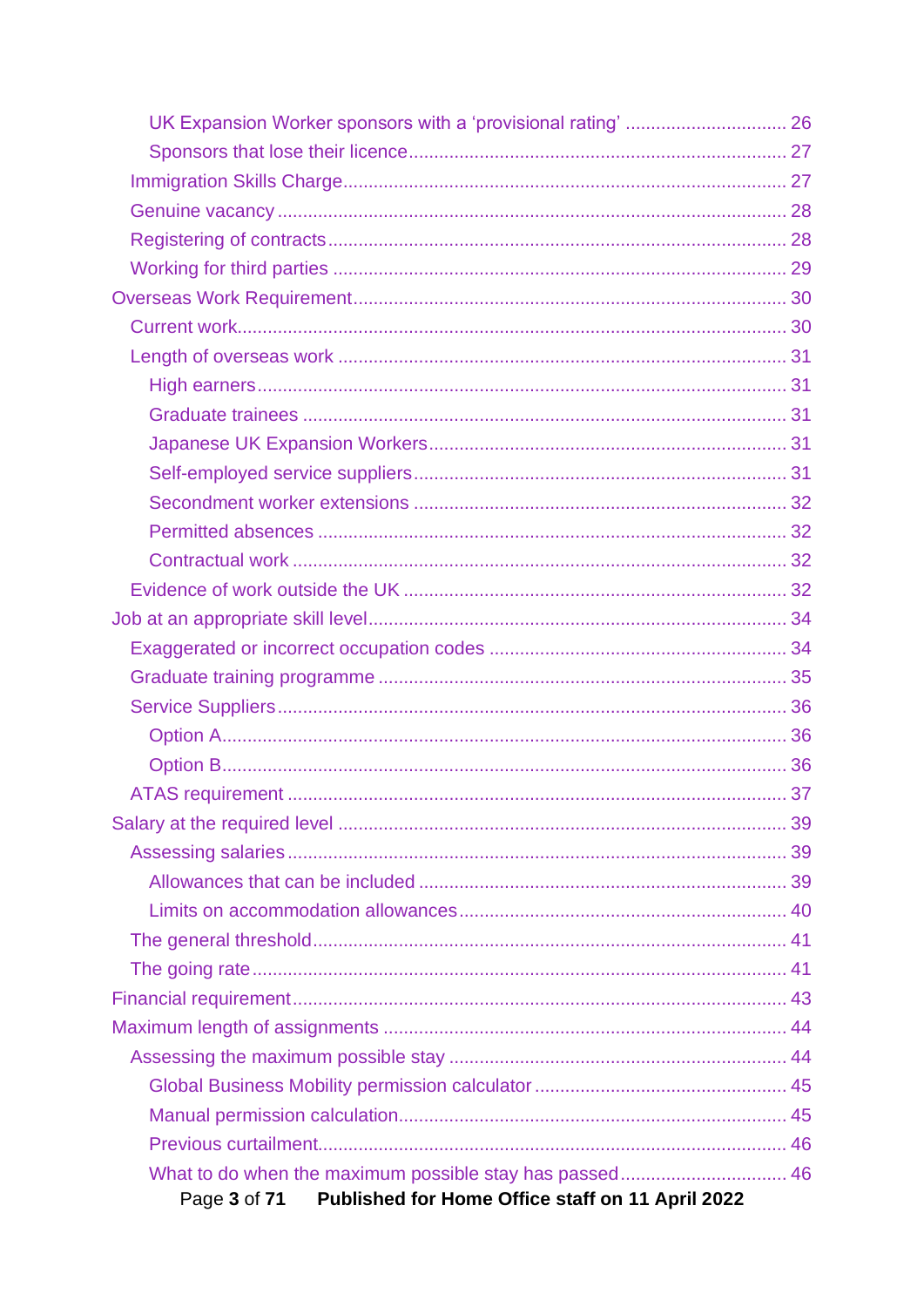| Transitional arrangement: exemption for Senior or Specialist Workers who had |  |
|------------------------------------------------------------------------------|--|
|                                                                              |  |
|                                                                              |  |
|                                                                              |  |
|                                                                              |  |
|                                                                              |  |
|                                                                              |  |
|                                                                              |  |
|                                                                              |  |
|                                                                              |  |
|                                                                              |  |
|                                                                              |  |
|                                                                              |  |
|                                                                              |  |
|                                                                              |  |
|                                                                              |  |
|                                                                              |  |
|                                                                              |  |
|                                                                              |  |
|                                                                              |  |
| Rights of appeal and administrative review - out of country applications  55 |  |
|                                                                              |  |
|                                                                              |  |
|                                                                              |  |
|                                                                              |  |
|                                                                              |  |
|                                                                              |  |
|                                                                              |  |
|                                                                              |  |
|                                                                              |  |
| Taking a fair and proportionate approach to assessment of evidence  61       |  |
|                                                                              |  |
|                                                                              |  |
|                                                                              |  |
|                                                                              |  |
|                                                                              |  |
| Published for Home Office staff on 11 April 2022<br>Page 4 of 71             |  |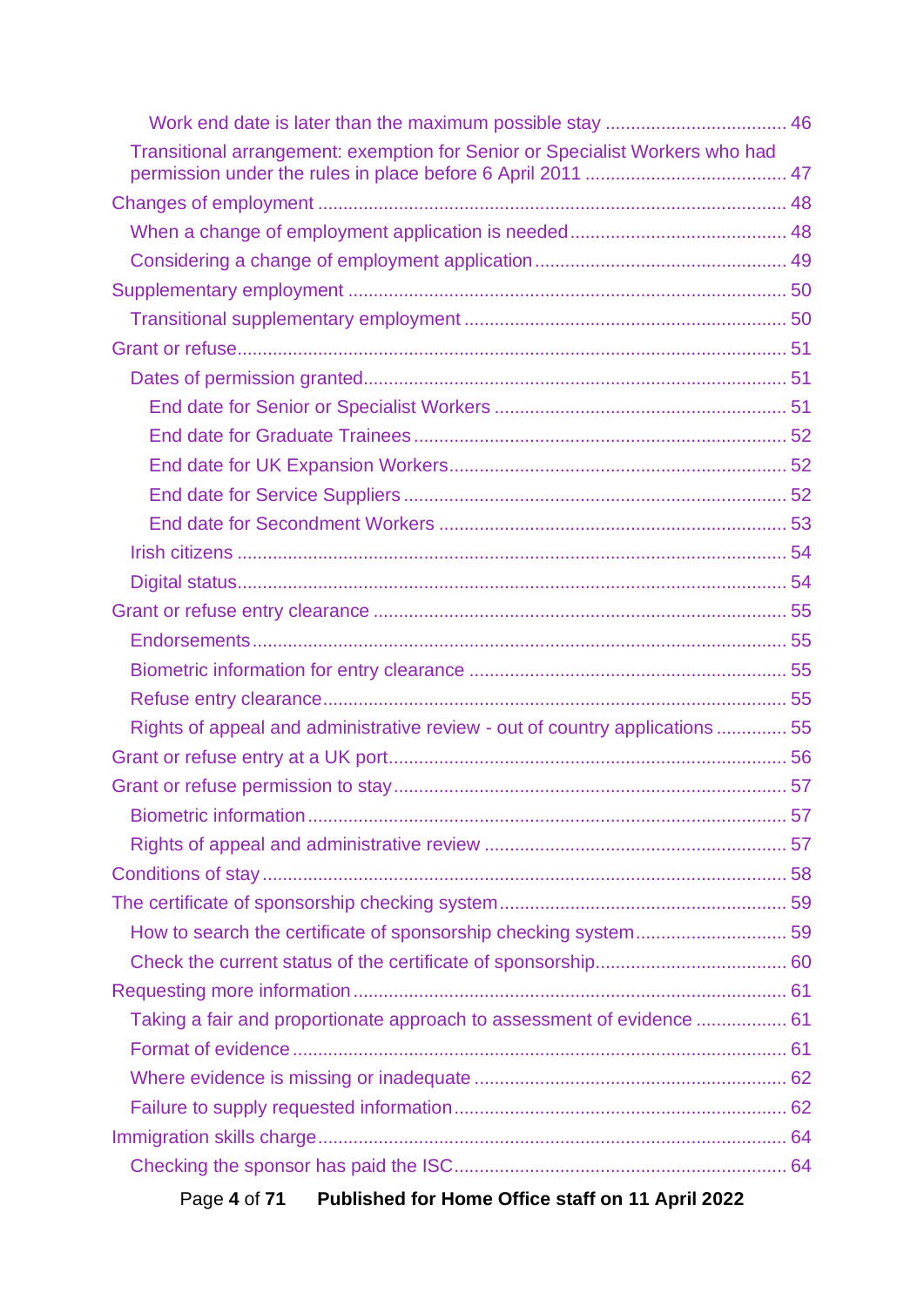| Evidence of statutory maternity, paternity, parental, shared parental, or adoption |  |
|------------------------------------------------------------------------------------|--|
|                                                                                    |  |
| Evidence for assisting in a national or international humanitarian or              |  |
|                                                                                    |  |
|                                                                                    |  |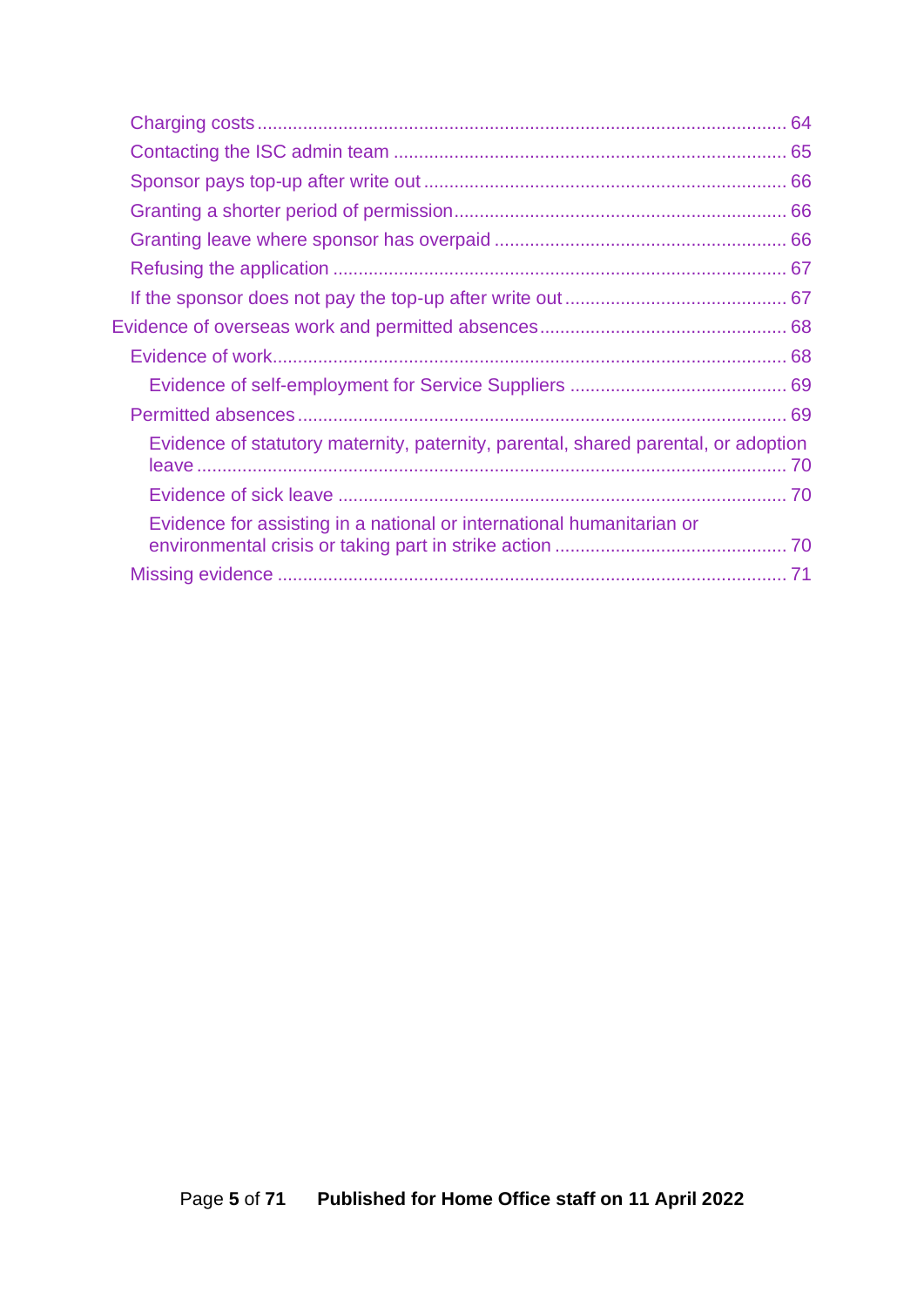# <span id="page-5-0"></span>About this guidance

This guidance tells caseworkers how to consider applications from existing workers of overseas businesses with a presence in the UK who wish to enter or remain in the UK to work under the Global Business Mobility routes of the points-based system. You in this guidance means the caseworker.

This guidance is designed to be used alongside the Global Business Mobility appendices to the [Immigration Rules:](https://www.gov.uk/guidance/immigration-rules/immigration-rules-appendix-intra-company-routes)

- Appendix Global Business Mobility Senior or Specialist Worker
- Appendix Global Business Mobility Graduate Trainee
- Appendix Global Business Mobility UK Expansion Worker
- Appendix Global Business Mobility Service Supplier
- Appendix Global Business Mobility Secondment Worker

The rules explain the requirements an applicant must meet to be granted permission on the Global Business Mobility routes, and this guidance provides additional information on how to consider their application. Paragraph references in this guidance refer to paragraphs in the relevant Global Business Mobility appendix unless otherwise stated.

You may also need to refer to the following sections of the rules, where relevant:

[Part 9: Grounds for Refusal](https://www.gov.uk/guidance/immigration-rules/immigration-rules-part-9-grounds-for-refusal) [Part 10: Police Registration](https://www.gov.uk/guidance/immigration-rules/immigration-rules-part-10-registering-with-the-police) [Appendix Skilled Occupations](https://www.gov.uk/guidance/immigration-rules/immigration-rules-appendix-skilled-occupations) [Appendix ATAS](https://www.gov.uk/guidance/immigration-rules/immigration-rules-appendix-atas-academic-technology-approval-scheme-atas) [Appendix Finance](https://www.gov.uk/guidance/immigration-rules/immigration-rules-appendix-finance)

## <span id="page-5-1"></span>**Contacts**

If you have any questions about the guidance and your line manager or senior caseworker cannot help, or if you think the guidance has factual errors, then your line manager or locally embedded expert can email the Economic Migration Policy team via the Work and Study Technical Team.

If you notice any formatting errors in this guidance (broken links, spelling mistakes and so on) or have any comments about the layout or navigability of the guidance then your line manager or locally embedded expert can email the Guidance Rules and Forms team.

## <span id="page-5-2"></span>**Publication**

Below is information on when this version of the guidance was published:

- version **1.0**
- published for Home Office staff on **11 April 2022**

Page **6** of **71 Published for Home Office staff on 11 April 2022**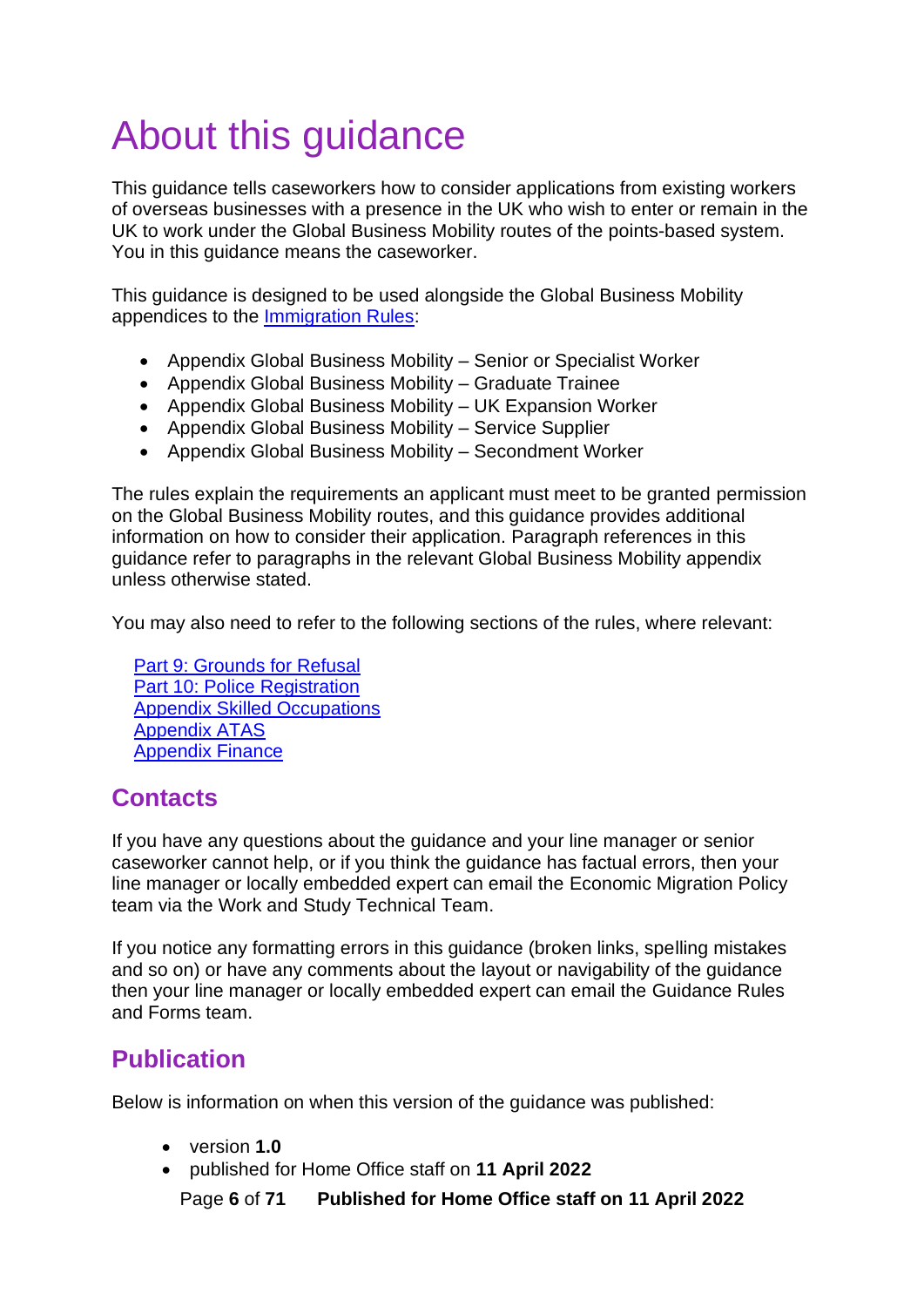## <span id="page-6-0"></span>**Changes from last version of this guidance**

This is a new guidance document.

## **Related content**

**[Contents](#page-1-0)**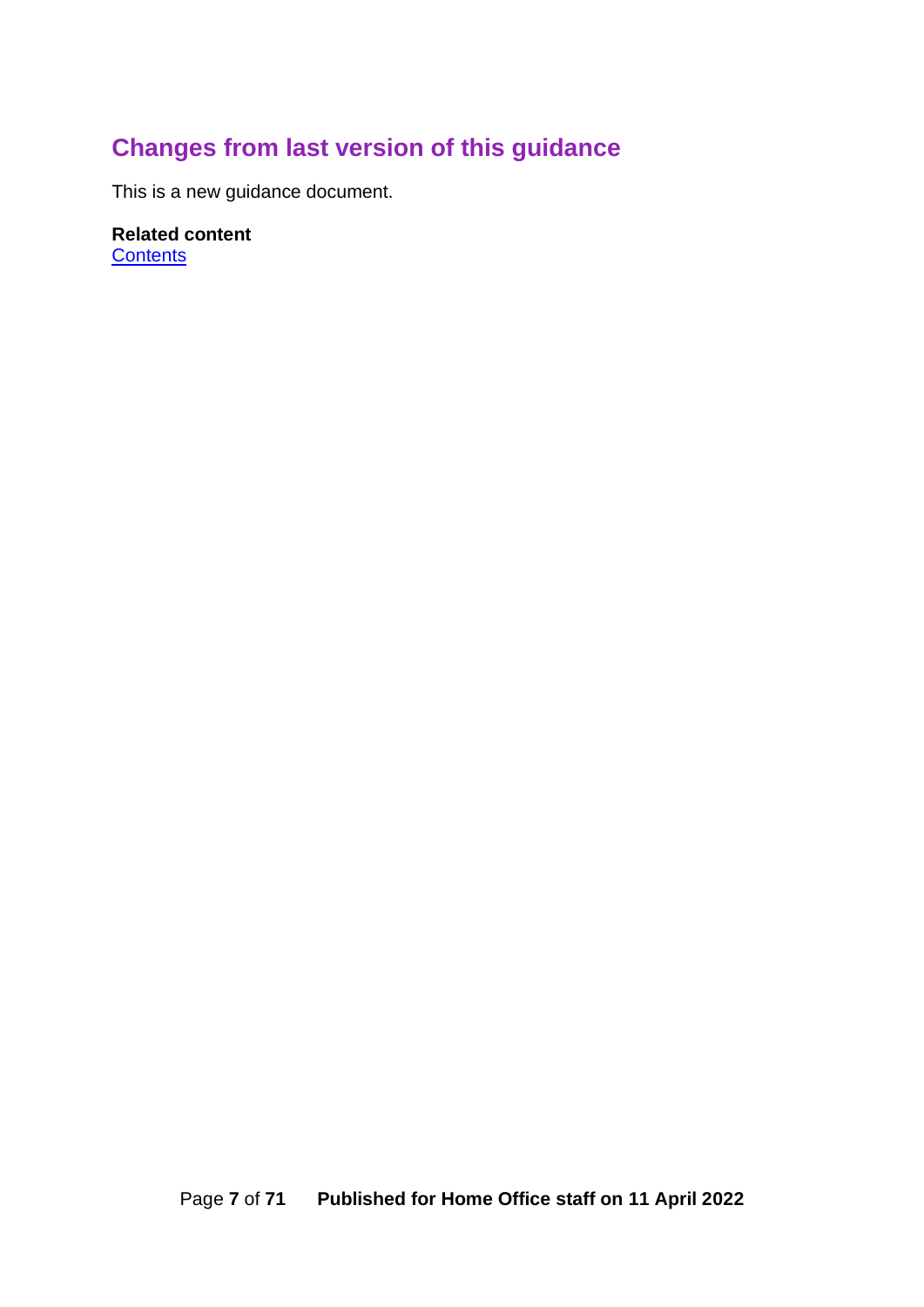# <span id="page-7-0"></span>Overview of the Global Business Mobility routes

This section provides an introduction to the Global Business Mobility routes.

There are 5 Global Business Mobility routes. These are: Senior or Specialist Worker, Graduate Trainee, UK Expansion Worker, Service Supplier and Secondment Worker.

The **Senior or Specialist Worker** route is for overseas workers who are undertaking temporary work assignments in the UK, where the worker is a senior manager or specialist employee and is being assigned to a UK business linked to their employer overseas.

The **Graduate Trainee** route is for overseas workers who are undertaking temporary work assignments in the UK, where the worker is on a graduate training course leading to a senior management or specialist position and is required to do a work placement in the UK.

The **UK Expansion Worker** route is for overseas workers who are undertaking temporary work assignments in the UK, where the worker is a senior manager or specialist employee and is being assigned to the UK to undertake work related to a business's expansion to the UK.

The **Service Supplier** route is for overseas workers who are undertaking temporary work assignments in the UK, where the worker is either a contractual service supplier employed by an overseas service provider or a self-employed independent professional based overseas, and they need to undertake an assignment in the UK to provide services covered by one of the UK's international trade agreements.

The **Secondment Worker** route is for overseas workers who are undertaking temporary work assignments in the UK, where the worker is being seconded to the UK as part of a high value contract or investment by their employer overseas.

Dependent partners and children can apply on these routes. You should refer to the guidance on dependent family members in work routes for further information.

The Global Business Mobility routes do not lead to settlement, and permission in these routes will not count towards the qualifying period of stay required to settle, should an applicant later apply to settle under another PBS route.

### <span id="page-7-1"></span>**Legacy routes**

The Senior or Specialist Worker route replaces the Intra-Company Transfer route and the Graduate Trainee route replaces the Intra-Company Graduate Trainee route. Existing Intra-Company workers can apply for extensions and changes of employment under the Senior or Specialist Worker and Graduate Trainee routes.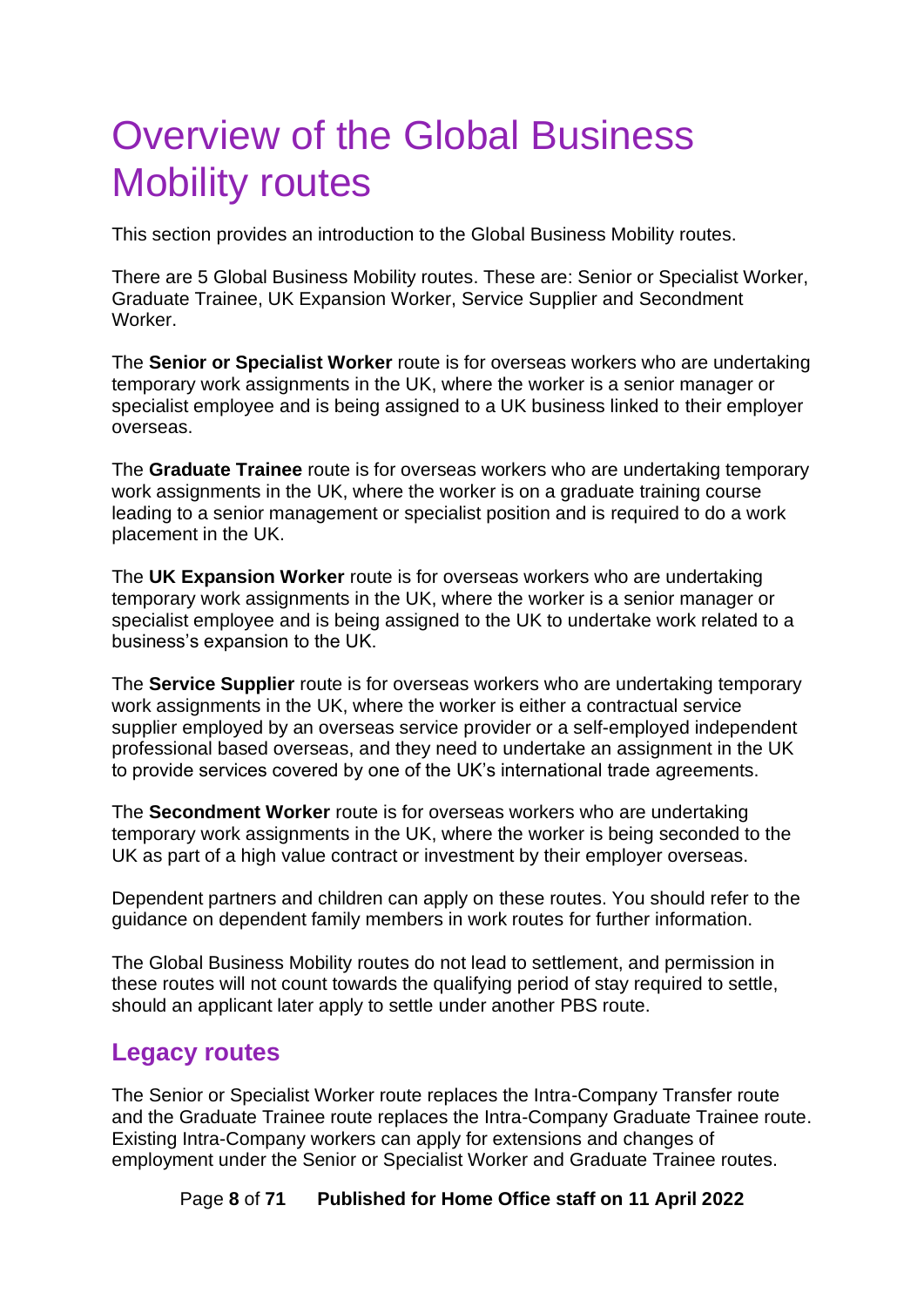The dependants of workers with permission on legacy Intra-Company routes can apply to join those workers using the provisions within the Senior or Specialist Worker route and the Graduate Trainee route as appropriate.

The Service Supplier route replaces the provisions for contractual service suppliers and independent professionals within the Temporary Work – International Agreement route (and its predecessor Tier 5 route). Contractual services suppliers and independent professionals with permission on the Temporary Work – International Agreement route can apply to extend their permission on the Service Supplier route up to the maximum time permitted by the trade agreement they are providing services under.

While the UK Expansion Worker route replaces the provisions for Sole Representatives in the Representative of an Overseas Business route, this is not considered a legacy route. Workers with permission on the Representative of an Overseas business route can continue to apply for extensions and settlement in that route and are not expected to switch to Global Business Mobility (though they can if they meet the requirements but will not be able to settle on this route if they do).

## <span id="page-8-0"></span>**Requirements**

The requirements an applicant must meet to be granted permission on the Global Business Mobility routes are split into 3 parts:

- **1. Validity requirements**  these outline the minimum criteria that must be met in order for a full consideration to take place. They ensure that for example, the correct form has been used and that the applicant has supplied their identity documents. Applications that do not meet these requirements are invalid and may be rejected.
- **2. Suitability requirements** these check the suitability of the applicant. Applicants must not fall for refusal on general grounds or be in breach of immigration laws. Applicants that do not meet these requirements must be refused.
- **3. Eligibility requirements** these are the main criteria of the Global Business Mobility routes. Applicants that do not meet these requirements must be refused.

| <b>Route</b>             | <b>Validity</b><br>requirements | <b>Suitability</b><br>requirements | <b>Eligibility</b><br>requirements |
|--------------------------|---------------------------------|------------------------------------|------------------------------------|
| Senior or                | SNR 1.1. to SNR                 | SNR 2.1. to SNR                    | <b>SNR 3.1. to SNR</b>             |
| <b>Specialist Worker</b> | 1.6.                            | 2.2.                               | 11.4.                              |
| <b>Graduate Trainee</b>  | GTR 1.1. to GTR                 | GTR 2.1. to GTR                    | GTR 3.1. to GTR                    |
|                          | 1.6.                            | 2.2.                               | 11.2.                              |
| <b>UK Expansion</b>      | UKX 1.1. to UKX                 | UKX 2.1. to UKX                    | UKX 3.1. to UKX                    |
| Worker                   | 1.6.                            | 2.2.                               | 11.2.                              |
| <b>Service Supplier</b>  | SSU 1.1. to SSU                 | SSU 2.1. to SSU                    | SSU 3.1. to SSU                    |
|                          | 1.6.                            | 2.2.                               | 11.2.                              |
| Secondment               | SEC 1.1. to SEC                 | SEC 2.1. to SEC                    | SEC 3.1. to SEC                    |
| Worker                   | 1.6.                            | 2.2.                               | 9.2.                               |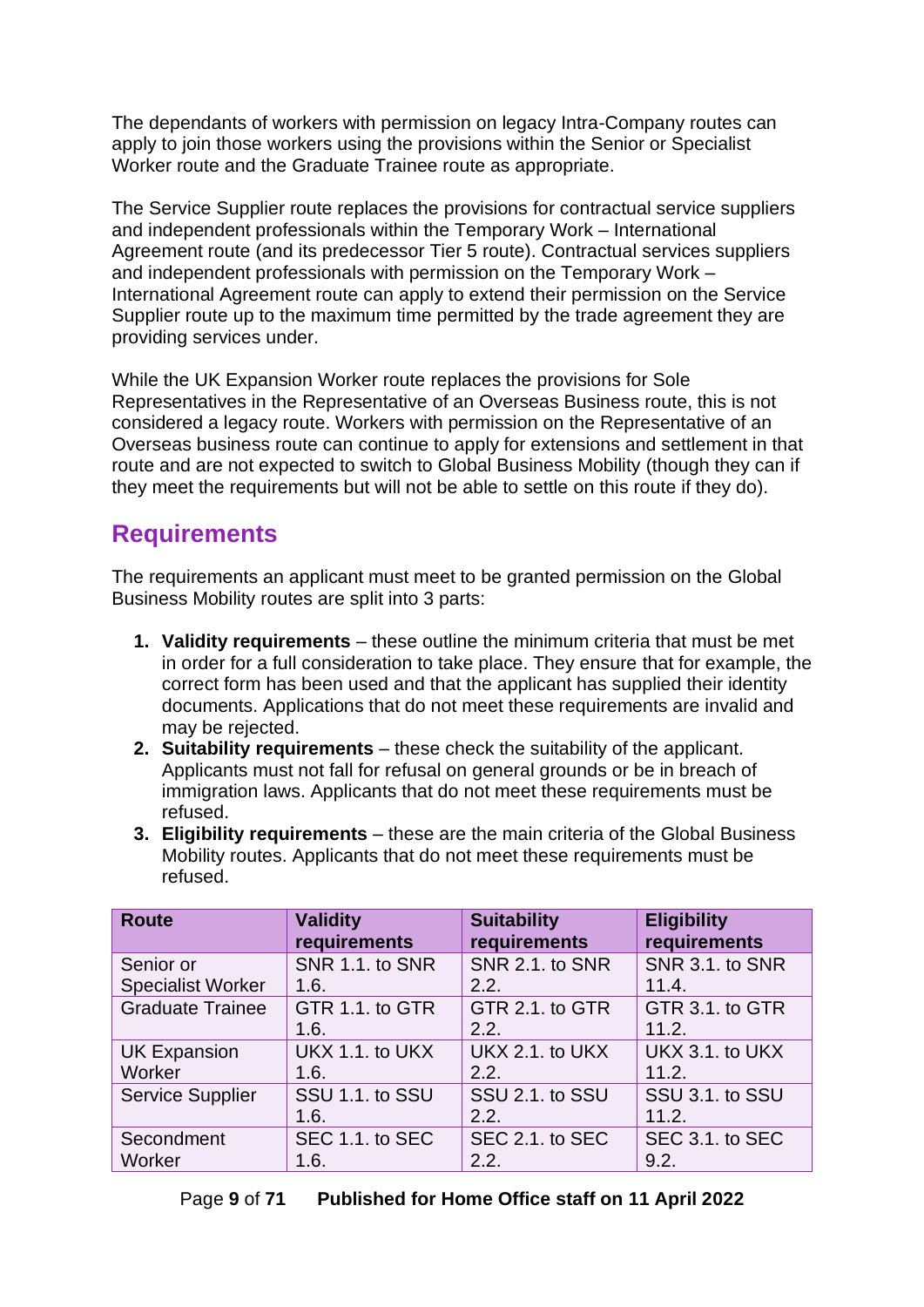The requirements for dependants of Global Business Mobility workers are split into the same 3 groups. Each route has its own rules for dependents

### <span id="page-9-0"></span>**Representatives**

If an applicant has a UK based representative, you must check that the representative is approved to provide immigration advice with either of the following:

- [the Office of the Immigration Services Commissioner](https://www.gov.uk/government/organisations/office-of-the-immigration-services-commissioner) (OISC)
- one of the following designated authorities:
	- o the [Law Society](https://www.lawsociety.org.uk/)
	- o the [Law Society of Scotland](https://www.lawscot.org.uk/)
	- o the [Law Society of Northern Ireland](https://www.lawsoc-ni.org/)
	- o the [General Council](https://www.barcouncil.org.uk/) of the Bar
	- o the [Chartered Institute of Legal Executives](https://www.cilex.org.uk/)
	- o the [Faculty of Advocates](http://www.advocates.org.uk/)
	- o the [General Council of the Bar of Northern Ireland](https://www.barofni.com/)

If the representative does not have the necessary permission to provide immigration advice, you must direct all communications to the applicant instead.

## <span id="page-9-1"></span>**Burden and standard of proof**

The burden of proof is on the applicant to show they meet the requirements of the route. The standard of proof is the balance of probabilities (which means it is more likely than not). When considering the application, you should have regard to all the relevant information and you should request more information, or clarification, if you need to do so.

## <span id="page-9-2"></span>**Requesting more information**

If you need more information, or clarification of certain details to be able to decide the application, then please refer to requesting [more information.](#page-60-0) Where possible, you should try to identify all areas where further information is required, so it can be requested at the same time.

## <span id="page-9-3"></span>**Verifying documents**

You must conduct verification checks if you have any doubts about whether the supporting documents an applicant has submitted are genuine. If the application falls for refusal on other grounds, you do not need to carry out verification checks, but you must explain in your decision that you reserve the right to carry out checks in any reconsideration.

### <span id="page-9-4"></span>**Translating documents**

If the documents provided are not in English or Welsh, the applicant must provide a fully certified translation from a professional translatior or translation company that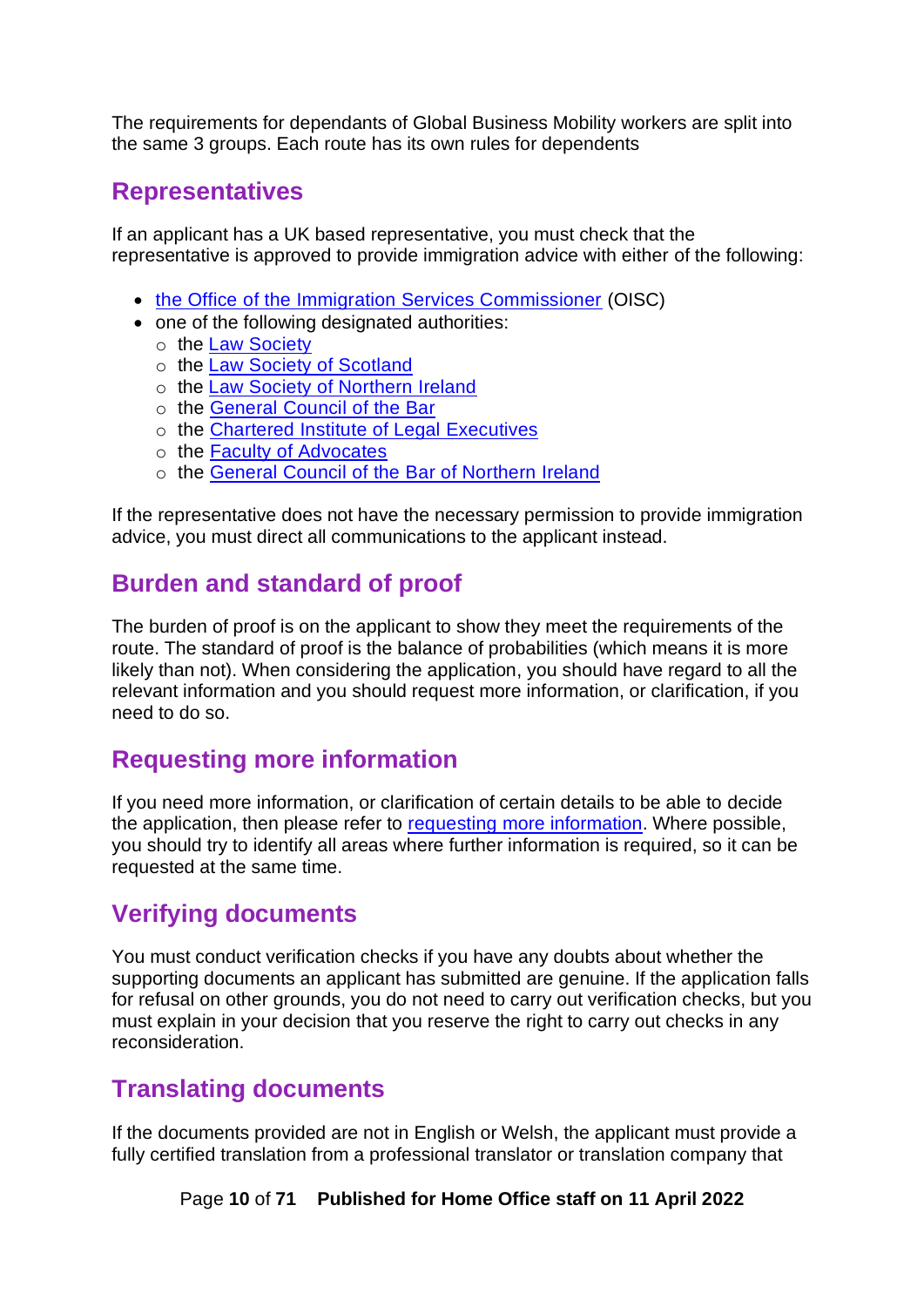can be independently verified by the Home Office. The translation must include all of the following information:

- confirmation it is an accurate translation of the document
- the date of translation
- the full name and signature of the translator or an official from the translation company
- the translator or translation company's contact details

If no translation is supplied, you should request one. If the applicant still does not provide a translation or if you are unable to verify the translation, the document will not be accepted. You must continue to process the application as if the applicant had not provided the document.

#### **Related content**

**[Contents](#page-1-0)**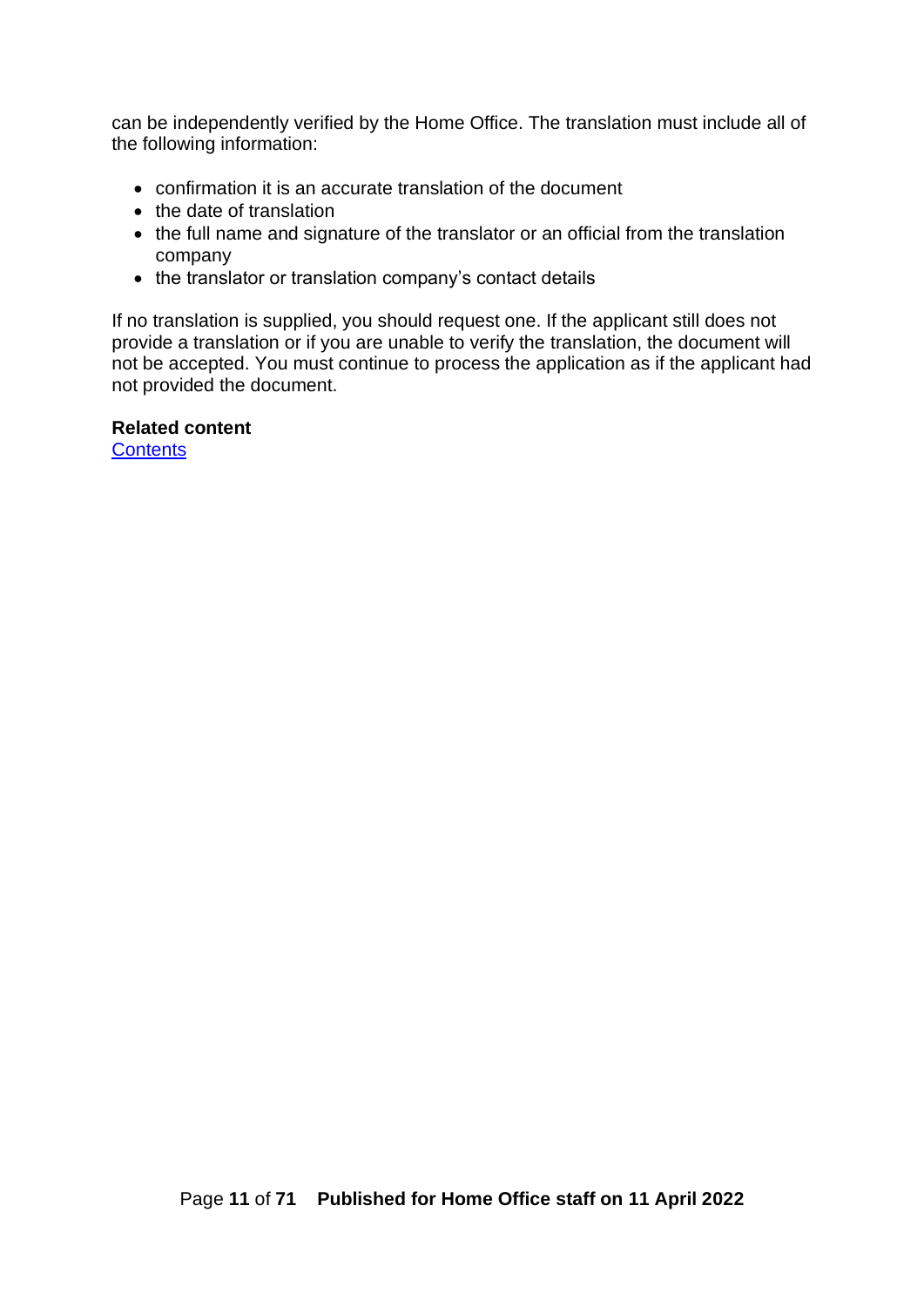# <span id="page-11-0"></span>Validity requirements for entry clearance and permission to stay

This section tells you what validity requirements an applicant must meet when they apply for entry clearance or permission to stay as on the Global Business Mobility routes.

Before considering any application, you must check the application is valid by referring to appropriate paragraphs for the relevant [Global Business Mobility route:](https://www.gov.uk/guidance/immigration-rules/immigration-rules-appendix-intra-company-routes)

- Senior or Specialist Worker: paragraphs SNR 1.1 to SNR 1.6
- Graduate Trainee: paragraphs GTR 1.1 to GTR 1.6
- UK Expansion Worker: paragraphs UKX 1.1 to UKX 1.6
- Service Supplier: paragraphs SSU 1.1 to SSU 1.6
- Secondment Worker: paragraphs SEC 1.1 to SEC 1.6

If you are not satisfied the application meets all the validity requirements, you should consider whether to [request more information,](#page-60-0) reject the application or exercise discretion to consider.

## <span id="page-11-1"></span>**Application fees and Immigration Health Charge**

The applicant must have paid the relevant application fees and any Immigration Health Charge (sometimes called the Immigration Health Surcharge or IHS). For further information, please refer to the guidance on the Immigration Health Charge.

## <span id="page-11-2"></span>**Biometrics and identity documents**

You must be satisfied that where the applicant has provided their biometrics, these are verified against a valid passport or other travel document they have supplied.

#### **Official – sensitive: start of section**

The information in this section has been removed as it is restricted for internal Home Office use only.

#### **Official – sensitive: end of section**

### <span id="page-11-3"></span>**Certificate of Sponsorship**

The applicant must have a Certificate of Sponsorship (CoS) from an approved sponsor. This is a virtual document (similar to a database record) which is assigned by the sponsor. Sponsors use a secure IT system called the [sponsorship](https://www.gov.uk/sponsor-management-system)  [management system](https://www.gov.uk/sponsor-management-system) (SMS) to assign a certificate of sponsorship.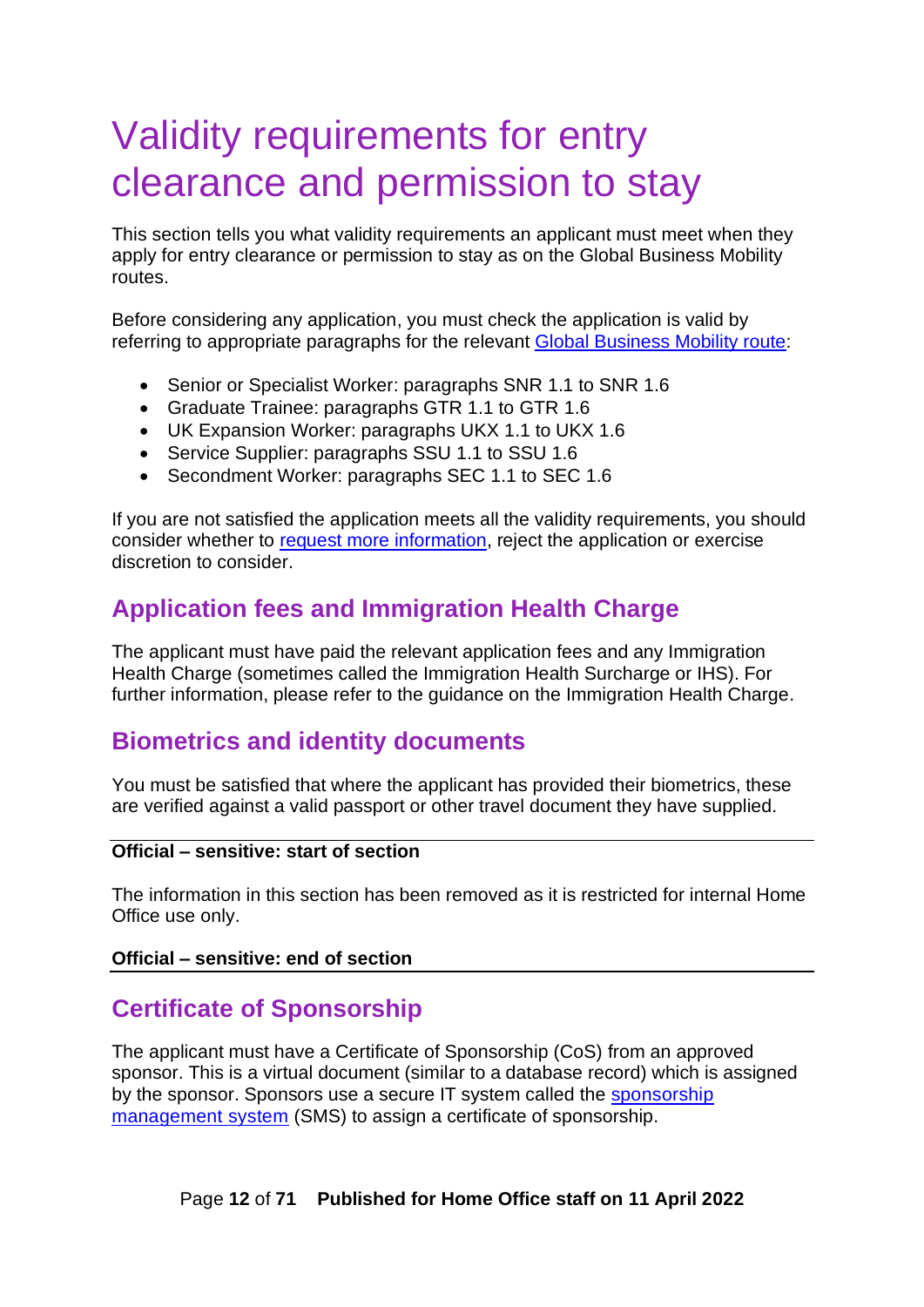The reference number for the certificate should be provided in the application. If the applicant has not supplied the reference number, they must provide an explanation. If you are not satisfied the sponsor has assigned a certificate to the applicant, you may reject the application. If the reason the sponsor has not yet assigned a certificate is because of delays by UKVI (for example, a delay in processing a sponsor licence application or a request for certificates of sponsorship), you may exceptionally place the case on hold pending the outcome.

You must check that the Certificate of Sponsorship was assigned to the applicant no more than 3 months before the date of application. If it was assigned too early, the application may be rejected.

For information on how to check the CoS information, refer to [The Certificate of](#page-58-0)  [Sponsorship checking system.](#page-58-0) (Note that the Certificate of Sponsorship will also need to be viewed when assessing the eligibility requirements.)

## <span id="page-12-0"></span>**Minimum age**

All applicants must be aged 18 or over on the date of application. If the applicant is too young, the application may be rejected as invalid.

## <span id="page-12-1"></span>**Government or international scholarship agency awards**

Where an applicant has received an award covering fees and living costs from a government or international scholarship agency in the 12 months before the date of application, the government or agency must provide written consent to the application. The letter of consent must be on the official letter-headed paper or stationery of the organisation or organisations, bearing the official stamp of that organisation and issued by an authorised official of that organisation. The documents must confirm that the organisation gives the applicant consent to remain in or reenter the UK. If there is no such letter it should be requested and if not provided the validity guidance should be applied.

## <span id="page-12-2"></span>**Switching**

An applicant who is in the UK cannot apply to switch into the Global Business Mobility routes if they have, or were last granted, permission as any of the following:

- as a Visitor
- as a Short-term Student
- as a Parent of a Child Student
- as a Seasonal Worker
- as a Domestic Worker in a Private Household
- outside the Immigration Rules

If an applicant applies to switch into the Global Business Mobility routes from one of the above categories, you may reject the application or exercise discretion to consider.

Page **13** of **71 Published for Home Office staff on 11 April 2022**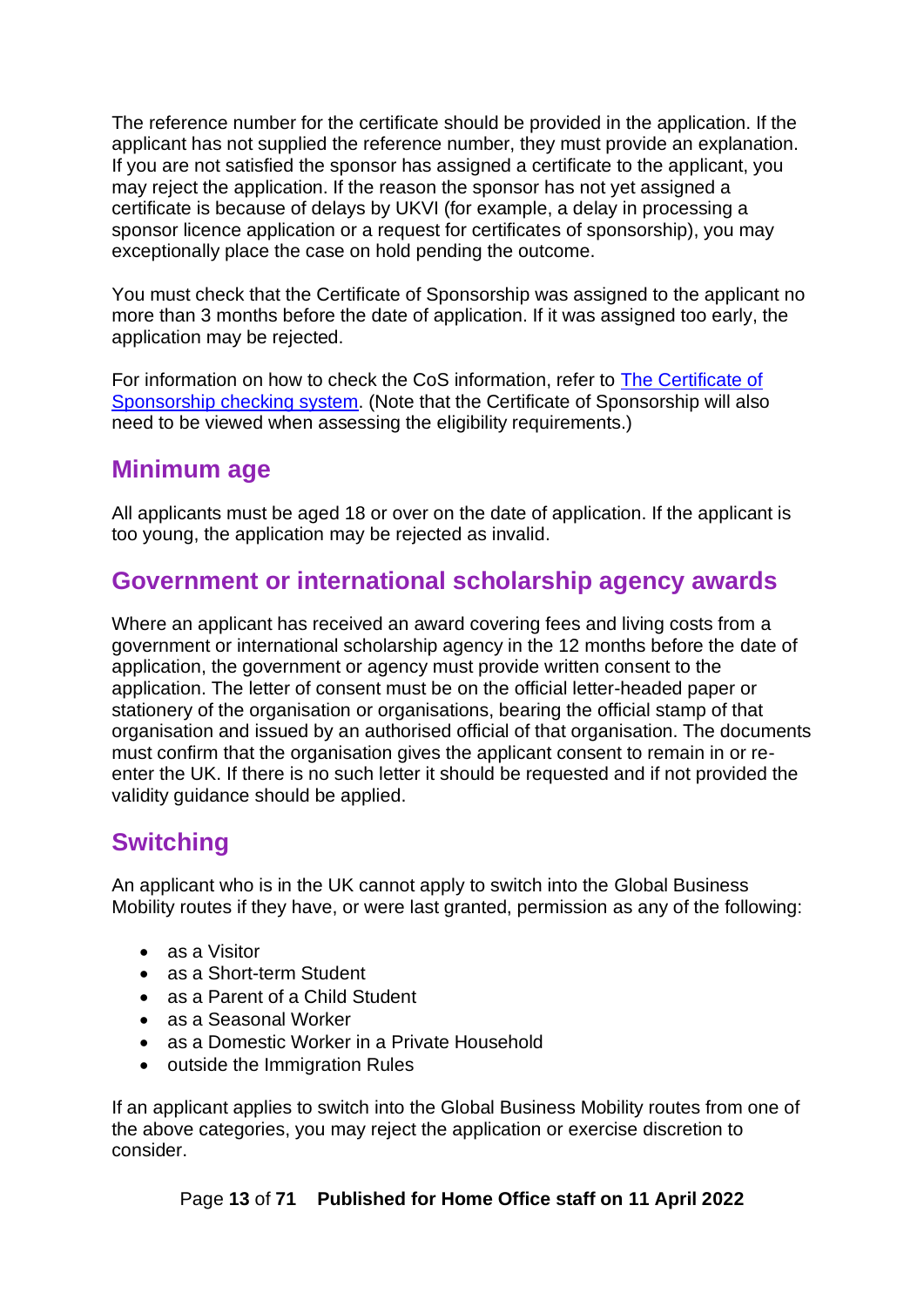#### **Related content**

**[Contents](#page-1-0)** [The Certificate of Sponsorship checking system](#page-58-0) [Requesting more information](#page-60-0) Validation, variation and withdrawal of applications guidance Immigration health charge guidance UKVI Operating Mandate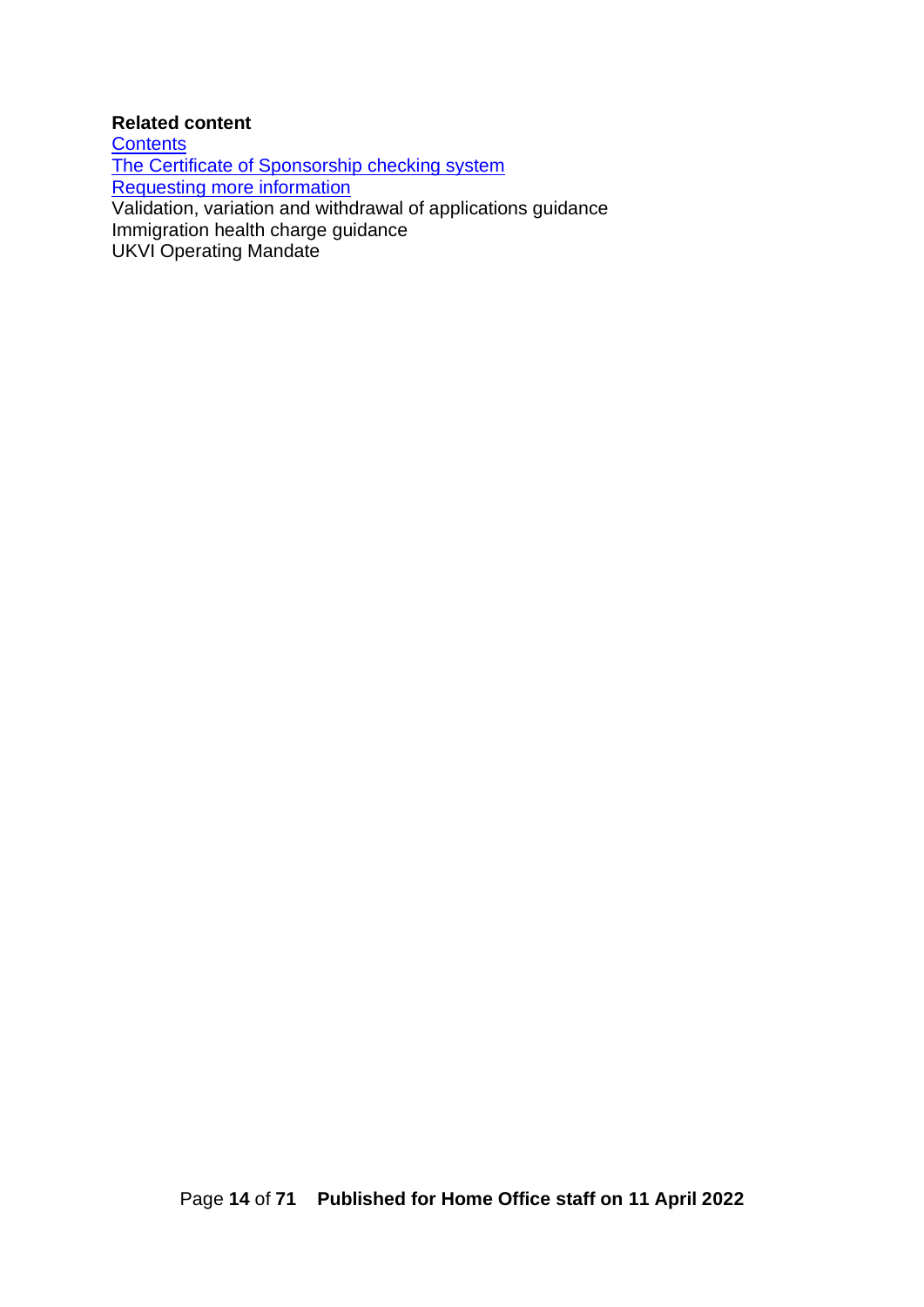## Suitability for entry clearance and permission to stay applications

This section tells you where to find the suitability requirements that an applicant must meet when they apply for entry clearance or permission to stay on the Global Business Mobility routes.

You must check the application meets the suitability requirements for the relevant [Global Business Mobility route:](https://www.gov.uk/guidance/immigration-rules/immigration-rules-appendix-intra-company-routes)

Senior or Specialist Worker: paragraphs SNR 2.1 and SNR 2.2 Graduate Trainee: paragraphs GTR 2.1 to GTR 2.2 UK Expansion Worker: paragraphs UKX 2.1 and UKX 2.2 Service Supplier: paragraphs SSU 2.1 to SSU 2.2 Secondment Worker: paragraphs SEC 2.1 to SEC 2.2

You must be satisfied that the grounds for refusal, contained in Part 9 of the [Immigration Rules](https://www.gov.uk/guidance/immigration-rules/immigration-rules-part-9-grounds-for-refusal) do not apply to the application.

## <span id="page-14-0"></span>**Overstaying**

You must check the applicant is not in breach of immigration laws, except where permitted by the Immigration Rules in respect of periods of overstaying. Refer to the full guidance on overstaying.

### <span id="page-14-1"></span>**Immigration bail**

Any applicant who is in the UK on immigration bail is not suitable for the Intra-Company routes. These individuals do not generally hold permission to be in the UK.

**Related content [Contents](#page-1-0)** Applications from overstayers guidance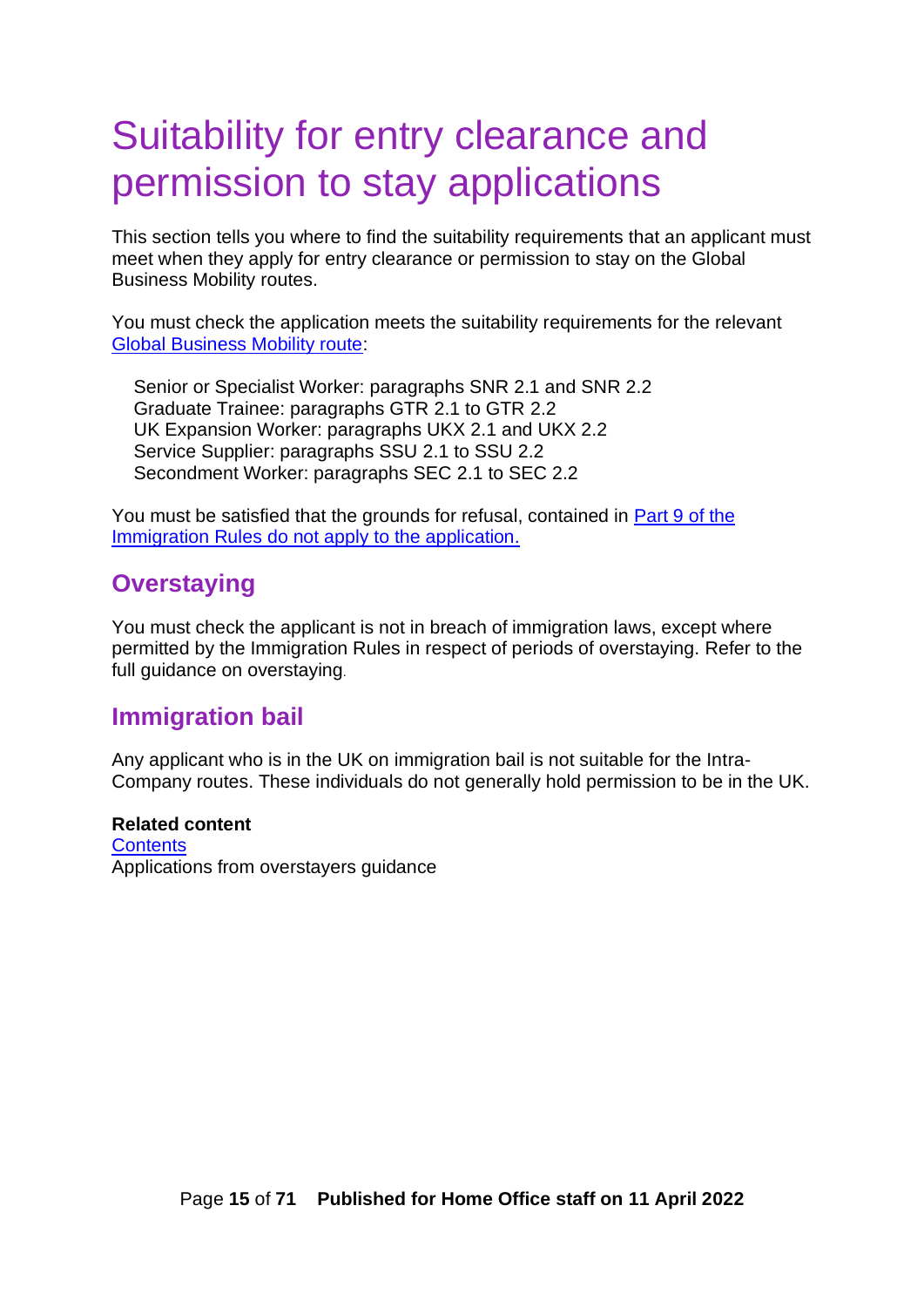# <span id="page-15-0"></span>Eligibility for entry clearance and permission to stay applications

This section tells you the requirements an applicant must meet to be granted either entry clearance or permission to stay on the Global Business Mobility routes.

The requirements for granting entry clearance or permission to stay can be found in the eligibility requirements stated in the relevant [Global Business Mobility route:](https://www.gov.uk/guidance/immigration-rules/immigration-rules-appendix-intra-company-routes)

- Appendix Global Business Mobility Senior or Specialist Worker (SNR 3.1 to SNR 11.4)
- Appendix Global Business Mobility Graduate Trainee (GTR 3.1 to GTR 11.2)
- Appendix Global Business Mobility UK Expansion Worker (UKX 3.1 to UKX 11.2)
- Appendix Global Business Mobility Service Supplier (SSU 3.1 to SSU 11.2)
- Appendix Global Business Mobility Secondment Worker (SEC 3.1 to SEC 9.2)

You should note that there are some important differences in the eligibility requirements between different Global Business Mobility routes. Each route therefore has its own eligibility guidance (see **related content** for links).

Applications which do not meet these requirements must be refused.

#### **Related content**

**[Contents](#page-1-0)** [Eligibility for Senior or Specialist Workers](#page-16-0) [Eligibility for Graduate Trainees](#page-18-0) [Eligibility for UK Expansion Workers](#page-19-0) [Eligibility for Service Suppliers](#page-20-0) [Eligibility for Secondment Workers](#page-22-0)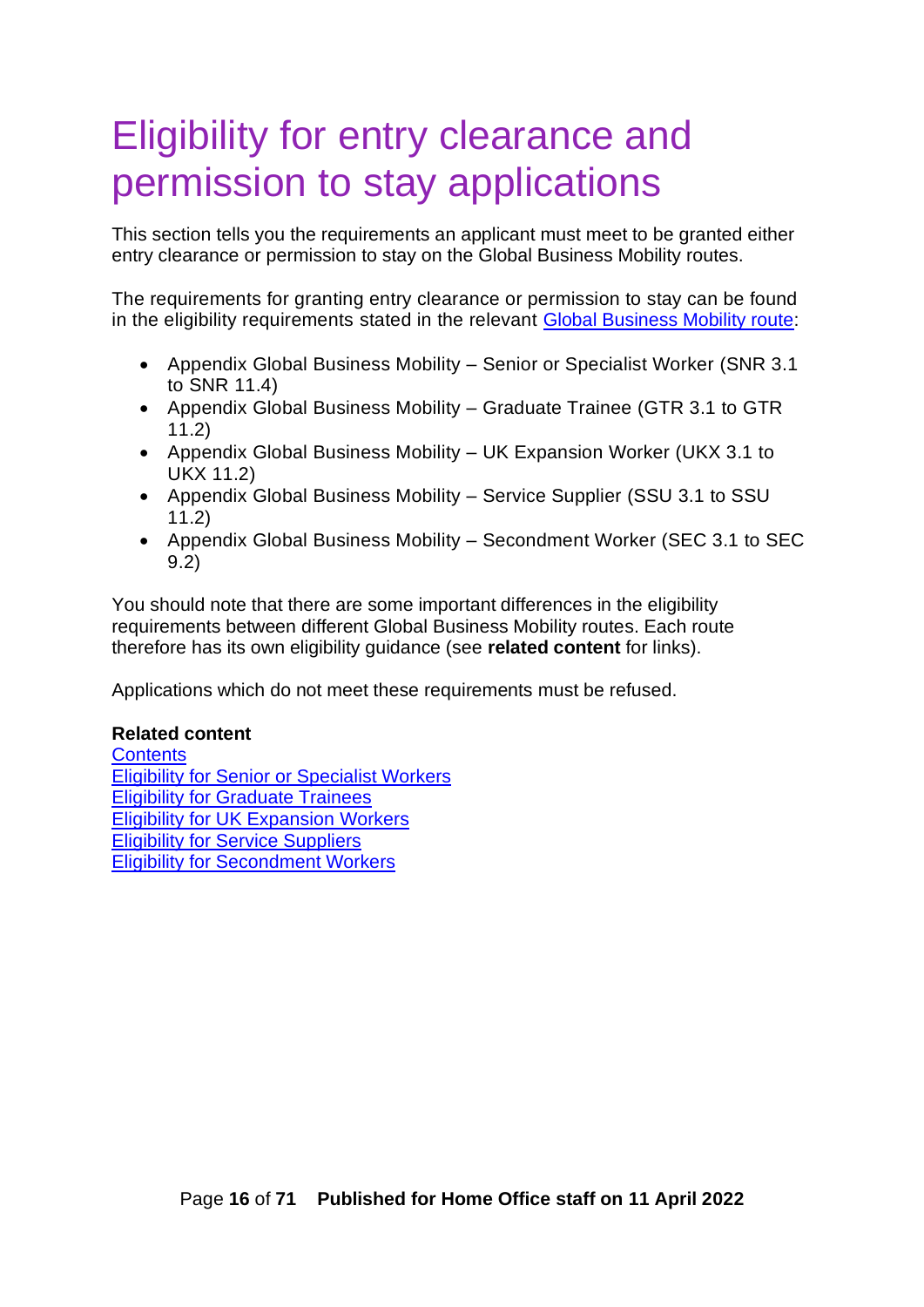# <span id="page-16-0"></span>Eligibility for Senior or Specialist **Workers**

This section tells you the requirements an applicant must meet to be granted either entry clearance or permission to stay as Senior or Specialist Worker.

The requirements for granting entry clearance or permission to stay can be found in the eligibility requirements contained in [Appendix Global Business Mobility –](https://www.gov.uk/guidance/immigration-rules/immigration-rules-appendix-intra-company-routes) [Senior or Specialist Worker.](https://www.gov.uk/guidance/immigration-rules/immigration-rules-appendix-intra-company-routes)

To be eligible, applicants must be awarded 60 points (for their sponsorship, job skill level and salary). All points requirements are mandatory in the Global Business Mobility routes and applicants must also satisfy non-points requirements regarding tuberculosis testing, available funds and maximum length of assignments under Global Business Mobility routes.

The eligibility requirements can be found in the rules as set out below:

- Entry requirement (SNR 3.1.)
- Tuberculosis certificate (SNR 3.2.)
- Points requirement (SNR 4.1.)
- Points for sponsorship (SNR 5.1. to SNR 5.9.)
- The overseas work requirement (SNR 5.7. to SNR 5.8.)
- Points for a job at the appropriate skill level (SNR 6.1. to SNR 6.8.)
- Points for salary (SNR 7.1. to SNR 9.3.)
- Financial requirement (SNR 10.1. to SNR 10.3.)
- Maximum length of assignments requirement (SNR 11.1. to SNR 11.4.)

Applications which do not meet these requirements must be refused.

Further guidance on these requirements can be found in the relevant section (see **related content** for links).

There are several transitional measures that only apply to Senior or Specialist Workers which are covered in the relevant sections. These are:

- applicants who currently have permission to stay as Senior or Specialist Worker (including on [legacy routes\)](#page-7-1) and are continuing to work in the same job for the same employer can be sponsored in one of the occupation codes listed at SNR 6.8.
- under SNR 8.3. an applicant does not need to meet the general salary requirement if they were previously granted permission as a Tier 2 (Intra-Company Transfer) Migrant under the rules in force before 6 April 2011, or as a Work Permit Holder and since then has continuously had permission as a Senior or Specialist Worker (including any period of overstaying disregarded under paragraph 39E of the Immigration Rules)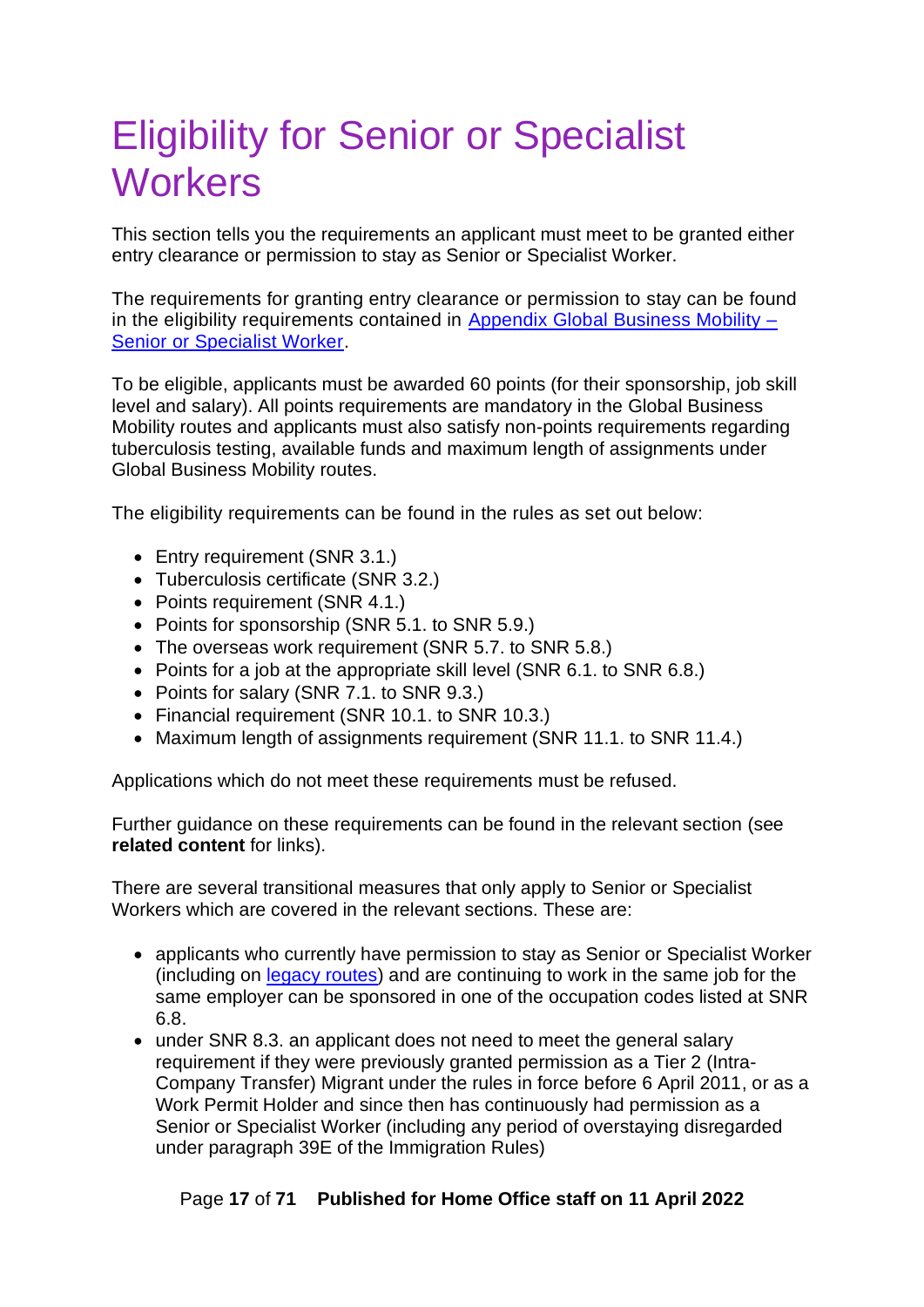• under SNR 11.4. the maximum length of assignment requirements do not apply if the applicant was previously granted permission to stay as a Tier 2 (Intra-Company Transfer) Migrant under the rules in force before 6 April 2011, or as a Work Permit Holder and since then has continuously had permission as a Senior or Specialist Worker (including [legacy routes](#page-7-1) and any period of overstaying disregarded under paragraph 39E)

#### **Related content**

**[Contents](#page-1-0)** [Tuberculosis certificates](#page-22-1) [Points requirement](#page-23-1) **[Sponsorship](#page-24-1)** [Overseas Work Requirement](#page-29-0) [Job at an appropriate skill level](#page-32-0) [Salary at the required level](#page-37-0) [Financial requirement](#page-41-0) [Maximum length of assignments](#page-42-1) [Legacy routes](#page-7-1)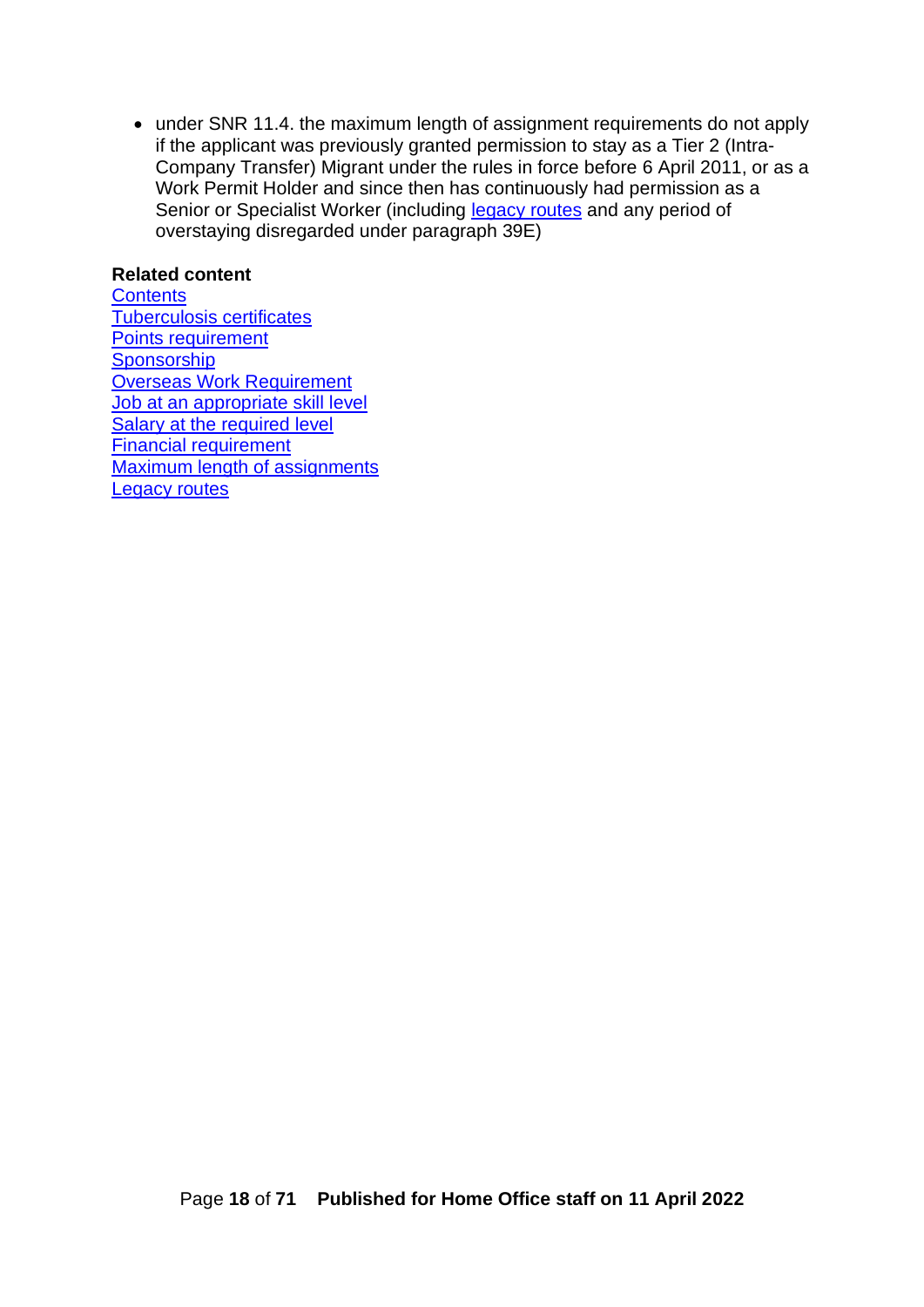# <span id="page-18-0"></span>Eligibility for Graduate Trainees

This section tells you the requirements an applicant must meet to be granted either entry clearance or permission to stay as Graduate Trainee.

The requirements for granting entry clearance or permission to stay can be found in the eligibility requirements contained in Appendix Global Business Mobility -[Graduate Trainee.](https://www.gov.uk/guidance/immigration-rules/immigration-rules-appendix-intra-company-routes)

To be eligible, applicants must be awarded 60 points (for their sponsorship, job skill level and salary). All points requirements are mandatory in the Global Business Mobility routes and applicants must also satisfy non-points requirements regarding tuberculosis testing, available funds and maximum length of assignments under Global Business Mobility routes.

The eligibility requirements can be found in the rules as set out below:

- Entry requirement (GTR 3.1.)
- Tuberculosis certificate (GTR 3.2.)
- Points requirement (GTR 4.1.)
- Points for sponsorship (GTR 5.1. to GTR 5.7.)
- The overseas work requirement (GTR 5.6.)
- Points for a job at the appropriate skill level (GTR 6.1. to GTR 6.7.)
- Points for salary (GTR 7.1. to GTR 9.3.)
- Financial requirement (GTR 10.1. to GTR 10.3.)
- Maximum length of assignments requirement (GTR 11.1. to GTR 11.2.)

Applications which do not meet these requirements must be refused.

Further guidance on these requirements can be found in the relevant section (see **related content** for links).

#### **Related content**

**[Contents](#page-1-0)** [Tuberculosis certificates](#page-22-1) [Points requirement](#page-23-1) **[Sponsorship](#page-24-1)** [Overseas Work Requirement](#page-29-0) [Job at an appropriate skill level](#page-32-0) [Salary at the required level](#page-37-0) [Financial requirement](#page-41-0) [Maximum length of assignments](#page-42-1)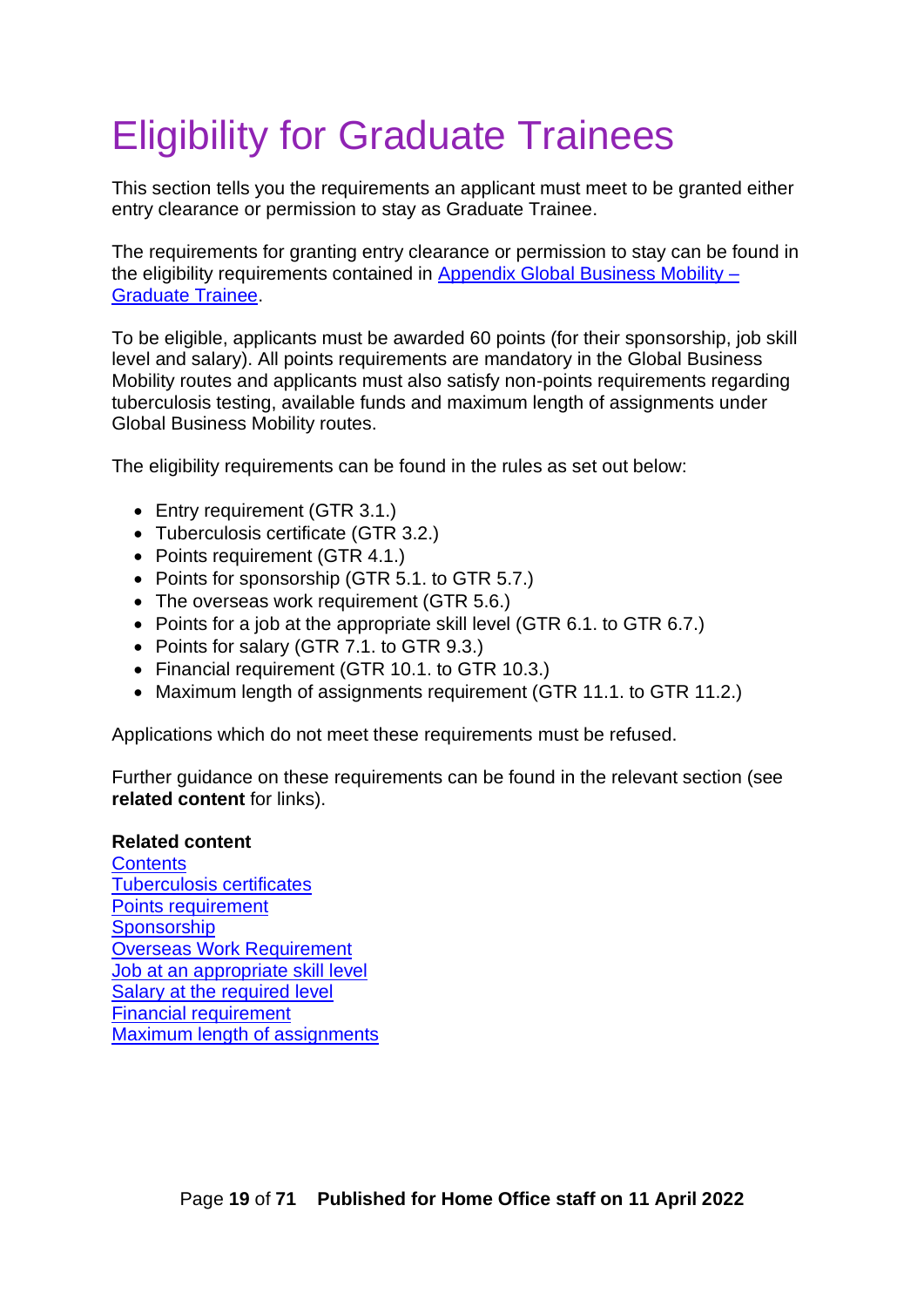# <span id="page-19-0"></span>Eligibility for UK Expansion Workers

This section tells you the requirements an applicant must meet to be granted either entry clearance or permission to stay as UK Expansion Worker.

The requirements for granting entry clearance or permission to stay can be found in the eligibility requirements contained in [Appendix Global Business Mobility –](https://www.gov.uk/guidance/immigration-rules/immigration-rules-appendix-intra-company-routes) UK [Expansion](https://www.gov.uk/guidance/immigration-rules/immigration-rules-appendix-intra-company-routes) Worker.

To be eligible, applicants must be awarded 60 points (for their sponsorship, job skill level and salary). All points requirements are mandatory in the Global Business Mobility routes and applicants must also satisfy non-points requirements regarding tuberculosis testing, available funds and maximum length of assignments under Global Business Mobility routes.

The eligibility requirements can be found in the rules as set out below:

- Entry requirement (UKX 3.1.)
- Tuberculosis certificate (UKX 3.2.)
- Points requirement (UKX 4.1.)
- Points for sponsorship (UKX 5.1. to UKX 5.8.)
- The overseas work requirement (UKX 5.6. to UKX 5.7.)
- Points for a job at the appropriate skill level (UKX 6.1. to UKX 6.6.)
- Points for salary (UKX 7.1. to UKX 9.3.)
- Financial requirement (UKX 10.1. to UKX 10.3.)
- Maximum length of assignments requirement (UKX 11.1. to UKX 11.2.)

Applications which do not meet these requirements must be refused.

Further guidance on these requirements can be found in the relevant section (see **related content** for links).

#### **Related content**

**[Contents](#page-1-0)** [Tuberculosis certificates](#page-22-1) [Points requirement](#page-23-1) **[Sponsorship](#page-24-1)** [Overseas Work Requirement](#page-29-0) [Job at an appropriate skill level](#page-32-0) [Salary at the required level](#page-37-0) [Financial requirement](#page-41-0) [Maximum length of assignments](#page-42-1)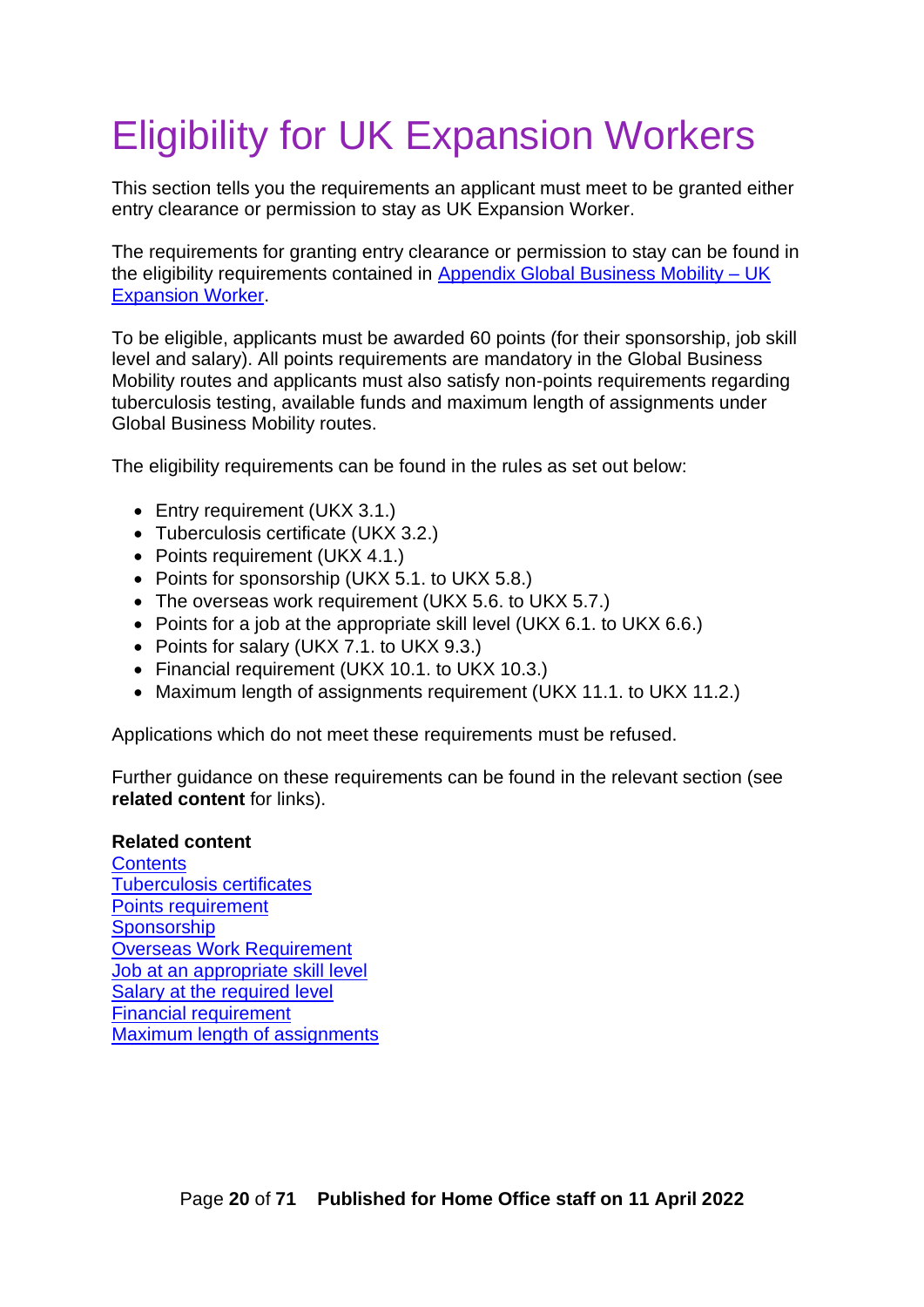# <span id="page-20-0"></span>Eligibility for Service Suppliers

This section tells you the requirements an applicant must meet to be granted either entry clearance or permission to stay as Service Supplier.

The requirements for granting entry clearance or permission to stay can be found in the eligibility requirements contained in [Appendix Global Business Mobility –](https://www.gov.uk/guidance/immigration-rules/immigration-rules-appendix-intra-company-routes) Service [Supplier.](https://www.gov.uk/guidance/immigration-rules/immigration-rules-appendix-intra-company-routes)

To be eligible, applicants must be awarded 40 points (for their sponsorship and job skill level). All points requirements are mandatory in the Global Business Mobility routes and applicants must also satisfy non-points requirements regarding tuberculosis testing, available funds and maximum length of assignments under Global Business Mobility routes.

The eligibility requirements can be found in the rules as set out below:

- Entry requirement (SSU 3.1.)
- Tuberculosis certificate (SSU 3.2.)
- Points requirement (SSU 4.1. to SSU 4.2.)
- Points for sponsorship (SSU 5.1. to SSU 5.7.)
- Points for a job at the appropriate skill level (SSU 6.1. to SSU 6.6. or SSU 7.1. to SSU 7.5.) (applicants have two options for scoring points in this section)
- Nationality requirement (SSU 8.1.)
- The overseas work requirement (SSU 9.1. to SSU 9.2.)
- Financial requirement (SSU 10.1. to SSU 10.3.)
- Maximum length of assignments requirement (SSU 11.1, to SSU 11.2.)

Applications which do not meet these requirements must be refused.

Further guidance on these requirements can be found in the relevant section (see **related content** for links).

## <span id="page-20-1"></span>**Nationality requirement for a Service Supplier**

Applicants must be one of the following to meet the nationality requirement:

- a national of the country or territory in which the overseas service provider is based
- where the service that the applicant will provide is covered by a contractual service supplier commitment in the General Agreement on Trade in Services (GATS) and the applicant's employer is established in a country or territory that has made a notification under Article XXVIII(k)(ii)(2) of that agreement, a permanent resident of that country or territory (these are Armenia, Australia, Canada, New Zealand and Switzerland)
- where the service that the applicant will provide is covered by a commitment in the Temporary Agreement between the Swiss Confederation and the United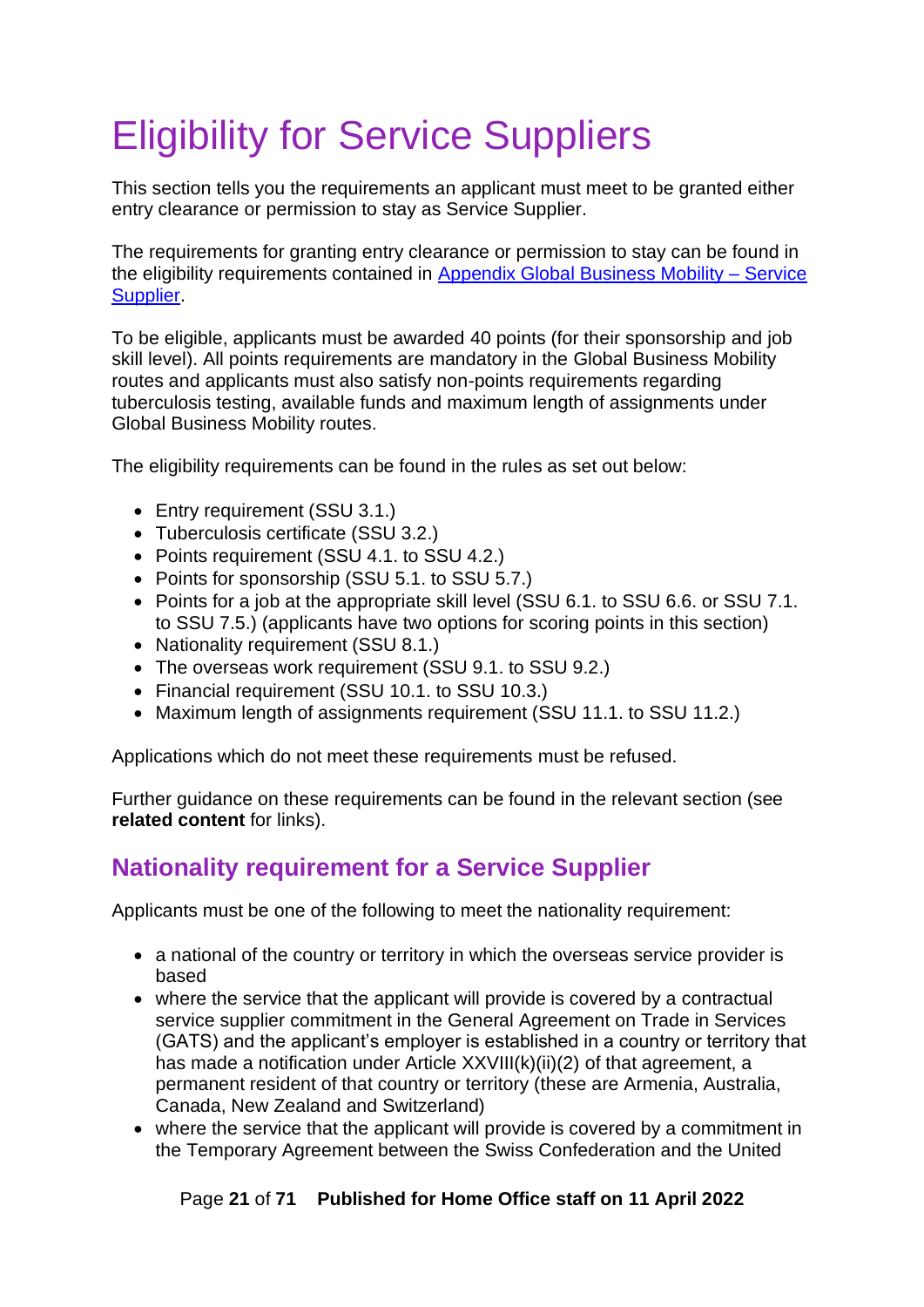Kingdom of Great Britain and Northern Ireland on Services Mobility, a permanent resident of Switzerland

- where the application is covered by a commitment in the United Kingdom-European Union Trade and Cooperation Agreement, a national of any Member State of the European Union or a person permanently residing in the Republic of Latvia who is not a citizen of the Republic of Latvia or any other state but who is entitled, under the law of the Republic of Latvia, to receive a noncitizen's passport
- where the service that the applicant will provide is covered by a contractual service supplier commitment in the CARIFORUM-United Kingdom Economic Partnership Agreement, a national of any CARIFORUM State that has provisionally applied or brought into force that agreement

You must be satisfied that the applicant has sufficiently demonstrated their nationality, permanent resident status or other status, as applicable - evidence could include a passport or birth certificate or an official permanent resident visa, permit or card. The name of the trade agreement that forms the basis for the applicant being sponsored as a Service Supplier can be found by accessing [the Certificate of](#page-57-1)  [Sponsorship Checking System.](#page-57-1)

If the applicant is not a national of a country covered by the relevant trade agreement, you should consider whether they might be eligible on the basis of permanent residence or other status. You may need to [request more](#page-59-1) information to establish this.

#### **Related content**

**[Contents](#page-1-0)** [Tuberculosis certificates](#page-22-1) [Points requirement](#page-23-1) **[Sponsorship](#page-24-1)** [Job at an appropriate skill level](#page-32-0) [Overseas Work Requirement](#page-29-0) [Financial requirement](#page-41-0) [Maximum length of assignments](#page-42-1) [Certificate of Sponsorship Checking System](#page-57-1)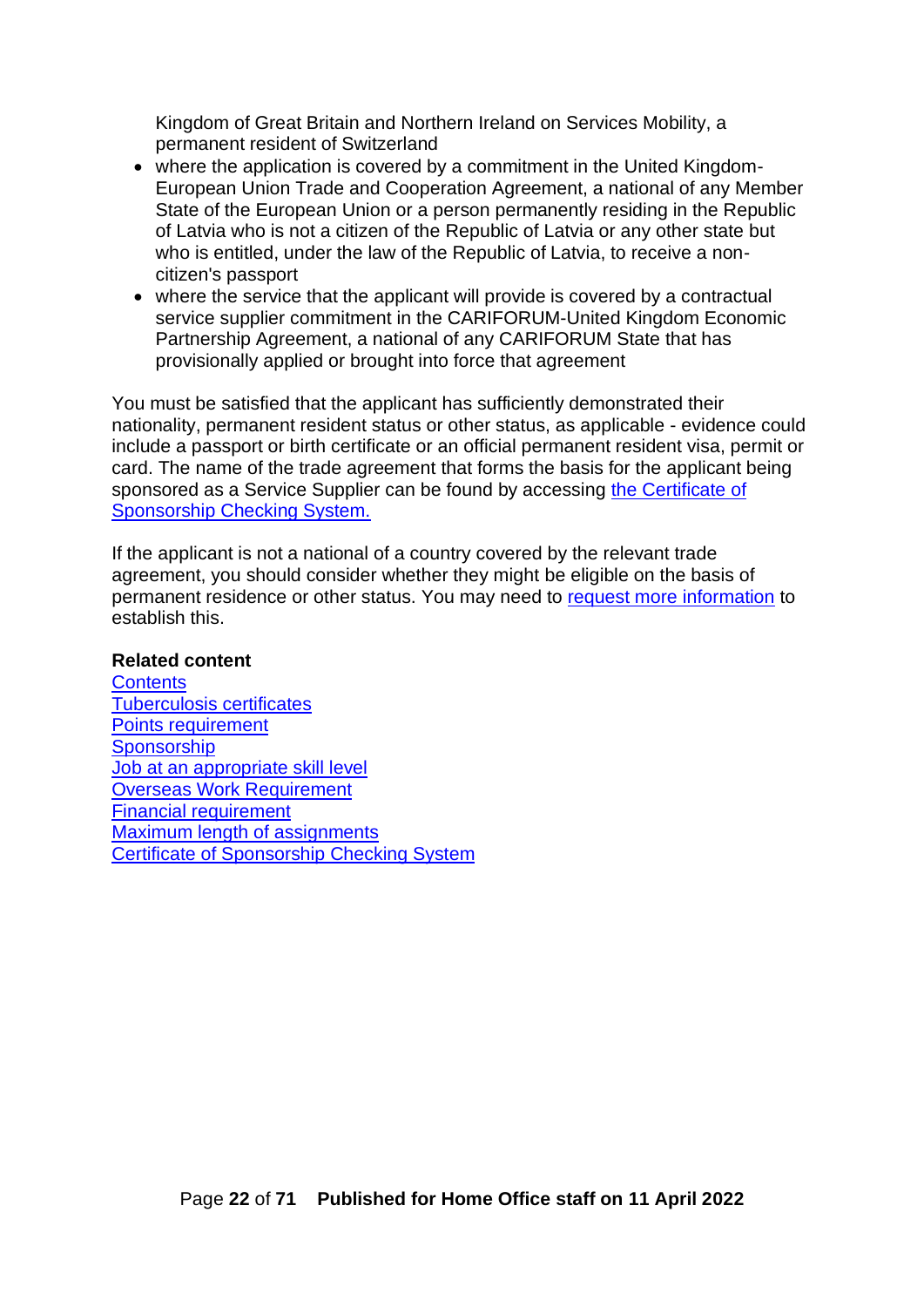# <span id="page-22-0"></span>Eligibility for Secondment Workers

This section tells you the requirements an applicant must meet to be granted either entry clearance or permission to stay as Secondment Worker.

The requirements for granting entry clearance or permission to stay can be found in the eligibility requirements contained in Appendix Global Business Mobility – Secondment Worker.

To be eligible, applicants must be awarded 40 points (for their sponsorship and job skill level. All points requirements are mandatory in the Global Business Mobility routes and applicants must also satisfy non-points requirements regarding tuberculosis testing, available funds and maximum length of assignments under Global Business Mobility routes.

The eligibility requirements can be found in the rules as set out below:

- Entry requirement (SEC 3.1.)
- Tuberculosis certificate (SEC 3.2.)
- Points requirement (SEC 4.1.)
- Points for sponsorship (SEC 5.1. to SEC 5.7.)
- Points for a job at the appropriate skill level (SEC 6.1. to SEC 6.6.)
- The overseas work requirement (SEC 7.1. to SEC 7.3.)
- Financial requirement (SEC 8.1. to SEC 8.3.)
- Maximum length of assignments requirement (SEC 9.1. to SEC 9.2.)

Applications which do not meet these requirements must be refused.

Further guidance on these requirements can be found in the relevant section (see **related content** for links).

#### **Related content**

<span id="page-22-1"></span>**[Contents](#page-1-0)** [Tuberculosis certificates](#page-22-1) [Points requirement](#page-23-1) **[Sponsorship](#page-24-1)** [Overseas Work Requirement](#page-29-0) [Job at an appropriate skill level](#page-32-0) [Salary at the required level](#page-37-0) [Financial requirement](#page-41-0) [Maximum length of assignments](#page-42-1)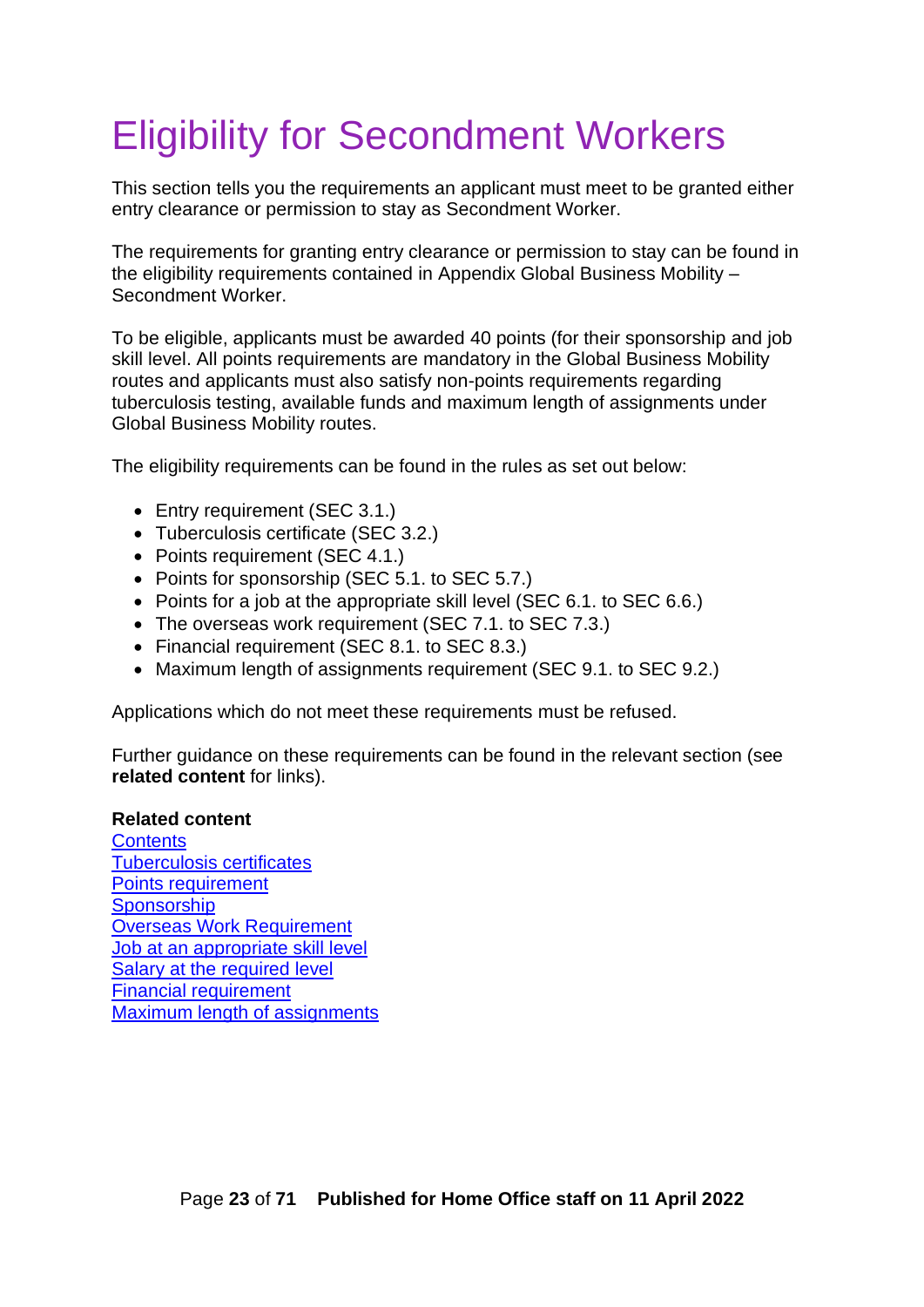# <span id="page-23-0"></span>Tuberculosis certificates

This section tells you about the tuberculosis (TB) certificate requirement for applications for entry clearance in the Global Business Mobility routes. **This applies to all Global Business Mobility routes, but only to entry clearance applications.**

An applicant must provide a valid TB certificate with their application, if they have been residing within a country listed in  $\Delta$ ppendix  $\overline{I}$  of the immigration rules for more than 6 months immediately preceding the application.

If a valid TB test certificate has not been supplied when they are required to do so, the application must be refused.

There is information on GOV.UK regarding which applicants are required to obtain a [TB certificate](https://www.gov.uk/tb-test-visa) before applying and the valid test centres.

<span id="page-23-1"></span>**Related content [Contents](https://ukhomeoffice.sharepoint.com/sites/POL903/Skilled%20Work/Guidance/Skilled%20Worker%20caseworker%20guidance%20v0.1.docx#_Contents)**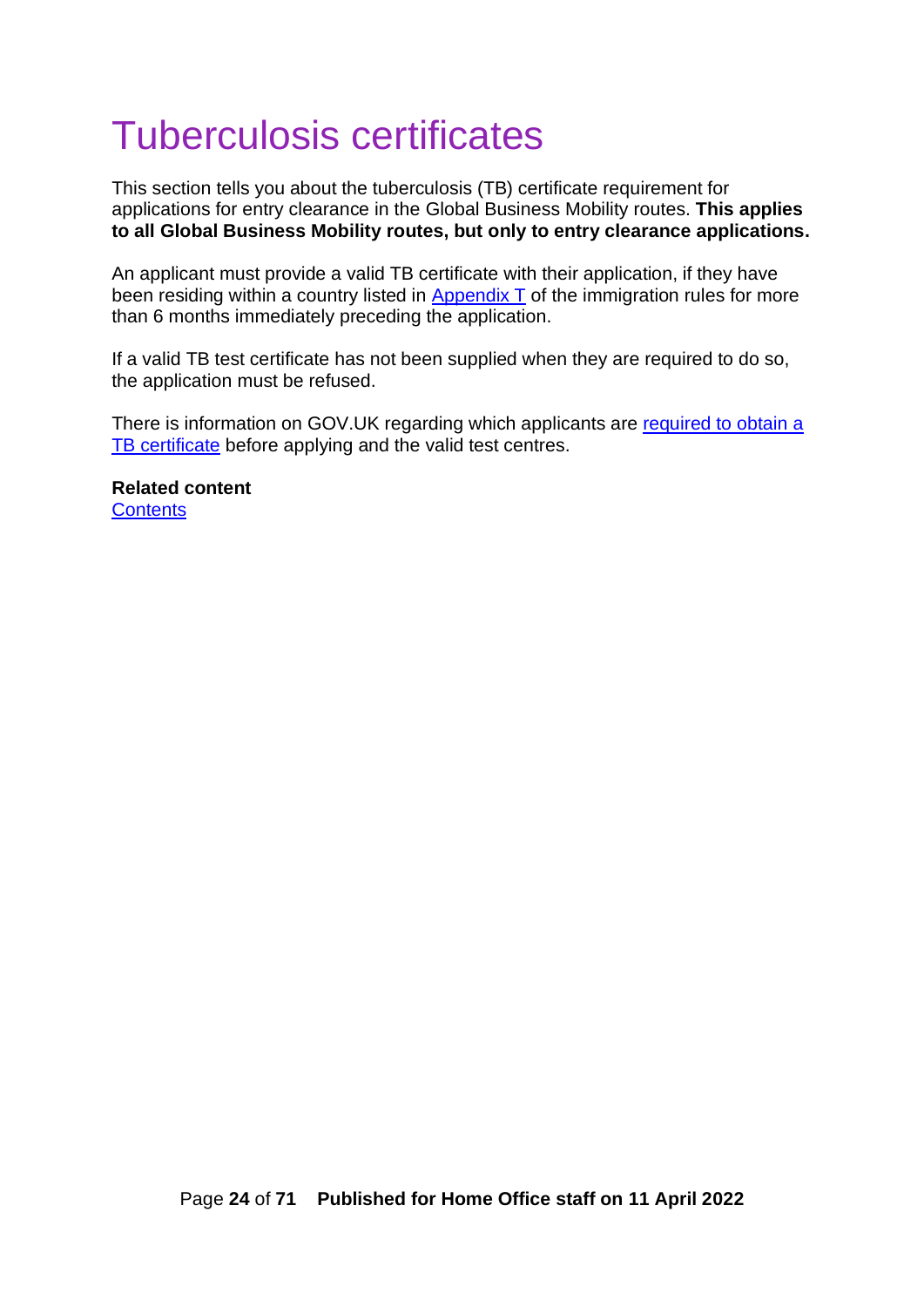# <span id="page-24-0"></span>Points requirement

This section provides an overview of how points are scored in the Global Business Mobility routes. **This applies to all Global Business Mobility routes, but the required number of points differs between routes.**

| <b>Global Business Mobility route</b> | <b>Points</b><br>required | <b>Relevant rule</b> |
|---------------------------------------|---------------------------|----------------------|
| Senior or Specialist Worker           | 60                        | <b>SNR 4.1</b>       |
| <b>Graduate Trainee</b>               | 60                        | GTR 4.1              |
| <b>UK Expansion Worker</b>            | 60                        | <b>UKX 4.1</b>       |
| <b>Service Supplier</b>               | 40                        | <b>SSU 4.1</b>       |
| <b>Secondment Worker</b>              | 40                        | <b>SEC 4.1</b>       |

Applicants must score a total number of points as follows:

Applicants can score points by meeting the following requirements:

| <b>Points requirement</b>      | <b>Points</b> | <b>Relevant rules</b>                     |
|--------------------------------|---------------|-------------------------------------------|
| Sponsorship                    | 20            | SNR 5.1, to SNR 5.9                       |
|                                |               | GTR 5.1, to GTR 5.7                       |
|                                |               | UKX 5.1, to UKX 5.8                       |
|                                |               | SSU 5.1, to SSU 5.7                       |
|                                |               | SEC 5.1, to SEC 5.7                       |
| Job at appropriate skill level | 20            | SNR 6.1, to SNR 6.8.                      |
|                                |               | GTR 6.1, to GTR 6.7.                      |
|                                |               | UKX 6.1, to UKX 6.6                       |
|                                |               | SSU 6.1, to SSU 6.6 or SSU 7.1 to SSU 7.5 |
|                                |               | SEC 6.1, to SEC 6.6                       |
| Salary at the required level   | 20            | SNR 7.1, to SNR 9.3.                      |
|                                |               | GTR 7.1, to GTR 9.3.                      |
|                                |               | UKX 7.1. to UKX 9.3                       |

Service Suppliers and Secondment Workers cannot score points for salary at the required level since those routes do not have a salary requirement. It is for this reason that applicants on those routes only require 40 points. Service Suppliers have two options for scoring points for job at the appropriate skill level but may only score points for one of these options.

If an applicant scores fewer than the required number of points for the route on which they are applying, you must refuse their application and explain where they have not been awarded points.

**Related content [Contents](#page-1-0) [Sponsorship](#page-25-0)** [Job at appropriate skill level](#page-33-0) [Salary at the required level](#page-38-0)

<span id="page-24-1"></span>Page **25** of **71 Published for Home Office staff on 11 April 2022**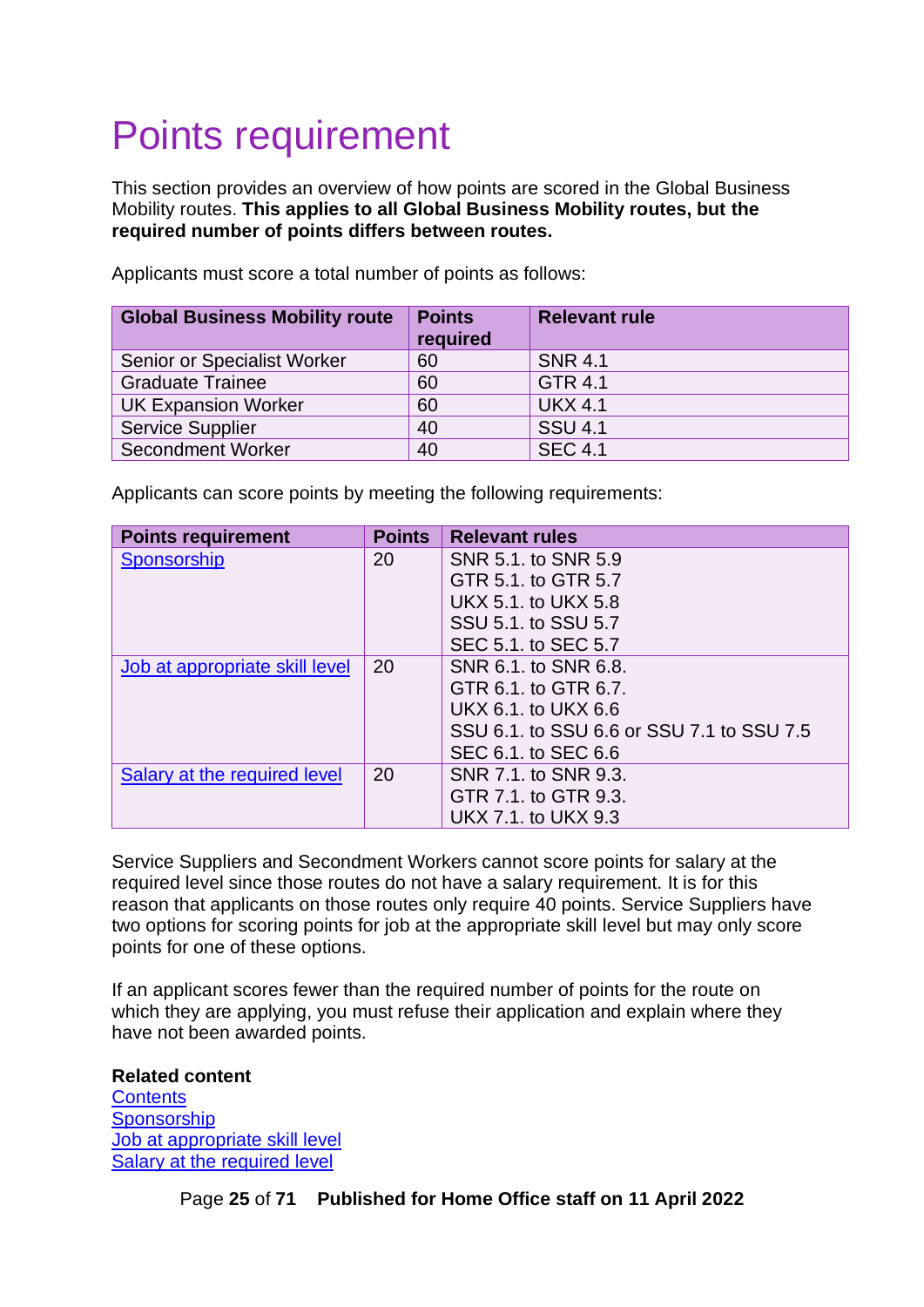# <span id="page-25-0"></span>Sponsorship

This section explains the Sponsorship requirements in the Global Business Mobility routes. **This applies to all Global Business Mobility routes.**

The applicant must score 20 points for sponsorship. To award these points, you must be satisfied that the application meets all of the sponsorship requirements for their route:

- SNR 5.1. to SNR 5.9. for Senior or Specialist Workers
- GTR 5.1. to GTR 5.7. for Graduate Trainees
- UKX 5.1. to UKX 5.8. for UK Expansion Workers
- SSU 5.1. to SSU 5.7. for Service Suppliers
- SEC 5.1. to SEC 5.7. for Secondment Workers

You must confirm these requirements are met by accessing [the Certificate of](#page-58-0)  [Sponsorship Checking System.](#page-58-0)

## <span id="page-25-1"></span>**Valid certificate of sponsorship**

The applicant must have a valid certificate of sponsorship for the job they are planning to do. A certificate of sponsorship is only valid if certain requirements are met. The certificate assigned to the applicant must confirm all the details required by paragraph 5.1. of each appendix. You should contact the sponsor to request any missing details.

## <span id="page-25-2"></span>**Licensed sponsor**

The sponsor must hold a valid Global Business Mobility sponsor licence for the route they are sponsoring an applicant in. The sponsor must also be A-rated, unless either of the following applies:

- the applicant is applying for an extension to continue working for the same sponsor
- the applicant is the sponsor's Authorising Officer and is sponsored as a UK Expansion Worker by a sponsor with a provisional rating [\(see below\)](#page-25-3).

The status of a sponsor's licence is noted on the Certificate of Sponsorship which you should check using [the Certificate of Sponsorship Checking System.](#page-58-0) If needed, you can contact the Sponsor Licensing Unit (SLU) to find out more information about the status of a sponsor's licence.

## <span id="page-25-3"></span>UK Expansion Worker sponsors with a 'provisional rating'

When considering a UK Expansion Worker application, you must check whether the sponsor has a 'provisional rating'. Sponsors with a provisional rating are only permitted to sponsor the person they have nominated to be the Authorising Officer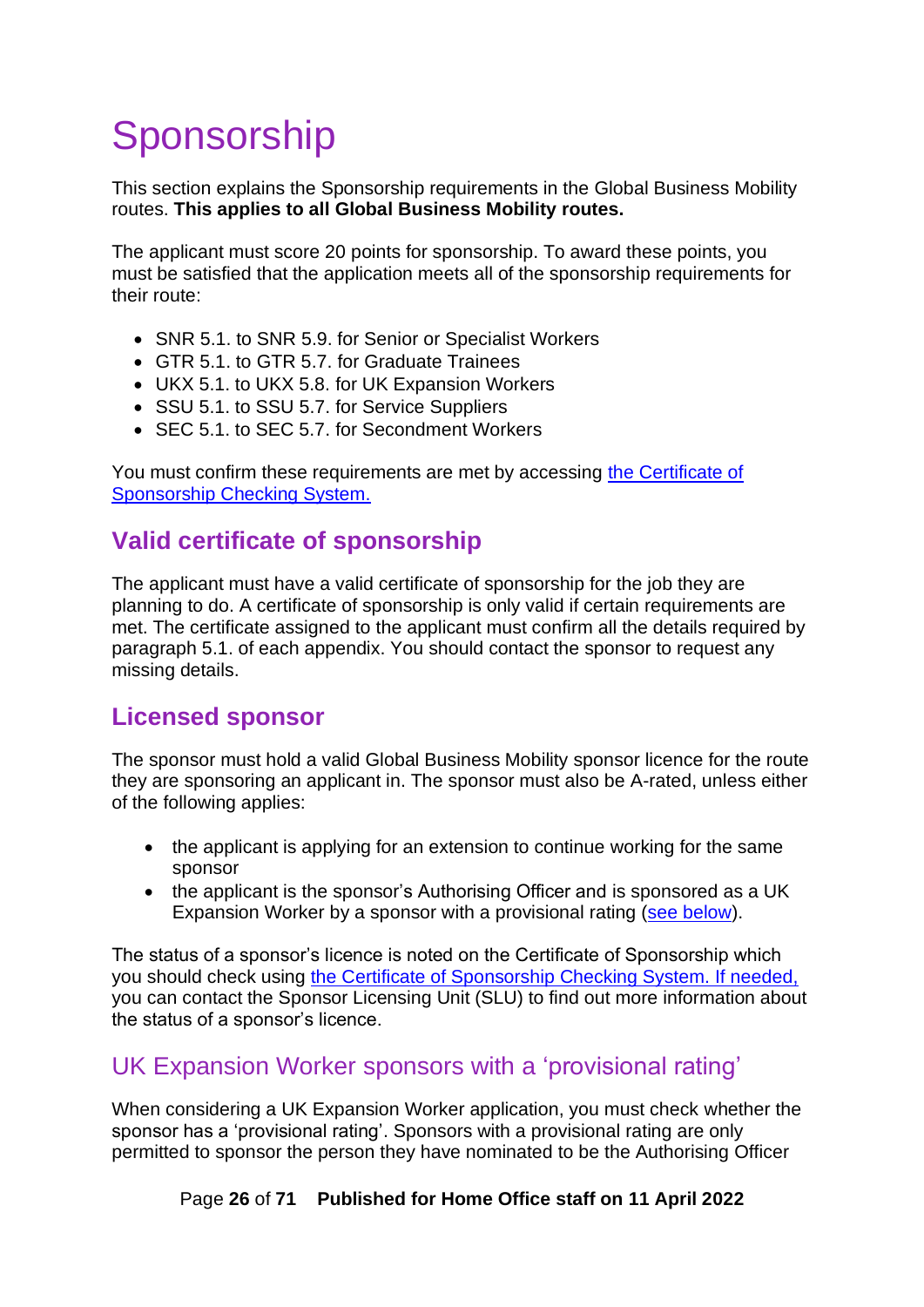on their licence. In these circumstances, you must verify that the applicant is the Authorising Officer stated on the sponsor's licence.

The sponsor's rating and the details of the Authorising Officer (including biographic information and passport number) can be viewed by accessing the applicant's CoS on the CoS checking system.

If the applicant is not the Authorising Officer, you should consider contacting the sponsor to request that they change their Authorising Officer and Level 1 User to be the applicant by requesting a change of circumstances on the sponsor management system. If this is completed, you can continue with the consideration of this application.

If the sponsor does not update their Authorising Officer to be the applicant, or if they withdraw sponsorship for the applicant and sponsor the nominated Authorising Officer instead, this application will not score points for sponsorship and must be refused.

### <span id="page-26-0"></span>Sponsors that lose their licence

If the applicant's sponsor loses its licence while the application is under consideration, you have a duty to inform the applicant promptly.

You must only inform the applicant their sponsor no longer has a licence, not the reasons why. The only exception is if the licence was revoked for reasons directly linked to this particular application, and those reasons therefore have particular relevance to the refusal – for example, you are refusing on genuine vacancy grounds (see below) as well as the fact the sponsor is no longer licensed.

## <span id="page-26-1"></span>**Immigration Skills Charge**

If the applicant is applying as a Senior or Specialist Worker, the sponsor must have paid any immigration skills charge that applies to the application. You must [check the](#page-63-0)  [ISC payment is correct.](#page-63-0) If:

- the sponsor has paid the correct charge, or is exempt, continue with consideration as normal
- the sponsor has underpaid and there are other grounds for refusal which could not be remedied by writing out for further information, you must refuse the application and ensure that ISC non-payment refusal wording is included
- the sponsor has underpaid and you need to write out for further information, or the ISC is the only reason to refuse the application, you must:
	- o give the sponsor an opportunity to pay the charge by [contacting the ISC](#page-64-1)  [Admin Team](#page-64-1)
	- o exclude from the service level agreement as a complex case
	- $\circ$  inform the applicant of the reason why a decision cannot be made within SLA
	- o defer the case for 10 UK working days
- the sponsor has overpaid, they will need a [partial refund](#page-65-2)

Page **27** of **71 Published for Home Office staff on 11 April 2022**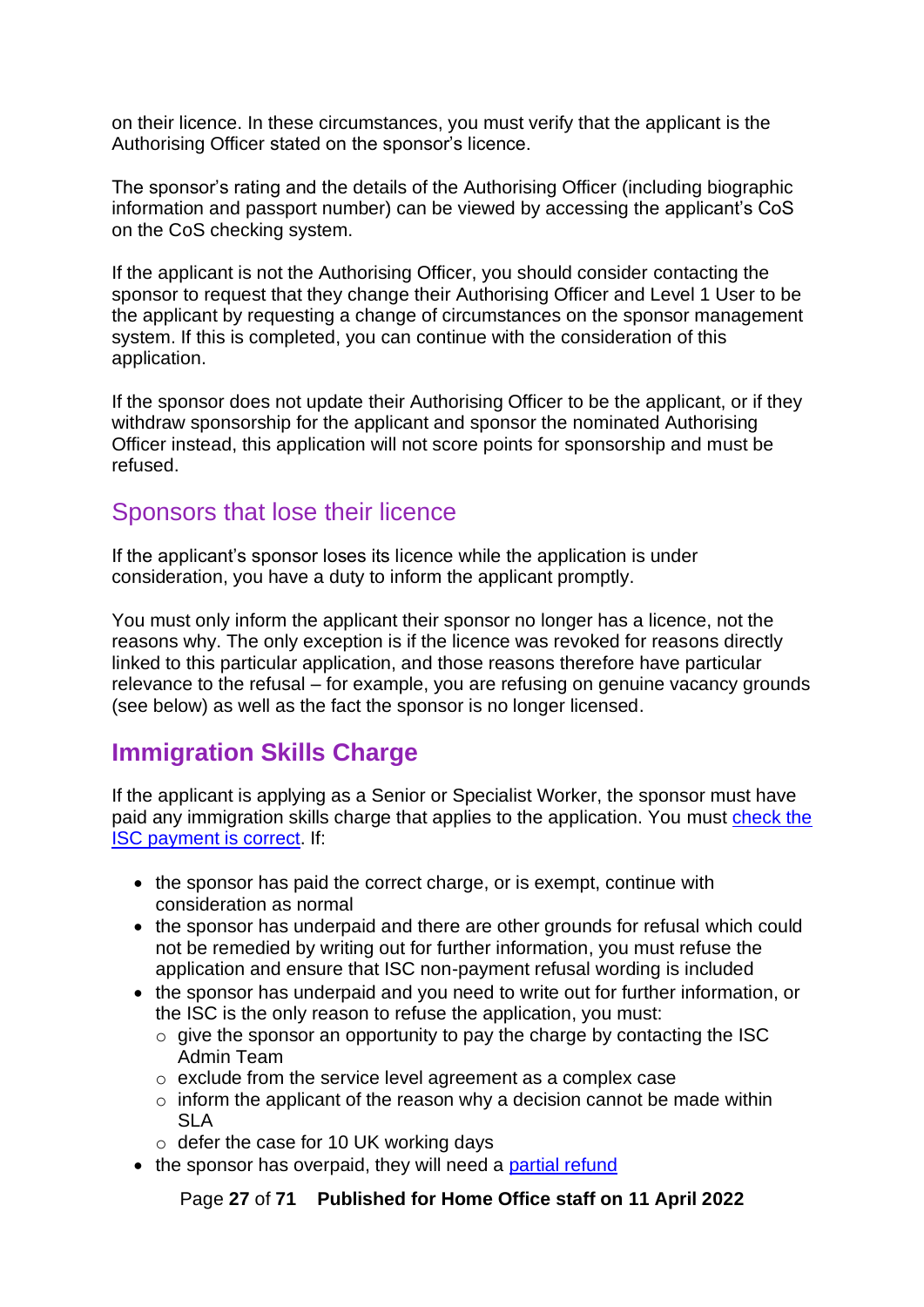## <span id="page-27-0"></span>**Genuine vacancy**

You must not award points for sponsorship if you have reasonable grounds to believe the job the applicant is being sponsored to do either:

- does not exist
- is a sham (for example, the job exists but the applicant will not be doing it)
- has been created mainly so the applicant can apply for permission

To assess this, you may request additional information (see Requesting more [information\)](#page-59-1).

Whether the job has been exaggerated to make it appear to meet the requirements of the Global Business Mobility routes is considered separately, when awarding points for a job at the appropriate skill level.

Genuine vacancy concerns may lead to a compliance visit to the sponsor. Where it is not possible at the outset to decide such applications, they should remain on hold pending the outcome of a compliance visit. You must inform the applicant their application is on hold due to further checks with their sponsor at the same time as you inform the sponsor of those checks, but you must not disclose any as-yetunproven concerns about the sponsor. If the result is the sponsor's licence is revoked, you must fully explain any genuine vacancy concerns in the decision letter, and not rely solely on the fact the sponsor does not have a licence.

If you believe the applicant is complicit in being sponsored for a vacancy which is not genuine, you may consider inviting them to attend an interview. You must put your concerns to the applicant in clear language and give them the chance to respond (either in an interview or in writing) before making a decision. If you find the applicant to be complicit, you must include this in the refusal decision. For more details, you should consider the guidance on false representations.

## <span id="page-27-1"></span>**Registering of contracts**

If the applicant is applying as a Service Supplier or a Secondment Worker, the sponsor must have a contract with an overseas service provider or business that has been registered with the Home Office. This must be the contract the applicant will be working on whilst in the UK. The contract must have been registered with the Home Office either at the time the sponsor applied for their sponsor licence or prior to allocating the applicant's certificate of sponsorship. The details of the contract must be on the certificate of sponsorship.

If the applicant is a Service Supplier, the contract must be for a service covered by one of the UK's international trade agreements (for example, the UK-EU Trade and Cooperation Agreement or the General Agreement on Trade in Services). The name of the trade agreement that forms the basis for the applicant being sponsored as a Service Supplier can be found by accessing [the Certificate of Sponsorship Checking](#page-57-1)  [System.](#page-57-1)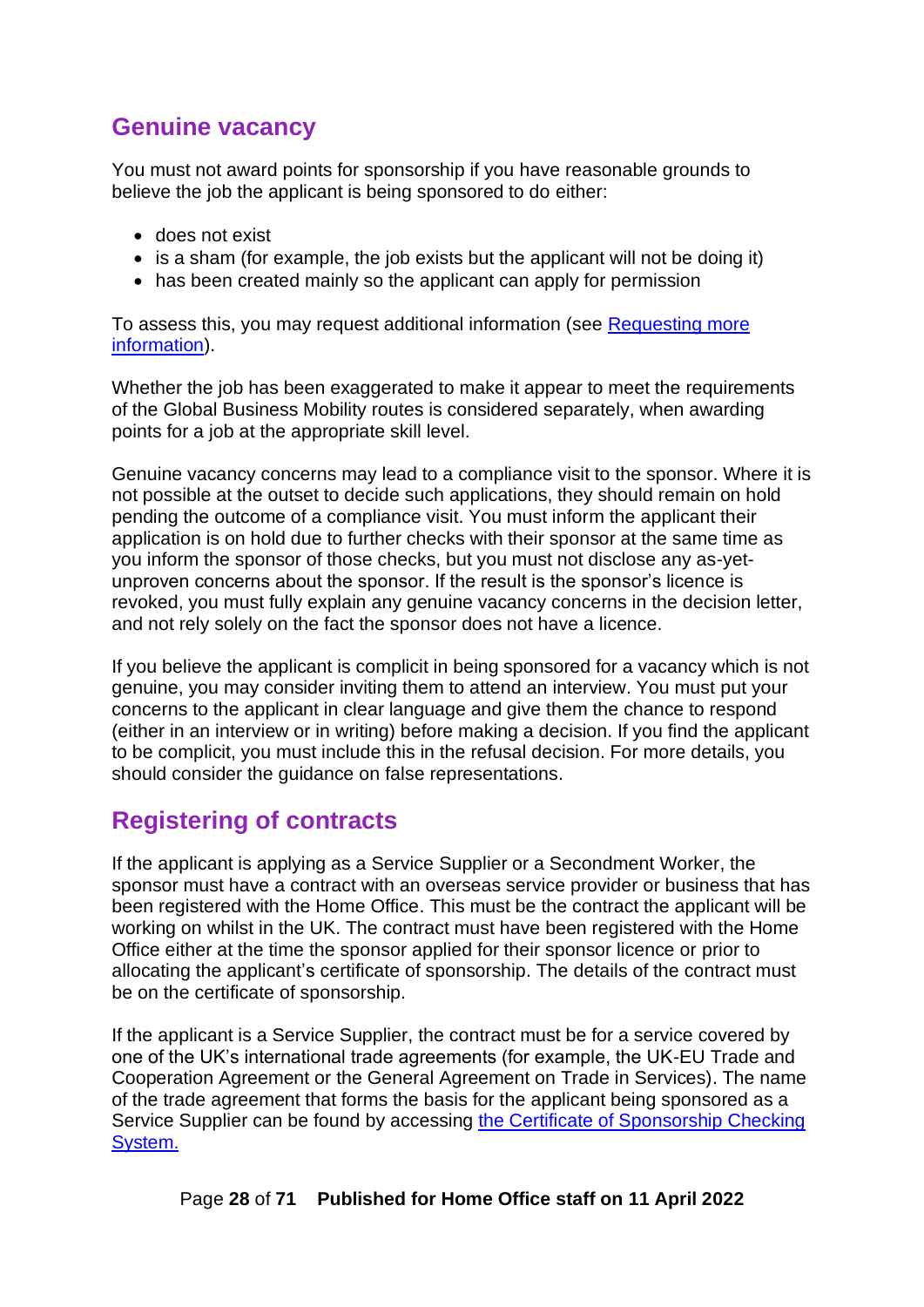## <span id="page-28-0"></span>**Working for third parties**

Where a Senior or Specialist Worker or Graduate Trainee is being supplied to a third-party organisation, their sponsor must retain full responsibility for the duties, functions and outcomes, or outputs of the job.

For example, company A has a contract with a client - company Z - to deliver an IT solution within agreed timescales. An applicant, who is sponsored by company A to work on that project, may be sent to work for the length of the contract at company Z's premises, but they remain employed by company A throughout the period of the contract. As company A is fully responsible for their duties, functions, outputs or outcomes, company A must be the applicant's sponsor.

A sponsor can only assign a certificate of sponsorship if they have full responsibility for deciding the duties, functions and outcomes or outputs of the job. Where the applicant is carrying out work for a third party on their sponsor's behalf, they must be contracted by their sponsor to provide a time-bound, non-routine service or project on their sponsor's behalf. This means a service or project which has a specific end date, after which it will have ended, or the service provided will no longer be operated by their sponsor or anyone else. It also means an applicant must not be either:

- hired to a third party who is not the sponsor to fill a position with that party, whether temporary or permanent (for example, an agency worker filling a vacancy with a third-party)
- engaging in contract work to undertake an ongoing routine role or to provide an ongoing routine service for a third party who is not their sponsor, regardless of the nature or length of any arrangement between the sponsor and the third party

#### **Related content**

**[Contents](#page-1-0)** [Certificate of Sponsorship Checking System](#page-57-1) [Requesting more information](#page-59-1) [Immigration skills charge](#page-62-0) False representations, deception, false documents, non-disclosure of relevant facts guidance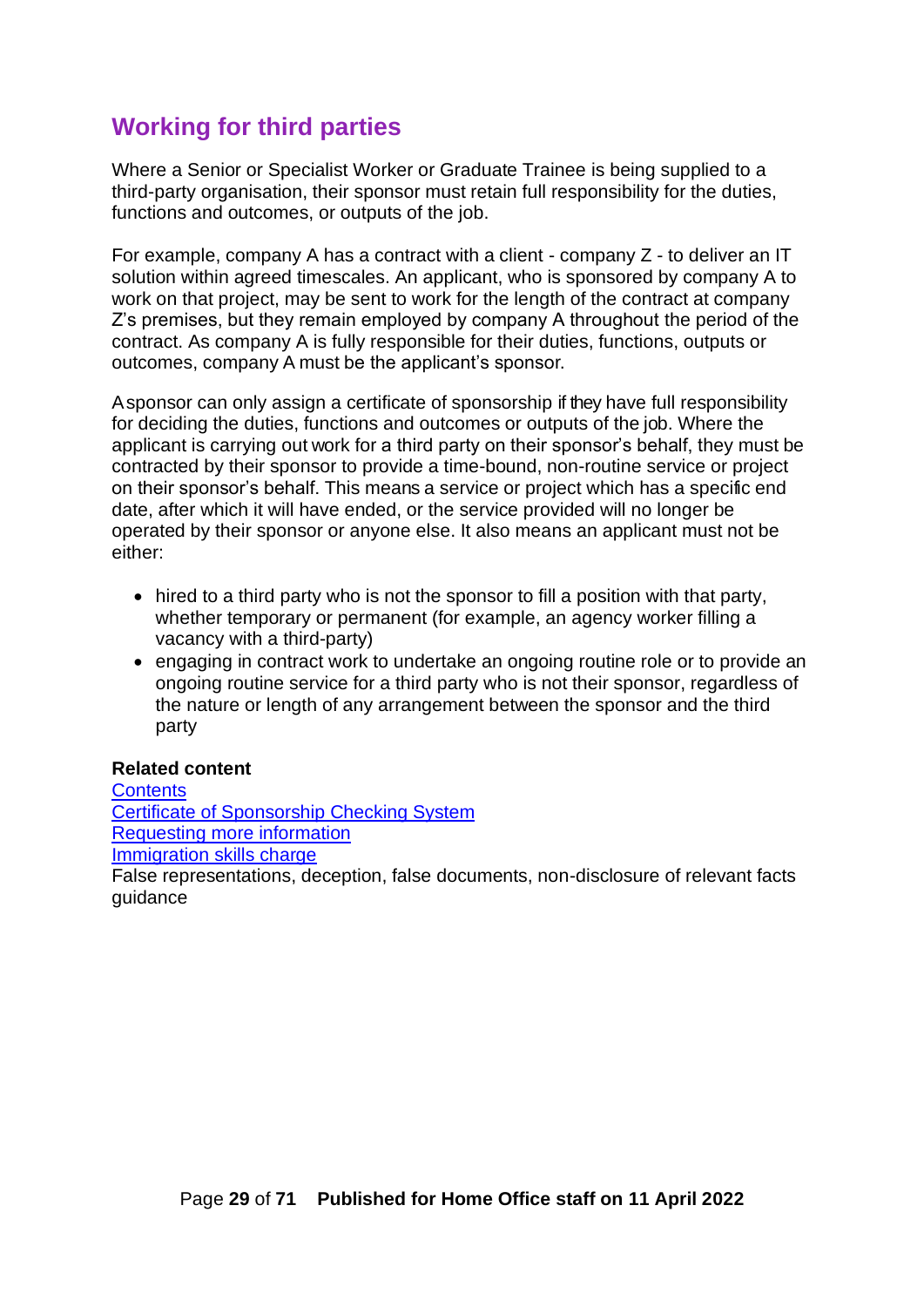# <span id="page-29-0"></span>Overseas Work Requirement

This section explains the overseas work requirement in the Global Business Mobility routes. This requirement establishes that the applicant is currently working for the sponsor or a business linked to the sponsor and that they have a required amount of experience working for that business outside the UK. **This applies to all Global Business Mobility routes.**

To meet this requirement, you must be satisfied that the application meets the following rules according to their route:

- SNR 5.7. to SNR 5.8. for Senior or Specialist Workers
- GTR 5.6. for Graduate Trainees
- UKX 5.6. to UKX 5.7. for UK Expansion Workers
- SSU 9.1. to SSU 9.2. for Service Suppliers
- SEC 7.1. to SEC 7.3. for Secondment Workers

Applications which do not meet these requirements must be refused. For Senior or Specialist Workers, Graduate Trainees and UK Expansion Workers, these requirements from part of the sponsorship requirements, and therefore applications that fail to meet should not be awarded points for sponsorship.

## <span id="page-29-1"></span>**Current work**

Applicants on the Global Business Mobility route must be currently working for the sponsor or a linked business. The type of linked businesses that qualify for this requirement depends on the route as follows:

| <b>Global Business Mobility Route</b>                  | <b>Eligible linked businesses</b>                                                                                                                                                                                                                                                                                                                                                        |
|--------------------------------------------------------|------------------------------------------------------------------------------------------------------------------------------------------------------------------------------------------------------------------------------------------------------------------------------------------------------------------------------------------------------------------------------------------|
| Senior or Specialist Worker<br><b>Graduate Trainee</b> | a business or organisation linked to the sponsor<br>by common ownership or control<br>a business or organisation that has a joint<br>venture with the sponsor on which the applicant<br>is sponsored to work                                                                                                                                                                             |
| <b>UK Expansion Worker</b>                             | a business or organisation linked to the sponsor<br>by common ownership or control                                                                                                                                                                                                                                                                                                       |
| <b>Service Supplier</b>                                | an overseas service provider that has a<br>contract to supply services to the sponsor on<br>which the applicant will work<br>the applicant's own self-employed business as<br>a service provider that is contracted to supply<br>services to the sponsor<br>a subcontracting business (including self-<br>employed) that will provide services to the<br>sponsor via a contractual chain |
| Secondment Worker                                      | an overseas business that has a contract with<br>the sponsor that forms the basis for the<br>secondment                                                                                                                                                                                                                                                                                  |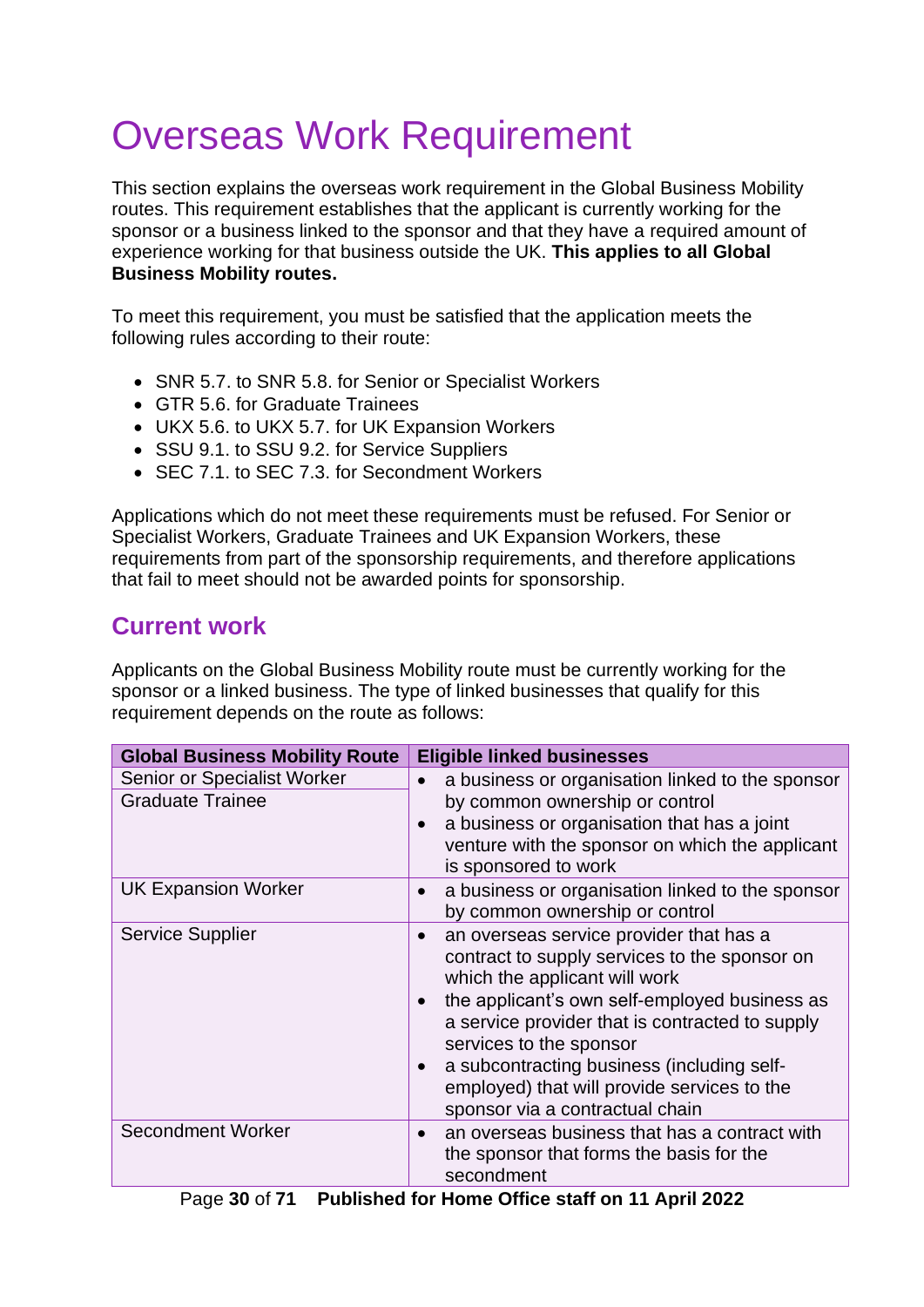## <span id="page-30-0"></span>**Length of overseas work**

An applicant must have worked for the sponsor and/or any linked businesses outside the UK for a period of at least 12 months (unless the applicant is a Graduate Trainee, a High Earner, a Japanese national seeking to establish a UK branch or subsidiary under the UK-Japan Comprehensive Economic Partnership Agreement or a Secondment Worker extending their stay: see below). The 12-months outside the UK do not need to be immediately prior to their application, and they don't need to be consecutive, provided that the applicant was continuously working for the sponsor group from the start of the 12-months to the date of their application.

For example, if an applicant has worked for a sponsor group for 2 years and during that time moved regularly between offices in the UK and overseas, they would qualify provided at least 12 months was spent working outside the UK and they are still working for the sponsor group at the time of their application.

### <span id="page-30-1"></span>High earners

Senior or Specialist Workers and UK Expansion Workers who are sponsored in jobs with a salary of at least £73,900 (based on a maximum 48-hour week) must be currently working for the sponsor group but do not need to have worked outside the UK for 12 months.

### <span id="page-30-2"></span>Graduate trainees

An applicant on the Graduate Trainee route must have worked outside the UK for the sponsor group for a continuous period of at least 3 months. This 3-month period of work must be immediately before the date of application, and it must be continuous with no breaks and cannot include time spent working in the UK.

The sponsor must confirm on the CoS that the applicant meets this requirement, and you can request additional evidence if needed.

### <span id="page-30-3"></span>Japanese UK Expansion Workers

Japanese nationals applying in the UK Expansion Worker route who will be establishing a UK branch or subsidiary of their sponsor group under the UK-Japan Comprehensive Economic Partnership Agreement do not need to have worked outside the UK for 12 months.

### <span id="page-30-4"></span>Self-employed service suppliers

Where a Service Supplier is a self-employed independent professional, they can meet the overseas work requirement as long as they have been continuously working in the same sector as the service they are providing to the sponsor for the 12 months immediately before the date of application. This work can be both selfemployed or employed and in or out of the UK.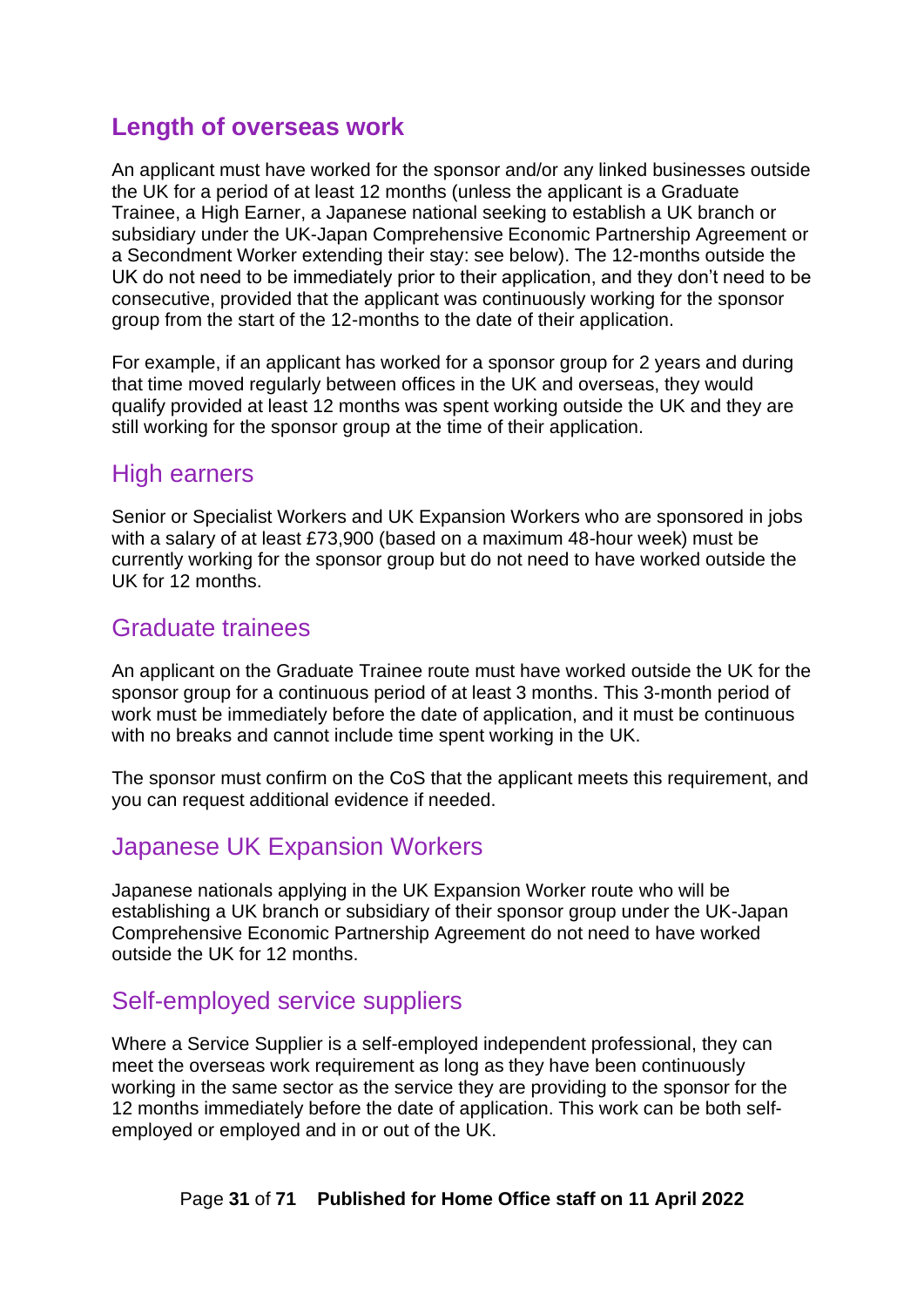### <span id="page-31-0"></span>Secondment worker extensions

Secondment workers who are applying for permission to stay as a secondment worker to continue working for the same sponsor do not need to meet the overseas work requirement.

### <span id="page-31-1"></span>Permitted absences

With the exception of Graduate Trainees, if the applicant was absent from work during their period of work for the sponsor group, you must not treat these absences as a break in the applicant's period of continuous work if the absence was for any of the following reasons:

- statutory maternity, paternity, parental, or shared parental leave
- statutory adoption leave
- sick leave
- assisting with a national or international humanitarian or environmental crisis, with the agreement of the sponsor group
- taking part in legally organised industrial action

You can therefore consider work outside the UK from both before and after any such absence.

For example, suppose an applicant worked for their sponsor group outside the UK for 6 months before taking parental leave for 1 year, and then returned to work for a further 6 months before applying to transfer to the UK in this route. You can consider the evidence of work from before and after the absence. Since the applicant worked for the sponsor group for 12-months in total and all work was outside the UK, they meet the requirement.

### <span id="page-31-2"></span>Contractual work

In all cases, time spent working for clients of the sponsor or eligible linked businesses will not break the continuous period of work. Where this work is undertaken outside the UK, it can be counted towards the required time spent working outside the UK.

## <span id="page-31-3"></span>**Evidence of work outside the UK**

For Senior or Specialist Workers, Graduate Trainees and UK Expansion Workers, the sponsor must confirm on the certificate of sponsorship that the applicant has the required overseas work experience even if they are a high earner (there is no minimum work experience period for high earners).

Service Suppliers and Secondment Workers must declare they have the required amount of overseas work on the application form.

In both cases, the applicant is not required to supply any additional evidence with their application. If you have reason to doubt the applicant has worked overseas for

Page **32** of **71 Published for Home Office staff on 11 April 2022**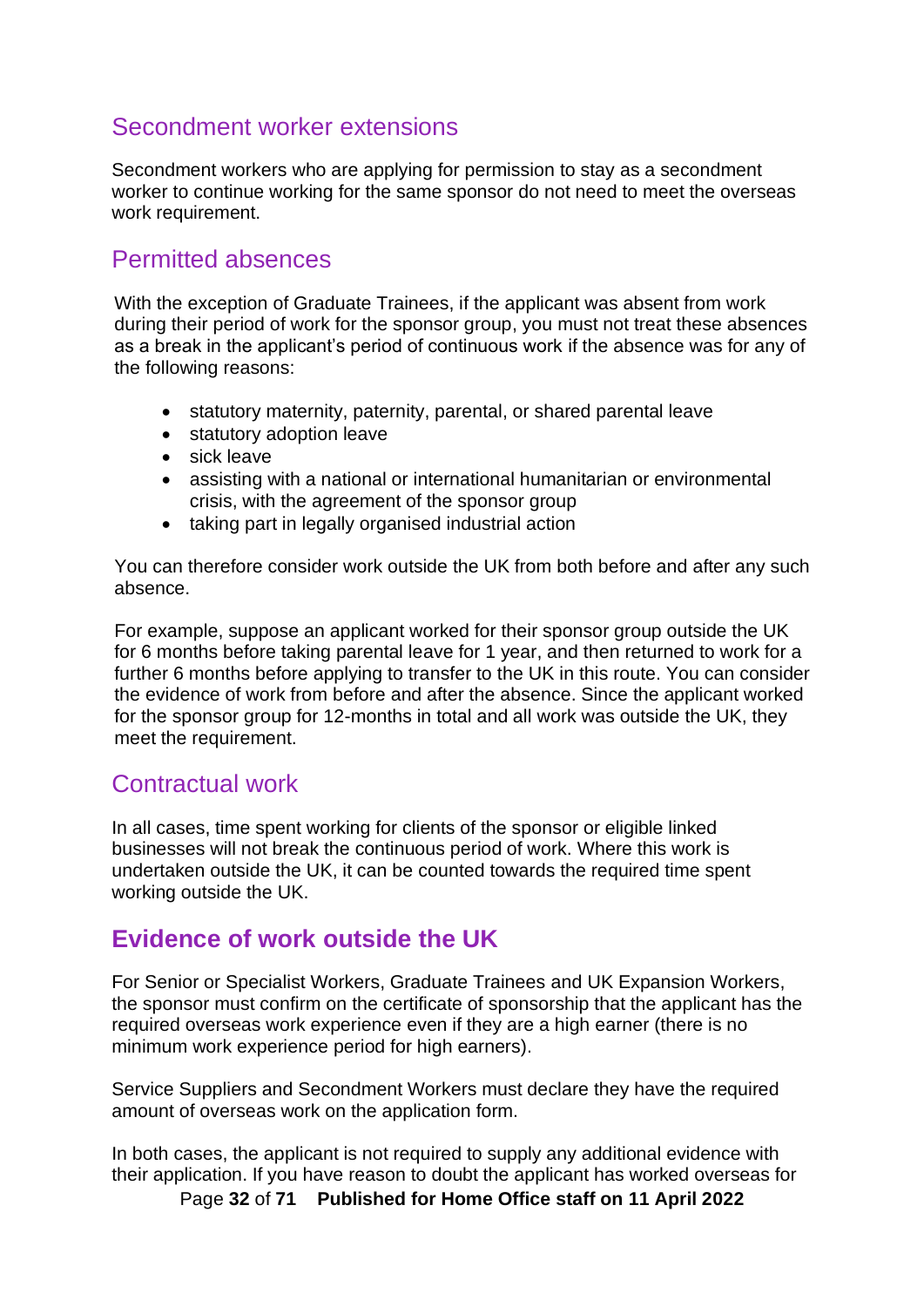the required period, you may request further evidence as outlined in **Evidence of** [overseas work and permitted absences.](#page-67-0)

If the applicant is applying for an extension in the same job, or to do a different job for the same sponsor group, you should not normally request additional information.

<span id="page-32-0"></span>**Related content [Contents](#page-1-0)**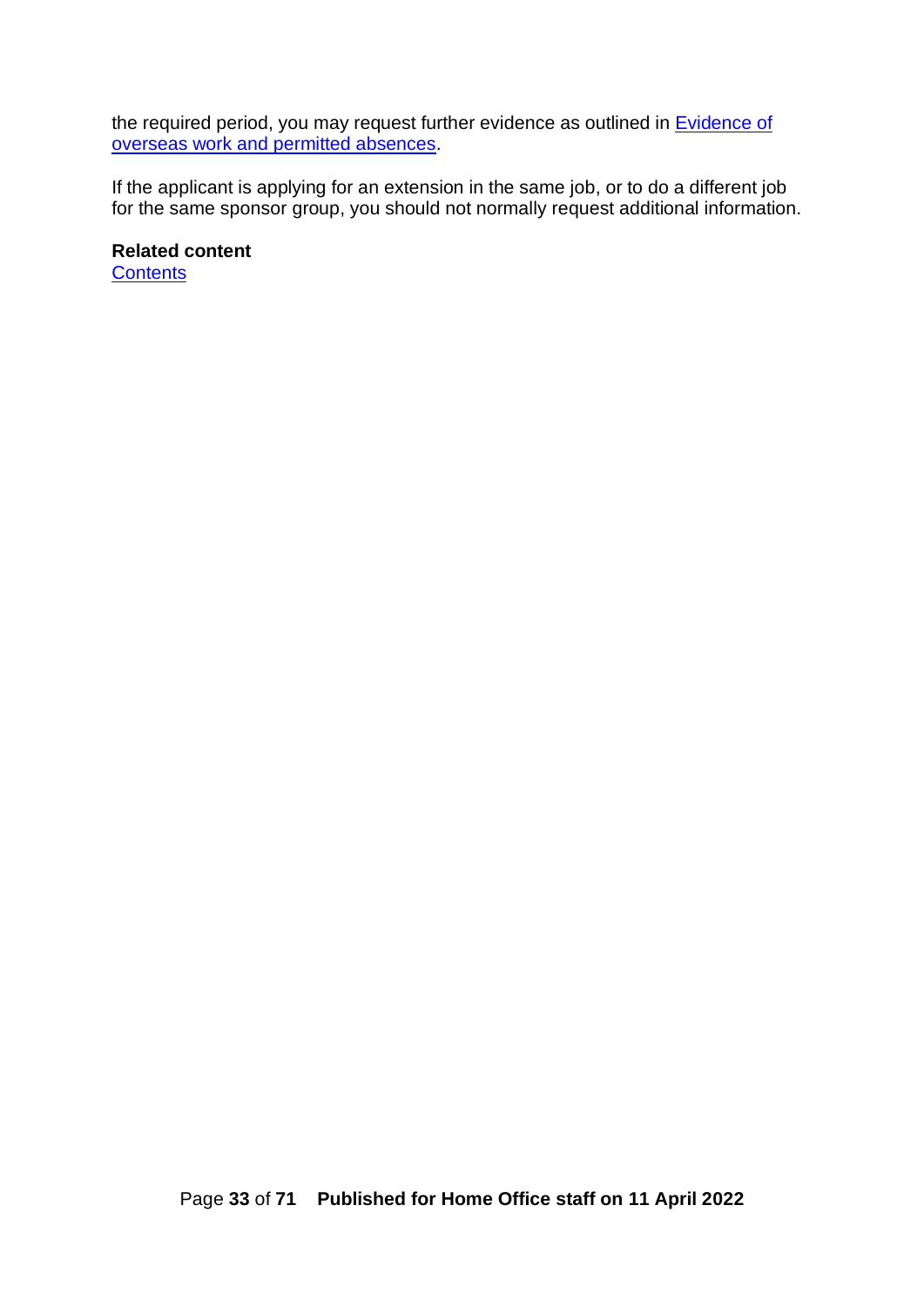# <span id="page-33-0"></span>Job at an appropriate skill level

This section explains how to assess the skill level requirement for the Global Business Mobility routes. It also explains what to do if the ATAS requirement applies to the application.

The applicant must score 20 points for a job at the appropriate skill level. To award these points, you must be satisfied the applicant is being sponsored in an occupation code listed as being eligible for the Global Business Mobility routes in Table 1 or Table 2 of [Appendix Skilled Occupations,](https://www.gov.uk/guidance/immigration-rules/immigration-rules-appendix-skilled-occupations) unless they are applying as a Service Supplier, in which case they have 2 ways to meet the points requirement.

You must not award points for a job at the appropriate skill level if you are not also awarding the 20 mandatory points for sponsorship.

## <span id="page-33-1"></span>**Exaggerated or incorrect occupation codes**

You must not award points for a job at the appropriate skill level if you have reasonable grounds to believe the sponsor has not chosen an appropriate occupation code. Factors which may indicate this could include when:

- the job description appears to be a standard or template response used for other businesses and the application is in a high-risk sector
- the applicant has been refused previously on similar grounds

This is not an exhaustive list.

A sponsor may have chosen a less appropriate occupation code either by accidental error or intentionally. You should request additional information where you have concerns (see [Requesting more information\)](#page-59-1), to give the sponsor an opportunity to correct any accidental error and/or address any questions about whether they have misrepresented the job.

You should consider whether the sponsor has chosen a less appropriate occupation code for any of the following reasons:

- to make a job which is not at the appropriate skill level appear more skilled, and therefore eligible under the Global Business Mobility routes
- to be able to pay the applicant a lower going rate

To support this assessment, you may, in particular, consider:

- whether the sponsor has shown a genuine need for the job as described
- whether the applicant has the appropriate skills, qualifications and experience needed to do the job as described
- the sponsor's history of compliance with the immigration system including, but not limited to, paying its sponsored workers appropriately
- any additional information from the sponsor

Page **34** of **71 Published for Home Office staff on 11 April 2022**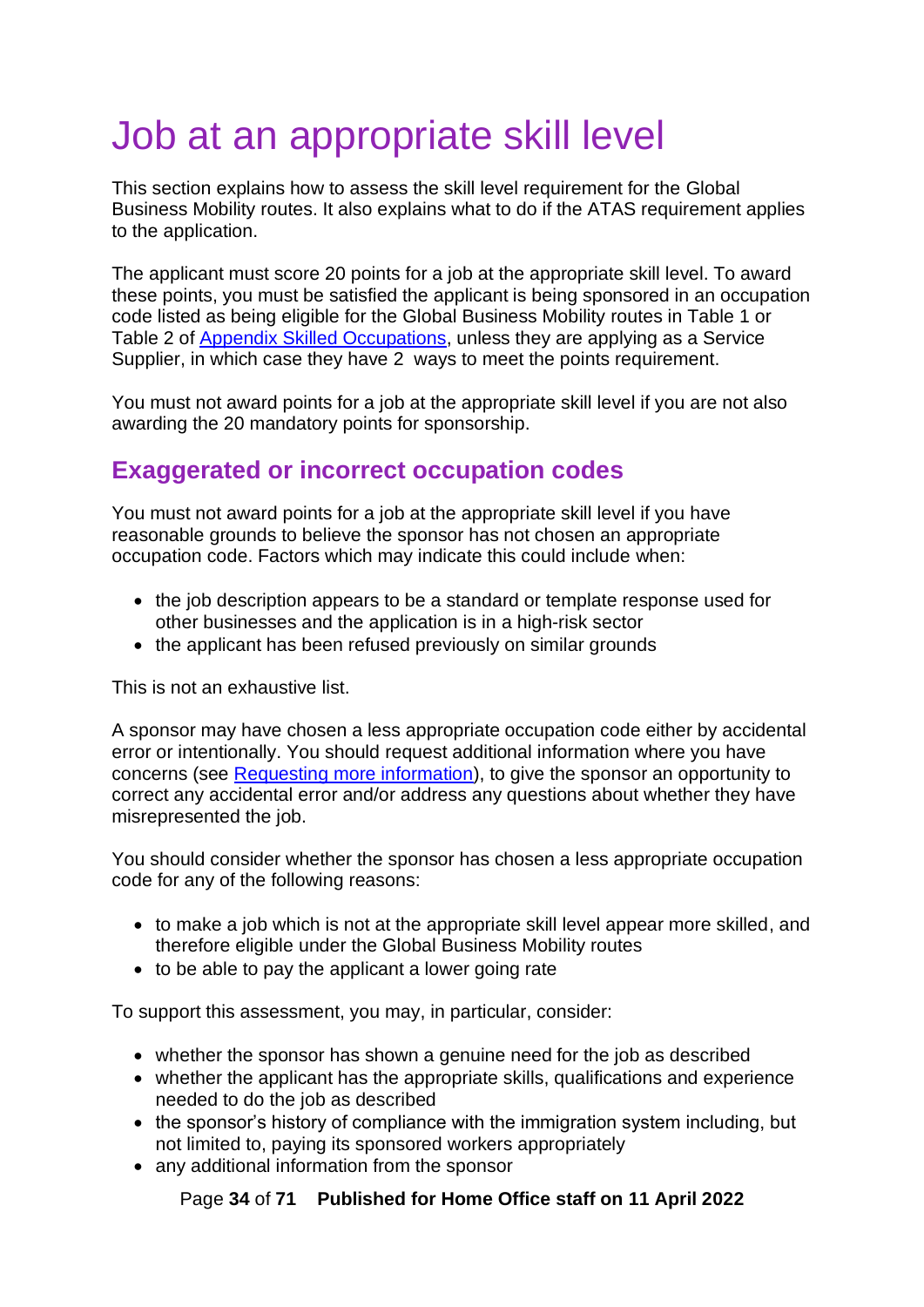This is not an exhaustive list.

#### **Official – sensitive: start of section**

The information in this section has been removed as it is restricted for internal Home Office use only.

#### **Official – sensitive: end of section**

Concerns about exaggerated or incorrect jobs may lead to a compliance visit to the sponsor. Where it is not possible at the outset to decide such applications, they should remain on hold pending the outcome of a compliance visit. You must inform the applicant their application is on hold due to further checks with their sponsor, but you must not disclose any as-yet-unproven concerns about the sponsor. If the result is that the sponsor's licence is revoked, you must fully explain any concerns in the decision letter, and not rely solely on the fact that the sponsor does not have a licence.

If you consider the applicant is aware their job is not at the appropriate skill level and is complicit in misrepresenting it, you may consider inviting them to attend an interview. If you find they are complicit, you must include this in the refusal decision.

The implications for an applicant of a finding of deception can be significant and is a fact-sensitive issue. If an applicant is lawfully in the UK, the consequences are likely to be serious and to mean you must give the applicant a chance to respond before refusing their application. If the application is for entry clearance, it will not reach the required level of seriousness, because in most such cases a refusal will not change the applicant's circumstances. For more details, you should consider the guidance on false representations.

### <span id="page-34-0"></span>**Graduate training programme**

Applicants applying in the Graduate Trainee route, must be doing a job that is part of a structured graduate training programme, with clearly defined progression towards a managerial or specialist role within the sponsor organisation. The certificate of sponsorship should state that the applicant is a graduate trainee, and the sponsor must be able to provide further details of the training programme if you need further evidence that the application meets this requirement.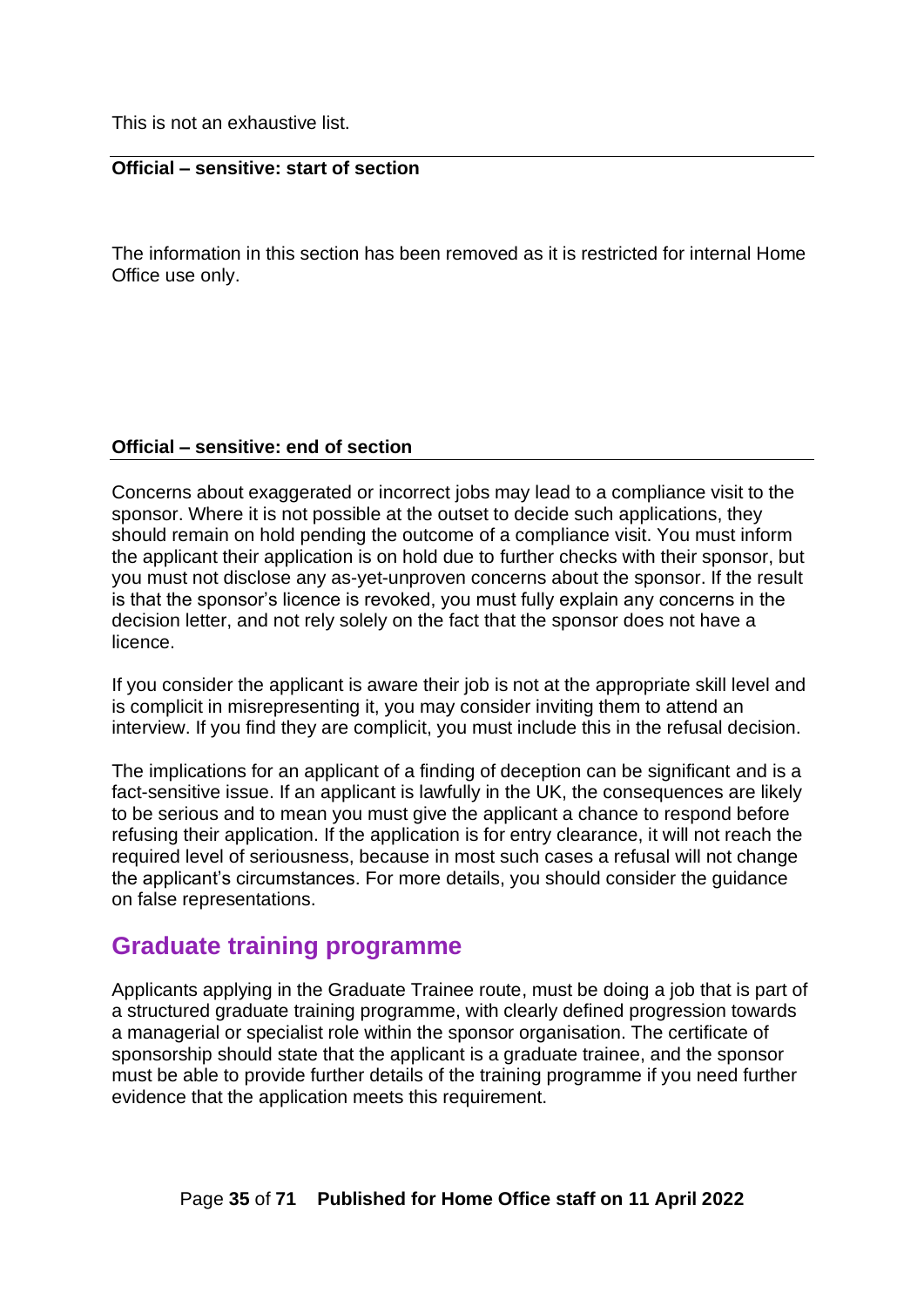## <span id="page-35-0"></span>**Service Suppliers**

Applicants applying in the Service Supplier route are able to score points for having a job at an appropriate skill level in 2 different ways.

You should first consider whether the applicant meets the requirements of option A. If they do, the applicant can score 20 points for job at an appropriate skill level. You only need to consider whether they score points under option B if they do not meet the requirements under option A.

If the applicant does not meet the requirements of at least one of these options, they will score no points for job at an appropriate skill level and must be refused.

## <span id="page-35-1"></span>Option A

Under this option an applicant can be awarded points by being sponsored in an occupation code listed as being eligible for the Global Business Mobility routes in Table 1 or Table 2 of [Appendix Skilled Occupations.](https://www.gov.uk/guidance/immigration-rules/immigration-rules-appendix-skilled-occupations)

The sponsor must have confirmed whether the applicant is being sponsored to work in an occupation listed as being eligible for the Global Business Mobility routes on the Certificate of Sponsorship. You can check this by accessing [the Certificate of](#page-57-1)  [Sponsorship Checking System.](#page-57-1) If the CoS states the job is not "at the minimum skill level" and the occupation code is not in Table 1 or Table 2 of Appendix Skilled Occupations, the applicant does not meet the requirements of Option A.

## <span id="page-35-2"></span>Option B

Under this option an applicant can be awarded points by meeting all of the following requirements:

• an applicant must have a university degree or equivalent level technical qualification (note: in addition to other equivalent level technical qualifications, applicants who show they have a Swiss Höhere Fachschuldiplom (Swiss Higher Technical College Diploma) meet the requirement to show they have an equivalent level technical qualification), unless they are employed by an overseas service provider supplying one of the following services, in which case the qualification requirements in the following table apply:

| <b>Service</b>                     | <b>Qualification</b>                   |
|------------------------------------|----------------------------------------|
| Fashion and modelling              | None required                          |
| Chef de cuisine                    | An advanced technical qualification    |
| Entertainment services (excluding  | None required                          |
| audio-visual services under the    |                                        |
| <b>CARIFORUM-UK Economic</b>       |                                        |
| Partnership Agreement)             |                                        |
| Management consulting services and | University degree (equivalent level    |
| services related to management     | technical qualification not permitted) |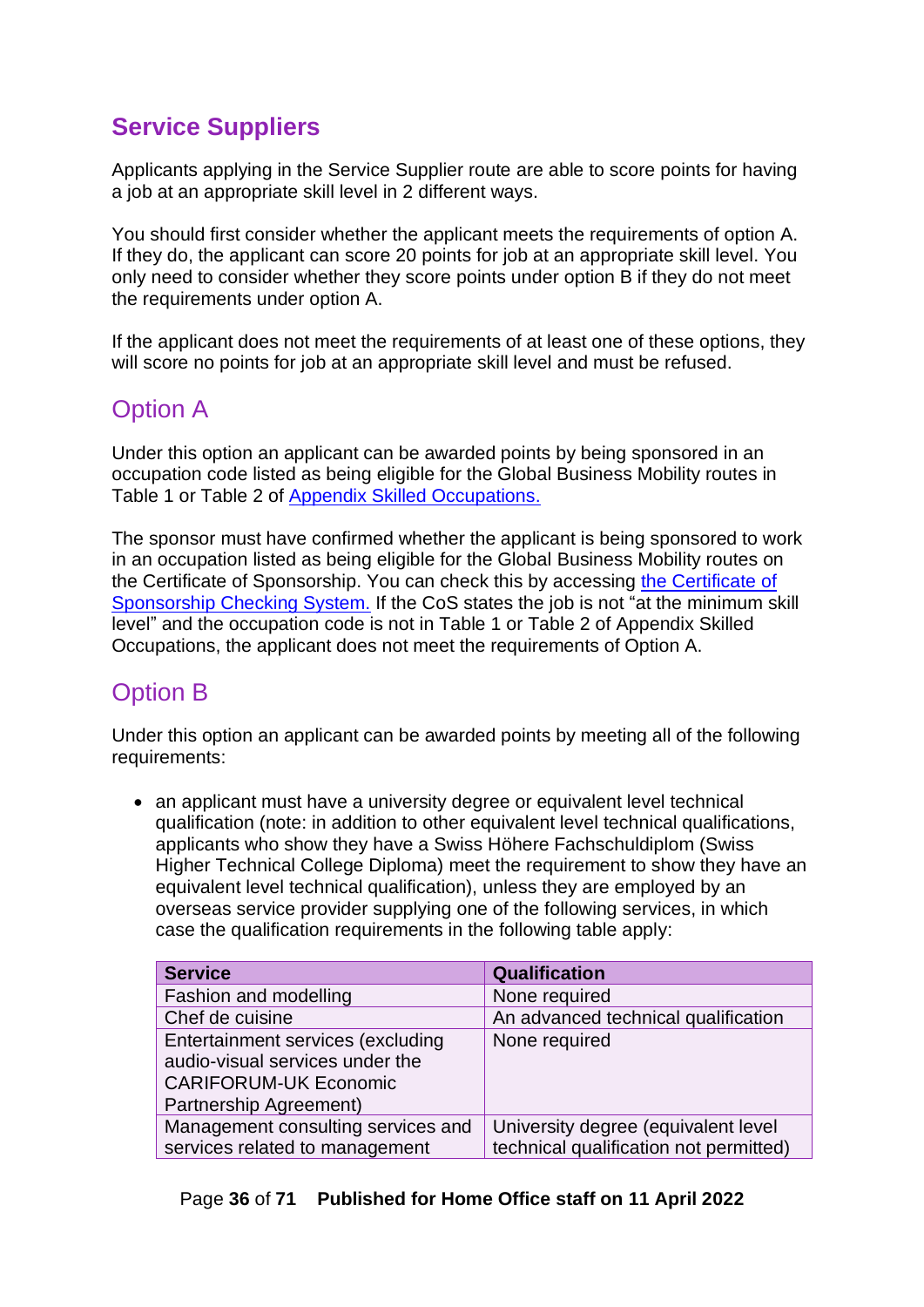| <b>Service</b>                  | <b>Qualification</b>            |
|---------------------------------|---------------------------------|
| consulting (managers and senior |                                 |
| consultants)                    |                                 |
| Advertising or translation      | <b>Relevant qualifications</b>  |
| Technical testing and analysis  | University degree or a relevant |
|                                 | technical qualification         |

- an applicant must hold any specific professional qualifications or registrations to provide the services in the UK if this is required by UK law or is a sector requirement
- applicants must have 3 years' professional experience in the sector in which they are supplying services, unless they are supplying chef de cuisine services under the CARIFORUM-UK Economic Partnership Agreement or they are a self-employed independent professional, in which case they must have at least 6 years' relevant experience

The name of the trade agreement and the relevant industry sector under which the applicant is being sponsored as a Service Supplier can be found by accessing [the](#page-57-1)  [Certificate of Sponsorship Checking System.](#page-57-1)

To assess whether the applicant meets the requirements of option B, you should consider the evidence of experience and qualifications they have provided in their application. If no evidence has been provided you should consider contacting the applicant (see [Requesting more information\)](#page-59-1).

After reviewing the available evidence and giving the applicant the opportunity to provide additional information, if you are not satisfied they have the required professional experience and qualifications, the applicant does not meet the requirements of Option B.

## <span id="page-36-0"></span>**ATAS requirement**

Applicants must provide a valid ATAS certificate if all of the following apply:

- they are being sponsored in the Global Business Mobility routes by a sponsor which is also a [licensed Student sponsor](https://www.gov.uk/government/publications/register-of-licensed-sponsors-students) (these will mainly be universities or research institutes)
- they are not one of the exempt nationalities listed in paragraph ATAS 3.1
- their job is in one of the occupation codes listed in paragraph ATAS 1.2(a)
- the job includes an element of PhD-level research in a relevant subject (and these subjects are listed in paragraph ATAS 4.1)

The details are set out in [Appendix ATAS.](https://www.gov.uk/guidance/immigration-rules/immigration-rules-appendix-atas-academic-technology-approval-scheme-atas) Sponsors should confirm on the applicant's CoS whether the ATAS requirement applies.

If the first 3 bullet points above apply, but the sponsor has not provided an explanation on the CoS (either in the job description field or as a sponsor note) as to why the ATAS requirement doesn't apply and the applicant has not provided an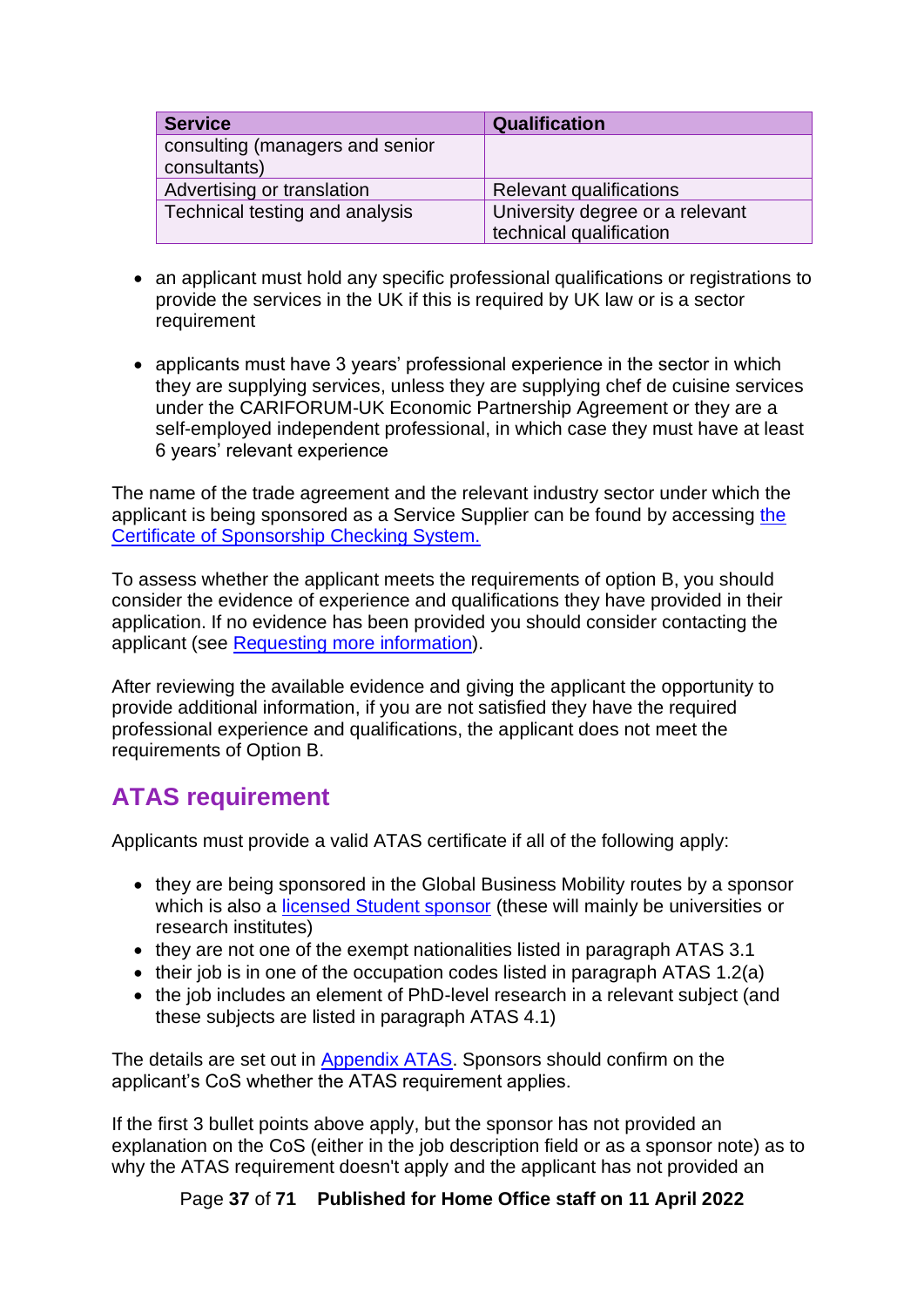ATAS certificate, you should contact the sponsor to confirm whether the requirement applies. If the sponsor fails to provide the necessary confirmation, you should not award points for sponsorship.

If the sponsor confirms the ATAS requirement applies and the applicant has not provided an ATAS certificate, you should consider contacting the applicant (see [Requesting more information\)](#page-59-1). Processing an ATAS application normally takes 2 weeks and can take 3 weeks between April and September. You should allow the standard 10 working days for the applicant to respond but consider extending the deadline if the applicant confirms they have submitted their ATAS application and are waiting for a response.

If an applicant does not provide a copy of a valid ATAS certificate when required, you should not award points for a job at an appropriate skill level.

#### **Related content**

**[Contents](#page-1-0)** [Mandatory points requirement](#page-24-0) **[Sponsorship](#page-25-0)** [The Certificate of Sponsorship Checking System](#page-57-1) [Requesting more information](#page-59-1)

<span id="page-37-0"></span>False representations, deception, false documents, non-disclosure of relevant facts guidance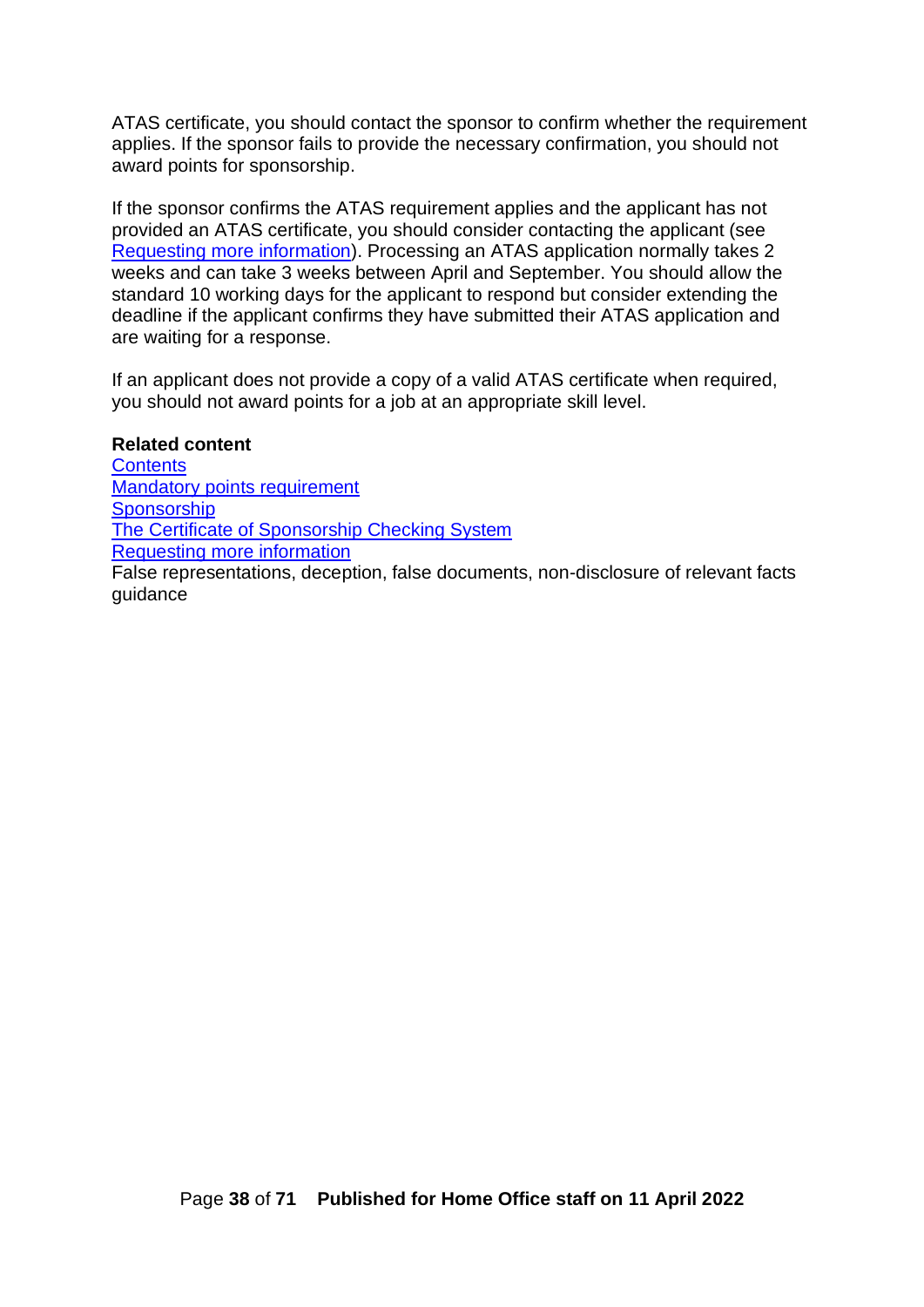# <span id="page-38-0"></span>Salary at the required level

This section explains how to assess the salary requirements on the Global Business Mobility routes. This section applies to Senior and Specialist Workers, Graduate Trainees and UK Expansion Workers.

The applicant must score 20 points for salary.

You must not award points for a salary at the appropriate level if they are not also awarding the 20 mandatory points for sponsorship.

## <span id="page-38-1"></span>**Assessing salaries**

Sponsors must pay applicants a salary that is at or above both:

- the general salary threshold of £42,400 for Senior and Specialist Worker and UK Expansion Workers or £23,100 for Graduate Trainees
- the going rate for Intra-Company Transfers or 70% of the going rate for Intra-Company Graduate Trainees

The salary can include only guaranteed basic gross pay and some guaranteed allowances. Other pay and benefits must not be included when assessing salary. Examples of pay and benefits which cannot be included are as follows:

- pay for flexible working where the nature of the job means that hours fluctuate and pay cannot be guaranteed
- additional pay such as shift, overtime or bonus pay, whether or not it is guaranteed
- employer pension and national insurance contributions
- any allowances, other than those specified below
- in-kind benefits, such as equity shares, health insurance, school or university fees, company cars or food
- one-off payments, such as 'golden hellos'
- any payments relating to immigration costs, such as the fee or Immigration **Health Charge**
- payments to cover business expenses, including (but not limited to) travel to and from the applicant's country of residence, equipment, clothing, travel or subsistence

This is not an exhaustive list. However, if an applicant has chosen to give up part of their basic pay as part of a salary sacrifice scheme, this should not be deducted.

### <span id="page-38-2"></span>Allowances that can be included

Allowances can be included if they are guaranteed for the duration of the applicant's permission (such as London weighting). One-off bonuses cannot be included and cannot be pro-rated. The only exceptions to this are for allowances paid as a mobility premium or to cover the additional cost of living in the UK.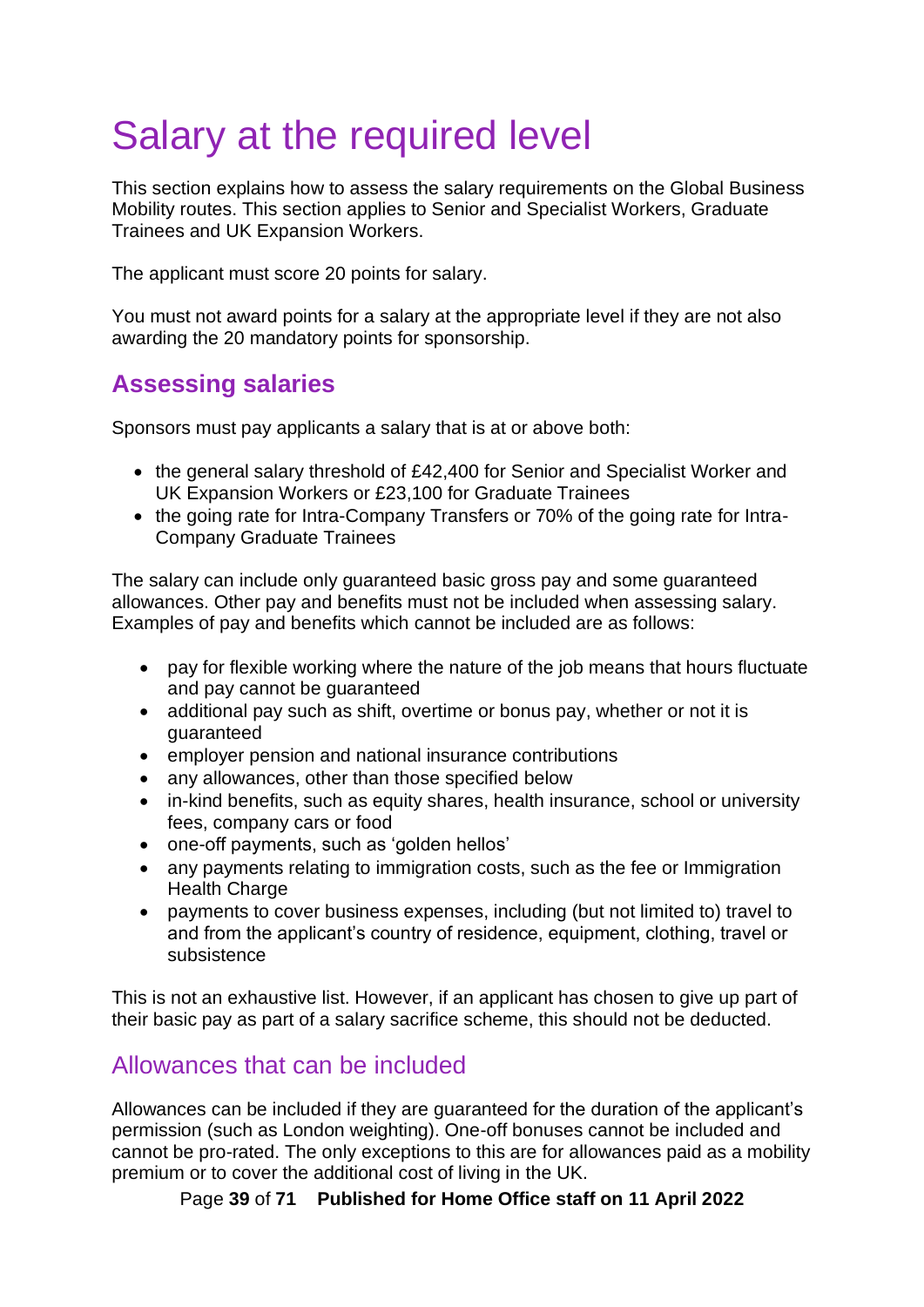The salary stated on the certificate of sponsorship must be the total including gross basic pay and all permitted allowances. The certificate of sponsorship must also provide a separate total of all allowances and an explanation of what those allowances are for. If insufficient information is provided or you are not satisfied that the allowances included in the salary are permissible, you should consider making a request further information.

### <span id="page-39-0"></span>Limits on accommodation allowances

Where allowances are for the purpose of accommodation, you should only include an amount up to 30% of the total salary package for applicants in the Senior or Specialist Worker and UK Expansion Worker routes, or 40% of the total salary package for applicants in the Graduate Trainee route.

#### **Accommodation allowances example 1**

The sponsor offers:

- accommodation allowances: £10,000
- salary and other (non-accommodation) allowances: £35,000

The total salary package the sponsor has offered is:  $£10,000 + £35,000 = £45,000$ .

The salary and other (non-accommodation) allowances can be a minimum of 70 per cent of the total package you can take into account. This means that £35,000 is 70 per cent of the maximum package you can take into account. You calculate this maximum package by dividing £35,000 by 70 per cent (or 0.7):

• £35,000  $\div$  0.7 = £50,000

In this example, the total package the sponsor has offered is less than the maximum package you can take into account. In this case you can:

- take into account the whole package
- use the total £45,000 when checking the appropriate rate
- award 20 points for the salary

#### **Accommodation allowances example 2**

The sponsor offers:

- accommodation allowances: £20,000
- salary and other (non-accommodation) allowances: £24,500

The total salary package the sponsor has offered is: £20,000 + £24,500 = £44,500.

You calculate the maximum package you can take into account by dividing the salary and other (non-accommodation) allowances by 70 per cent (or 0.7):

#### Page **40** of **71 Published for Home Office staff on 11 April 2022**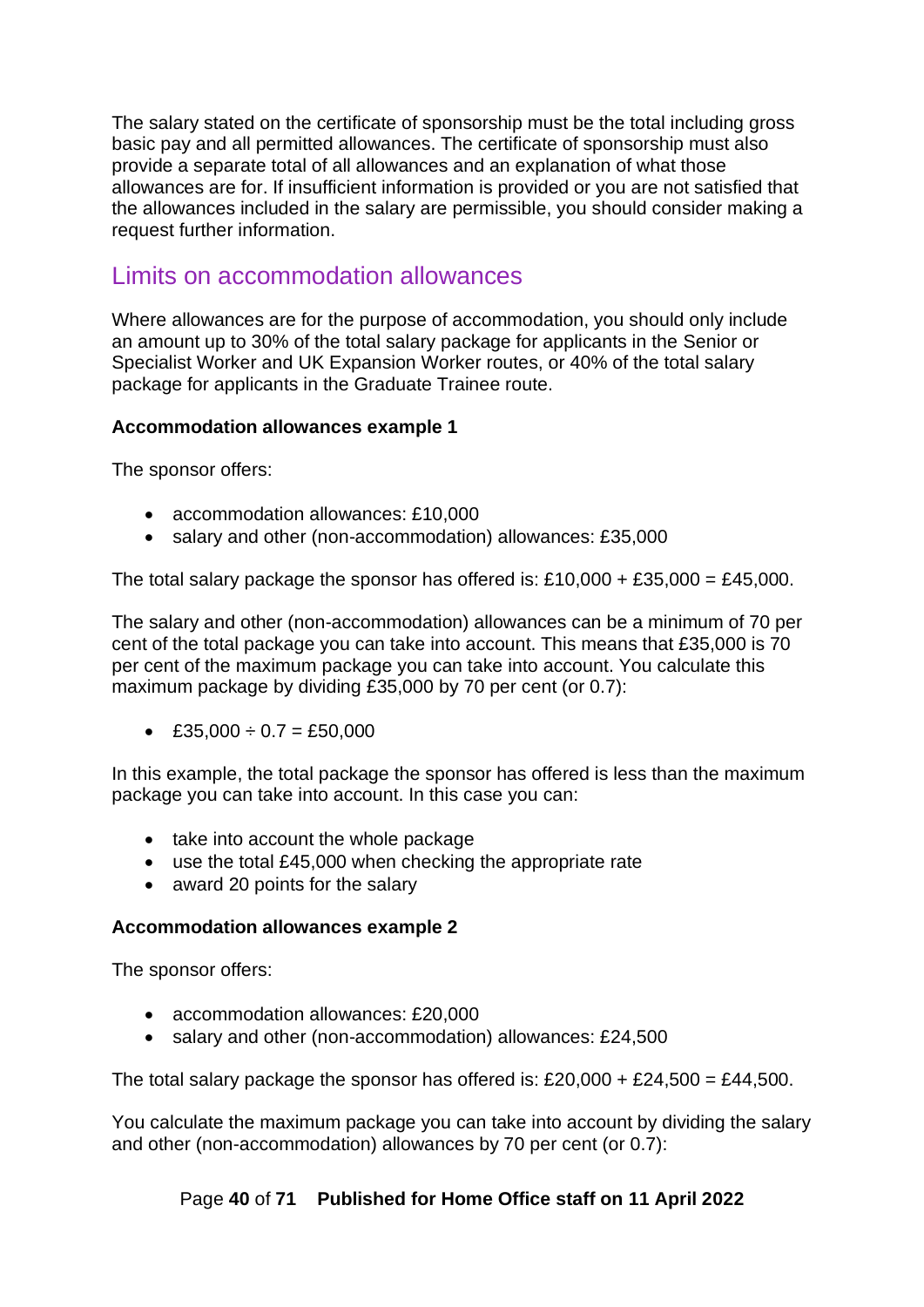• £24,500  $\div$  0.7 = £35,000

In this example the total package the sponsor has offered is more than the maximum package you can take into account. In this case you can:

- only take into account £35,000
- award no points, as it is below the £42,400 threshold for Senior and Specialist Workers and UK Expansion Workers

If the applicant is applying as a Graduate Trainee, you can consider accommodation allowances of up to a maximum of 40% of the gross salary package, instead of 30% for Senior and Specialist Workers and UK Expansion Workers. This is to reflect the higher cost of short-term accommodation.

## <span id="page-40-0"></span>**The general threshold**

The general threshold is the minimum salary which applies regardless of the applicant's occupation code. This is £42,400 for Senior and Specialist Workers and UK Expansion Workers and £23,100 for Graduate Trainees.

The general threshold is the same, regardless of how many hours a week the applicant is sponsored to work. It cannot be pro-rated for part-time work.

However, if the applicant is being sponsored to work more than 48 hours a week, only the salary for the first 48 hours a week can be considered. For example, if the applicant is sponsored to work 60 hours a week for £10 per hour, they will be considered to have a salary of £24,960 (£10 x 48 x 52) per year and not £31,200 (£10 x 60 x 52).

## <span id="page-40-1"></span>**The going rate**

The going rate is the minimum salary which applies for a particular occupation code. The going rates are set out in Appendix Skilled Occupations. Applicants must be paid the full going rate if they are Senior or Specialist Workers or UK Expansion Workers or 70% of the going rate if they are Graduate Trainees. There is no reduced going rate for Graduate Trainees working in occupation codes listed in Table 2 of Appendix Skilled Occupations.

Going rates must be pro-rated based on the weekly working hours stated on the certificate of sponsorship.

The going rates in Table 1 of Appendix Skilled Occupations are based on a 39-hour week. Hourly rates are shown in brackets. To avoid rounding errors, you should prorate the going rate based on the annual figure, rather than the hourly figure. You do this by dividing the annual going rate by 39, then multiplying by the weekly hours stated by the sponsor. For example, if the annual going rate is £36,000 and the applicant is sponsored to work a 26-hour week, the pro-rating calculation would be:

 $£36,000 \div 39 \times 26 = £24,000$ 

Page **41** of **71 Published for Home Office staff on 11 April 2022**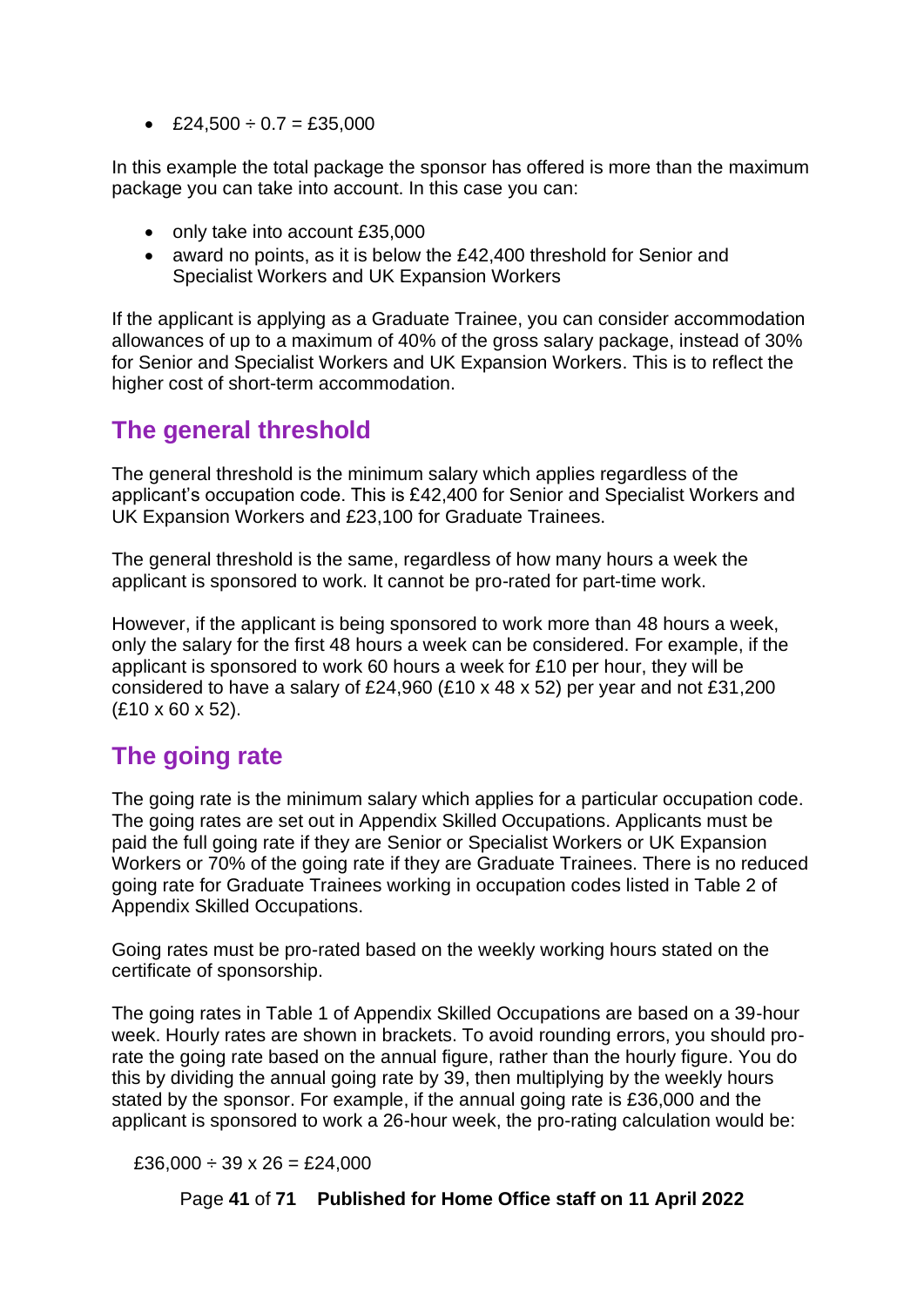The going rates in Table 2 of Appendix Skilled Occupations are based on a 40-hour week (doctors), a 37.5-hour week (NHS Agenda for Change occupations) or the definition of a full-time worker (teaching occupations). The pro-rating calculation must be adjusted accordingly, for example dividing by 37.5 rather than by 39. For teaching occupations (where weekly working hours are not consistent throughout the year, due to term dates), you should ask the sponsor to confirm what proportion of a full-time equivalent (FTE) the applicant is, and pro-rate the going rate accordingly.

The applicant's full weekly hours must be included when checking their salary against the going rate, even if they work more than 48 hours a week. For example, an applicant who works 60 hours a week in an occupation code with a going rate of £39,000 must be paid £60,000 (£39,000  $\div$  39 x 60), not £48,000 (£39,000  $\div$  39 x 48).

If the applicant's salary is less than the pro-rated going rate (or less than 70% of the going rate for Graduate Trainees), no points should be awarded for salary.

#### **Related content**

<span id="page-41-0"></span>**[Contents](#page-1-0)** [Mandatory points requirement](#page-24-0) **[Sponsorship](#page-25-0)**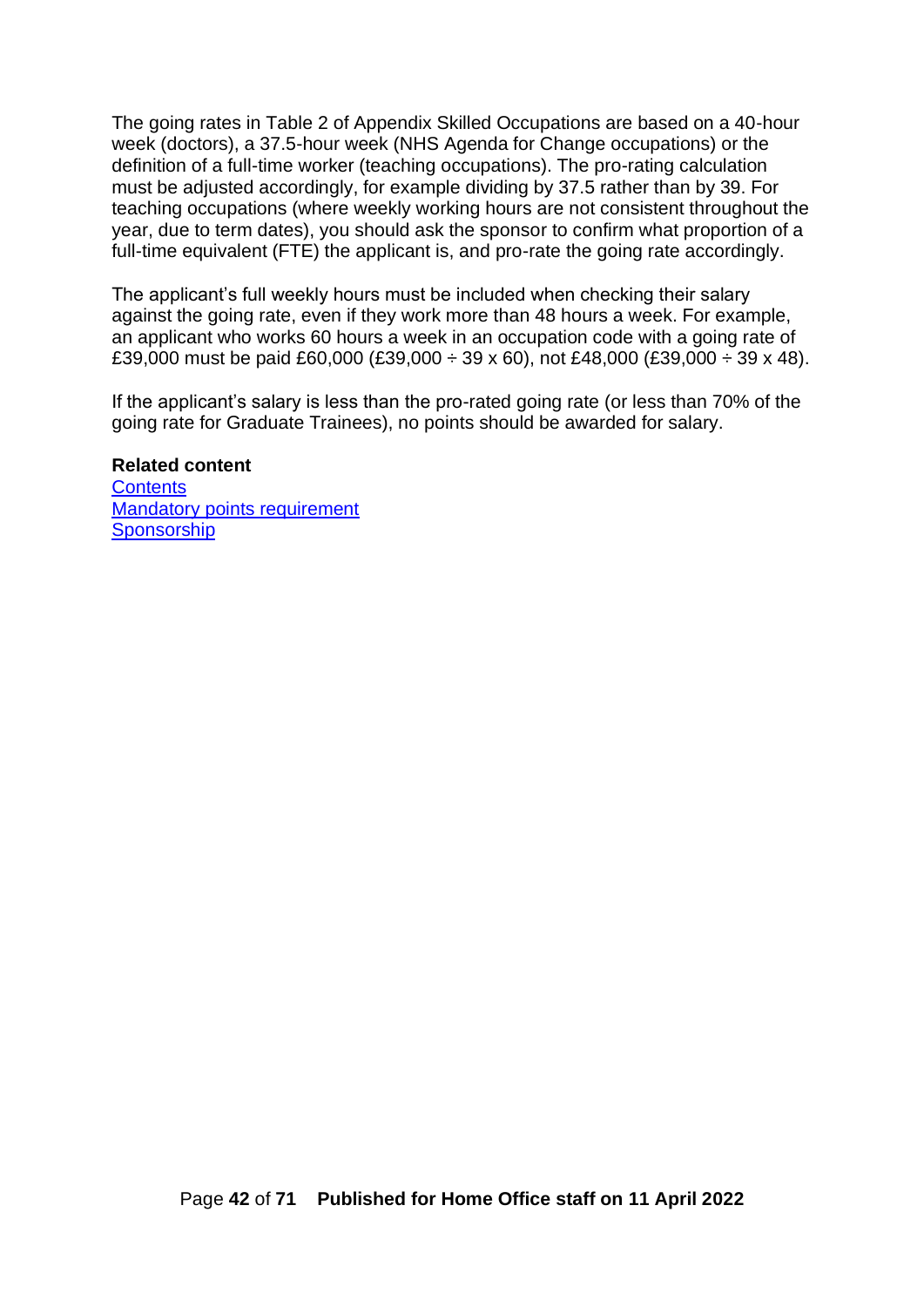# <span id="page-42-0"></span>Financial requirement

This section explains how to assess the financial requirement (previously known as maintenance) for applications in the Global Business Mobility routes.

An applicant will automatically meet the financial requirement when they are applying for permission to stay in the UK, having been in the UK for at least 12 months with valid permission on the date of application. Please refer to the Financial Requirement guidance for information on how to assess this.

If the above does not apply, an applicant can meet the financial requirement by either:

- their A-rated sponsor certifying they will, if necessary, maintain and accommodate the applicant up to the end of the first month of their employment, to an amount of at least £1,270 (this does not apply to UK Expansion Workers)
- providing evidence showing they have held funds of at least £1,270 for a 28 day period as set out in the Financial Requirement guidance - (this has reduced from the 90-day requirement which existed for Tier 2 applications)

#### <span id="page-42-1"></span>**Related content [Contents](#page-1-0)** Financial Requirement guidance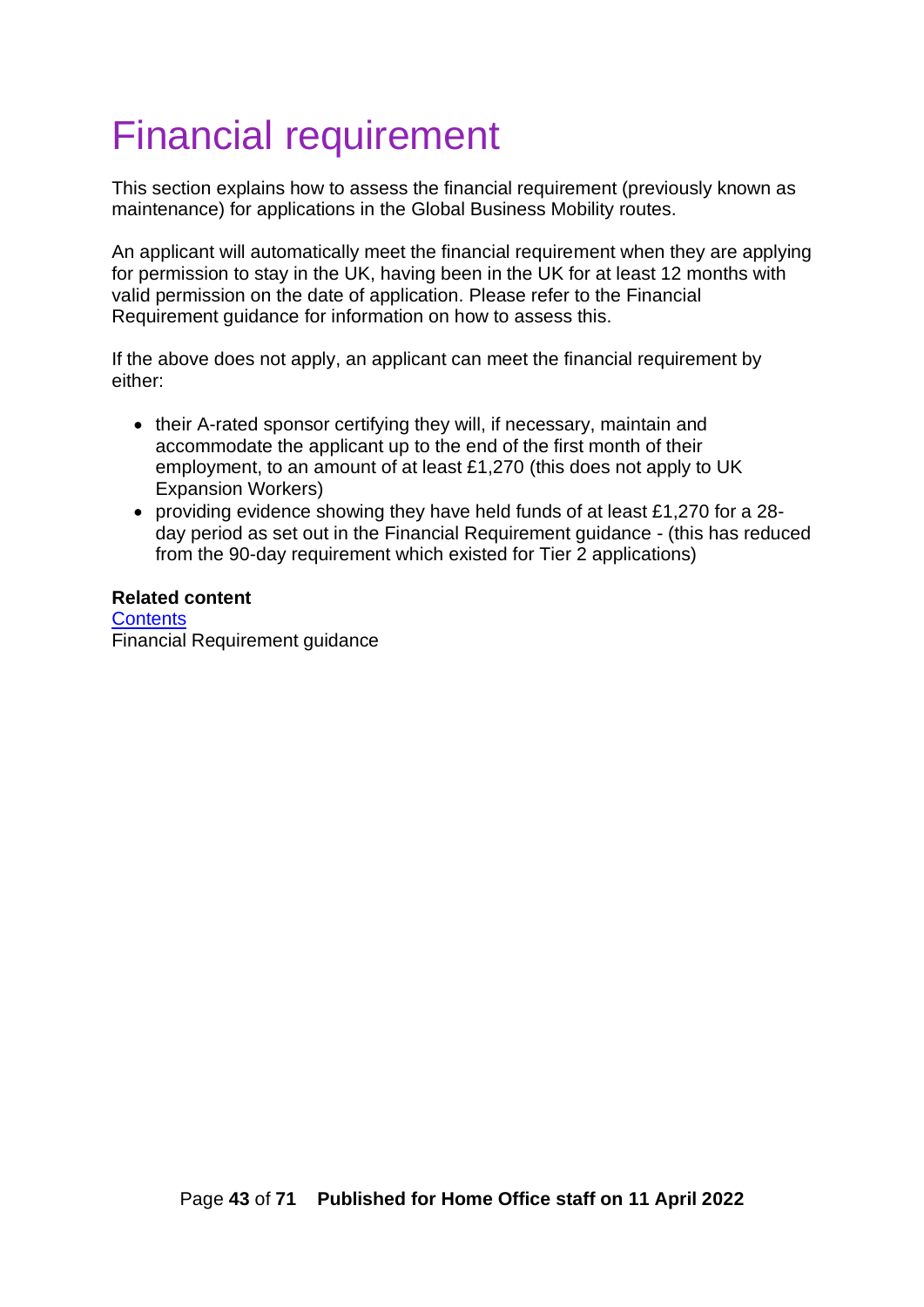# <span id="page-43-0"></span>Maximum length of assignments

This section explains how to assess the whether the applicant has already had the maximum amount of permission in the Global Business Mobility routes and if not, the date at which they will reach that maximum. It also explains what to do when the transitional arrangement for certain Senior or Specialist [Workers who had permission](#page-46-0)  [under the rules in place before 6 April 2011](#page-46-0) applies.

Except where the transitional arrangement applies, the maximum length of time an applicant can hold permission in the Global Business Mobility routes is 5 years in any 6-year period. Applicants who are high earners in the Senior or Specialist Worker route (with a salary over £73,900) can have a maximum of 9 years in any 10 year period. These limits apply to all Global Business Mobility routes, but the grant period for Graduate Trainees, UK Expansion Workers, Service Suppliers and Secondment Workers is restricted further (as explained in the [grant or refuse](#page-49-2) section).

This section explains how to consider an application where the limit is 5 years in 6. To consider an application for a high earner in the Senior or Specialist Worker route, follow the same principles but replace all references to 5 years with 9 years, and all references to 6 years with 10 years.

## <span id="page-43-1"></span>**Assessing the maximum possible stay**

You must assess what permission the applicant had in the Global Business Mobility routes in the last 6 years and what permission they could be granted from this application. You will need to refer to the applicant's immigration history and the work start and end dates on their current certificate of sponsorship. Permission in the Intra Company routes and Tier 2 (Intra-Company Transfer) route needs to be included, as does permission in these routes that is extended under section 3c.

If by granting further Global Business Mobility permission, the applicant would have more than 5 years permission in 6, the application must be refused. There are 3 possible scenarios:

- if the applicant has already exceeded the limit, granting further permission is not allowed and the application must be refused
- if the applicant has had precisely 5 years permission in Global Business Mobility routes, Intra-Company routes and Tier 2 (Intra-Company Transfer) in the last 6 years, the application must be refused unless they did not have permission in these routes for the 12 months ending on the new work start date (and granting further permission would not therefore exceed the limit)
- if the applicant has not yet reached the limit, you will need to calculate the maximum possible stay the applicant can have.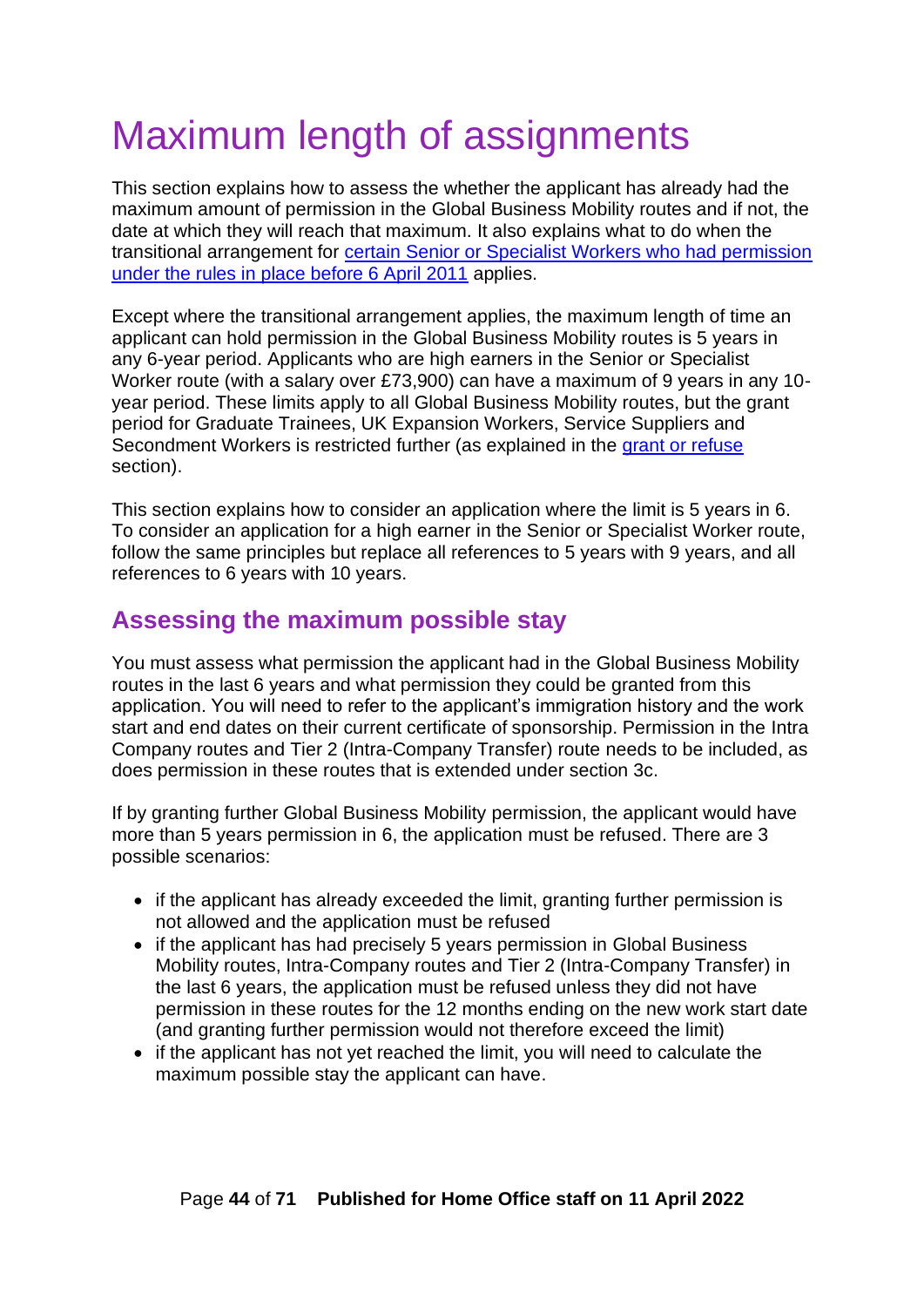## <span id="page-44-0"></span>Global Business Mobility permission calculator

You can use the Global Business Mobility permission calculator tool to assist with your assessment of the maximum length of assignments requirement. This will calculate whether the applicant has already reached the limit and the date of the applicant's maximum possible stay.

### <span id="page-44-1"></span>Manual permission calculation

If you need to manually calculate whether an applicant meets the maximum length of assignments requirement, you should take the following steps:

**Step 1:** Look at the applicant's immigration history for the 12 months ending on the work start date on their current certificate of sponsorship:

- if the applicant did not have permission in the Global Business Mobility routes, Intra-Company routes or Tier 2 (Intra-Company Transfer) route in this period, the applicant meets the requirement – **their maximum possible stay will be 5 years from the start date on their certificate of sponsorship**
- if the applicant has or last had permission in the Global Business Mobility routes, Intra-Company routes or Tier 2 (Intra-Company Transfer) route and is extending their stay in the Global Business Mobility routes **go to step 2**
- if the applicant had permission in the Global Business Mobility routes, Intra-Company routes or Tier 2 (Intra-Company Transfer) route in the 12-month period but is not extending, **go to step 4**

**Step 2:** Find the date when the applicant entered into the Global Business Mobility routes, Intra-Company routes or Tier 2 (Intra-Company Transfer) route for their current period of permission (if they have not extended previously, this will be the start of their last permission):

- if the date when the applicant first entered into the Global Business Mobility routes, Intra-Company routes or Tier 2 (Intra-Company Transfer) route is 5 years ago or more, **the applicant has already reached the maximum length of assignments and must be refused**
- if date is less than 5 years ago, **go to step 3**

**Step 3:** Look at the applicant's immigration history for the 12 months ending on the date they originally entered into the Global Business Mobility routes, Intra-Company routes or Tier 2 (Intra-Company Transfer) route:

• if the applicant did not have permission in the Global Business Mobility routes, Intra-company routes or Tier 2 (Intra-Company Transfer) route in this period, **their maximum possible stay will be 5 years from the date they originally entered into the Global Business Mobility routes, Intra-Company routes or Tier 2 (Intra-Company Transfer) route:** this will normally be true for applicants transitioning from Tier 2 (Intra-Company Transfer) due to the cooling off period)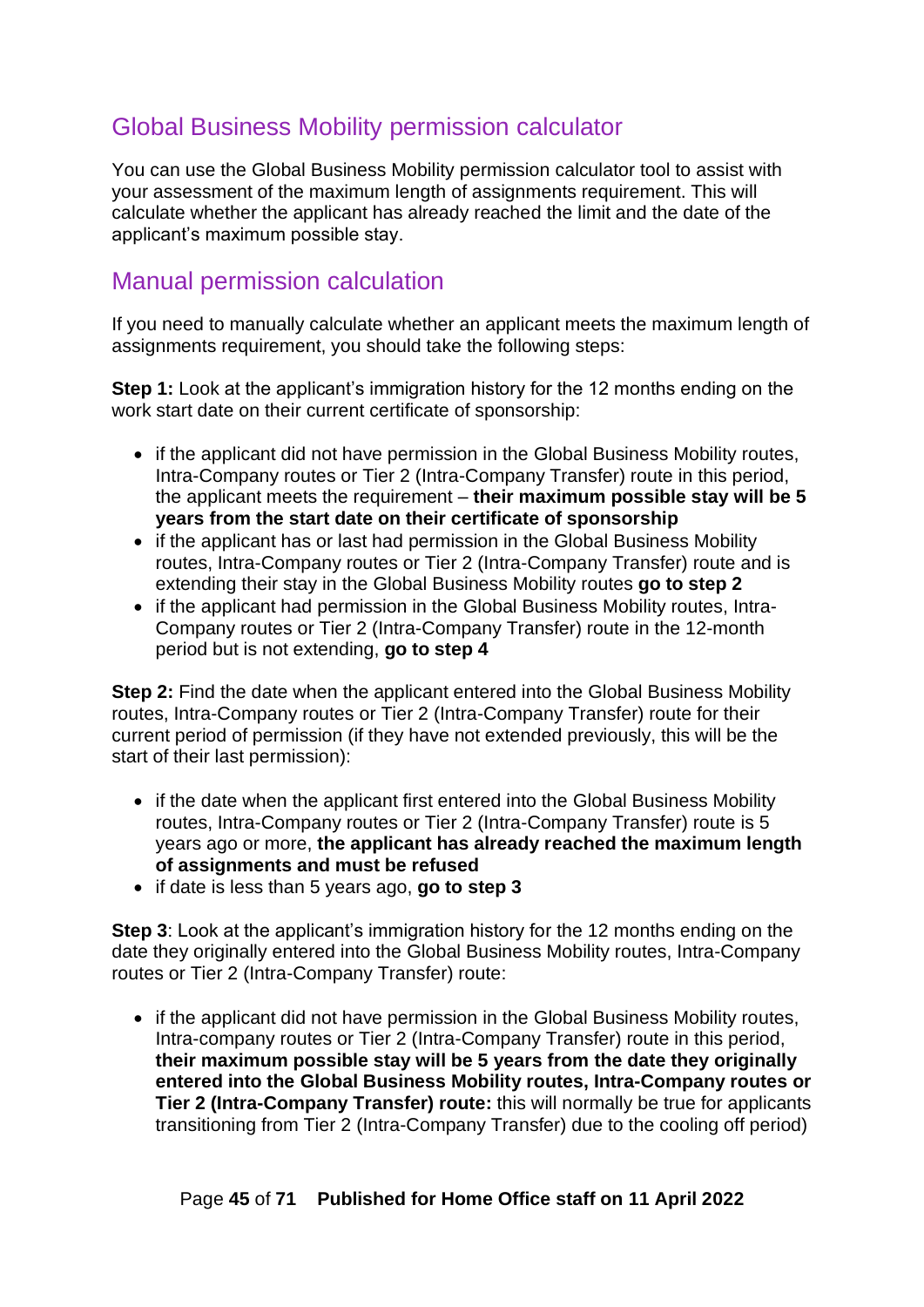• if the applicant had permission in the Global Business Mobility routes, Intra-Company routes or Tier 2 (Intra-Company Transfer) route in the 12-month period above, **go to step 4**

**Step 4:** Look at the applicant's immigration history for the 6 years ending on the work start date of their current certificate of sponsorship. Work backwards from the end of that period (the date their new work starts), adding up the number of days when they did not have permission in the Global Business Mobility routes, Intracompany routes or Tier 2 (Intra-Company Transfer) route until you reach 365 days, then make a note of that date (you may need to use a date duration calculator such as that found on [timeanddate.com](https://www.timeanddate.com/date/duration.html) to help you):

- if the applicant had less than 365 days outside the Global Business Mobility routes, Intra-Company Routes and Tier 2 (Intra-Company Transfer) route in the last 6 years, **they have already reached the maximum length of assignments and must be refused**
- if the applicant had at least 365 days outside the Global Business Mobility routes, Intra-Company routes and Tier 2 (Intra-Company Transfer) route in that period, **their maximum possible stay will be to the date 6 years from the date you noted**

## <span id="page-45-0"></span>Previous curtailment

Where an applicant's previous permission in the Global Business Mobility routes, Intra-Company routes or Tier 2 (Intra-Company Transfer) route was curtailed, you should use the curtailment date in place of the original end date for that permission. In these scenarios, you should be mindful of whether the applicant remained in the UK with a subsequent grant of permission. There may be a period of 3c leave between the curtailment date and the following grant date that should be considered as permission in the Global Business Mobility routes, Intra-Company routes or Tier 2 (Intra-Company Transfer) route.

### <span id="page-45-1"></span>What to do when the maximum possible stay has passed

In some circumstances, the maximum possible stay calculated will fall in the past. This normally happens only when there has been some delay that results in the decision being made after the work start date on the certificate of sponsorship.

If this happens, you will be unable to grant further permission in the Global Business Mobility routes and the application must be refused. If the application is for permission to stay and the delays were for reasons outside the applicant's control, you may consider granting exceptional leave as described in the [Grant or refuse](#page-47-0) section.

### <span id="page-45-2"></span>Work end date is later than the maximum possible stay

The sponsor may have requested a work end date that is after the maximum possible stay you have calculated. In these cases, if the applicant is a Senior or Specialist Worker, UK Expansion Worker, Service Supplier or Secondment Worker,

Page **46** of **71 Published for Home Office staff on 11 April 2022**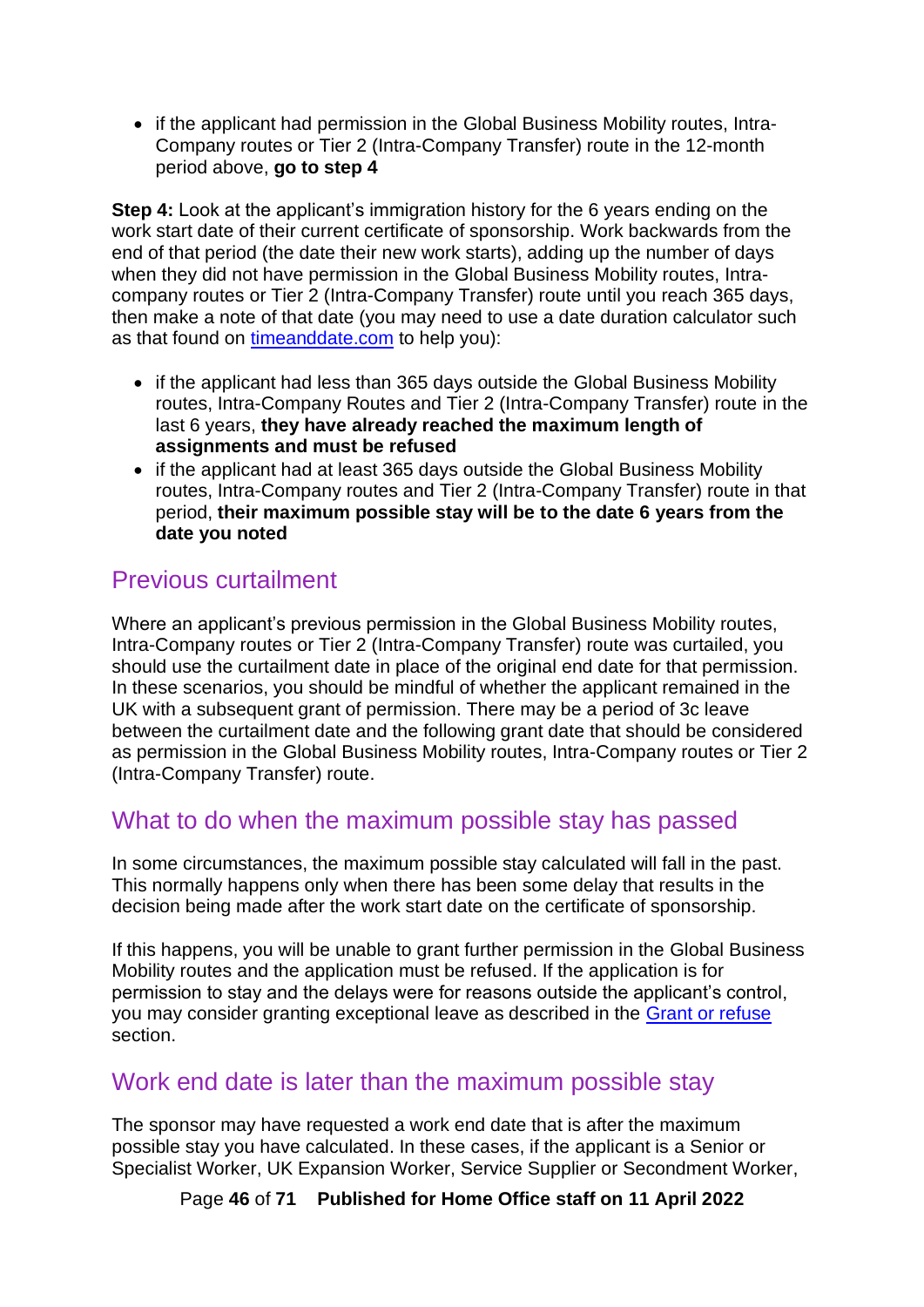they can still meet the maximum length of assignments requirement because permission will be granted to the maximum possible stay rather than the requested end date.

However, because Graduate Trainees are undertaking structured training programmes, applicants would be unable to complete the programme if they were not granted permission to the required end date. Therefore, these applicants do not meet the maximum length of assignments requirement and must be refused if the maximum possible stay is sooner than the work end date.

## <span id="page-46-0"></span>**Transitional arrangement: exemption for Senior or Specialist Workers who had permission under the rules in place before 6 April 2011**

The maximum length of assignment rules do not apply to applicants who meet all of the following requirements:

- they are applying for permission to stay on the Senior or Specialist Worker route
- they were granted permission on the Tier 2 Intra-Company Transfer route under the rules in place before 6 April 2011 or as a Work Permit holder
- they have continuously had permission as a Senior or Specialist Worker, Intra-Company Transfer or Work Permit holder since they were granted that permission (including any period of overstaying disregarded under paragraph 39E)

Workers who meet all of these requirements can apply for permission to stay for up to 5 years at a time. They can continue to apply for permission to stay under this provision for as long as they continue to qualify.

**Related content [Contents](#page-1-0)** Grant of refuse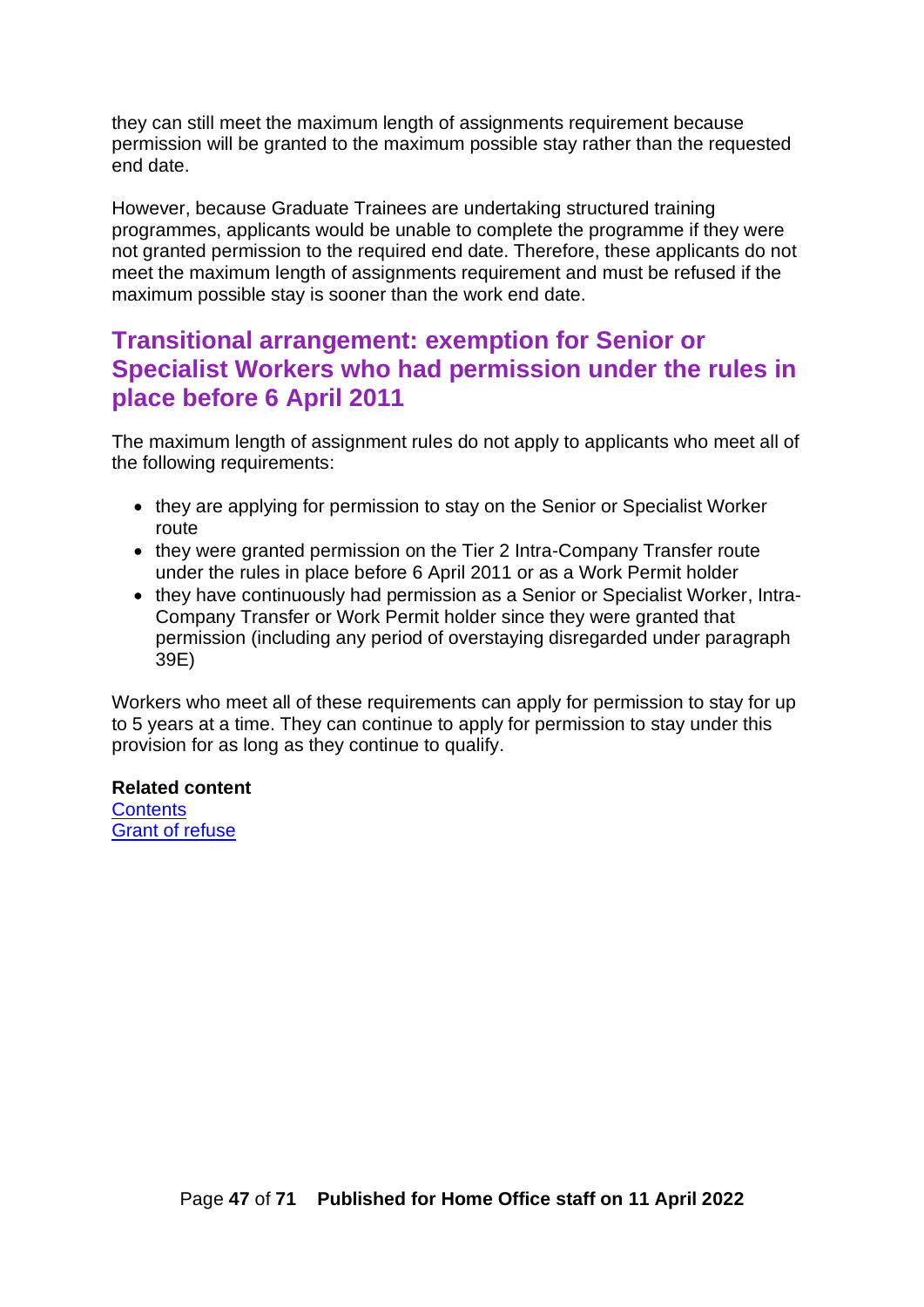# <span id="page-47-0"></span>Changes of employment

This section explains when a Global Business Mobility worker must make a change of employment application and how to consider these applications.

## <span id="page-47-1"></span>**When a change of employment application is needed**

The circumstances where Global Business Mobility worker's job can change without needing a fresh application are set out in [Part 9 of the Immigration Rules](https://www.gov.uk/guidance/immigration-rules/immigration-rules-part-9-grounds-for-refusal) (paragraphs 9.29.1 to 9.31.3). Other changes in job mean the Global Business Mobility worker must re-apply with a new certificate of sponsorship for their new job. This is referred to as a 'change of employment' application.

A person must make a change of employment application if they:

- change employer
- remain with the same employer and:
	- o change their core duties which means their new job is in a different occupation code to the one stated on their original CoS
	- o they are a high earner in the Senior or Specialist Worker route and their salary is reduced to an amount lower than the high earner threshold that applied when they made their application

A person does not need to make a change of employment application if:

- they are staying with the same employer and changing their job to one in the same occupation code
- their sponsor changes but they remain with the same employer
- there is a change of occupation code which is due only to reclassification within the standard occupation code (SOC) system by the Office for National Statistics
- their basic pay increases
- they are moving under Transfer of Undertakings (Protection of Employment) (TUPE) arrangements, equivalent statutory transfer schemes, or the Cabinet Office Statement of Practice on Staff Transfers in the Public Sector due to a takeover, merger or de-merger under TUPE (or similar) protection they change jobs, the new job is in the same occupation code and they would still score the same points if they were to make a new Global Business Mobility application
- their pay was reduced or stopped during a period of absence of less than 4 weeks in a calendar year or (if longer than 4 weeks in a calendar year) for a reason listed in paragraph 9.30.1. of [Part 9 of the Immigration Rules](https://www.gov.uk/guidance/immigration-rules/immigration-rules-part-9-grounds-for-refusal)
- their salary is reduced but this coincides with a period where they are not physically in the UK
- they are a Graduate Trainee and they change job/salary with the same sponsor, provided it's a role that is part of the structured graduate training programme and the sponsor has notified us
- their salary is reduced, but they would still score the same points if they were to make a new Global Business Mobility application under the rules currently in place

Page **48** of **71 Published for Home Office staff on 11 April 2022**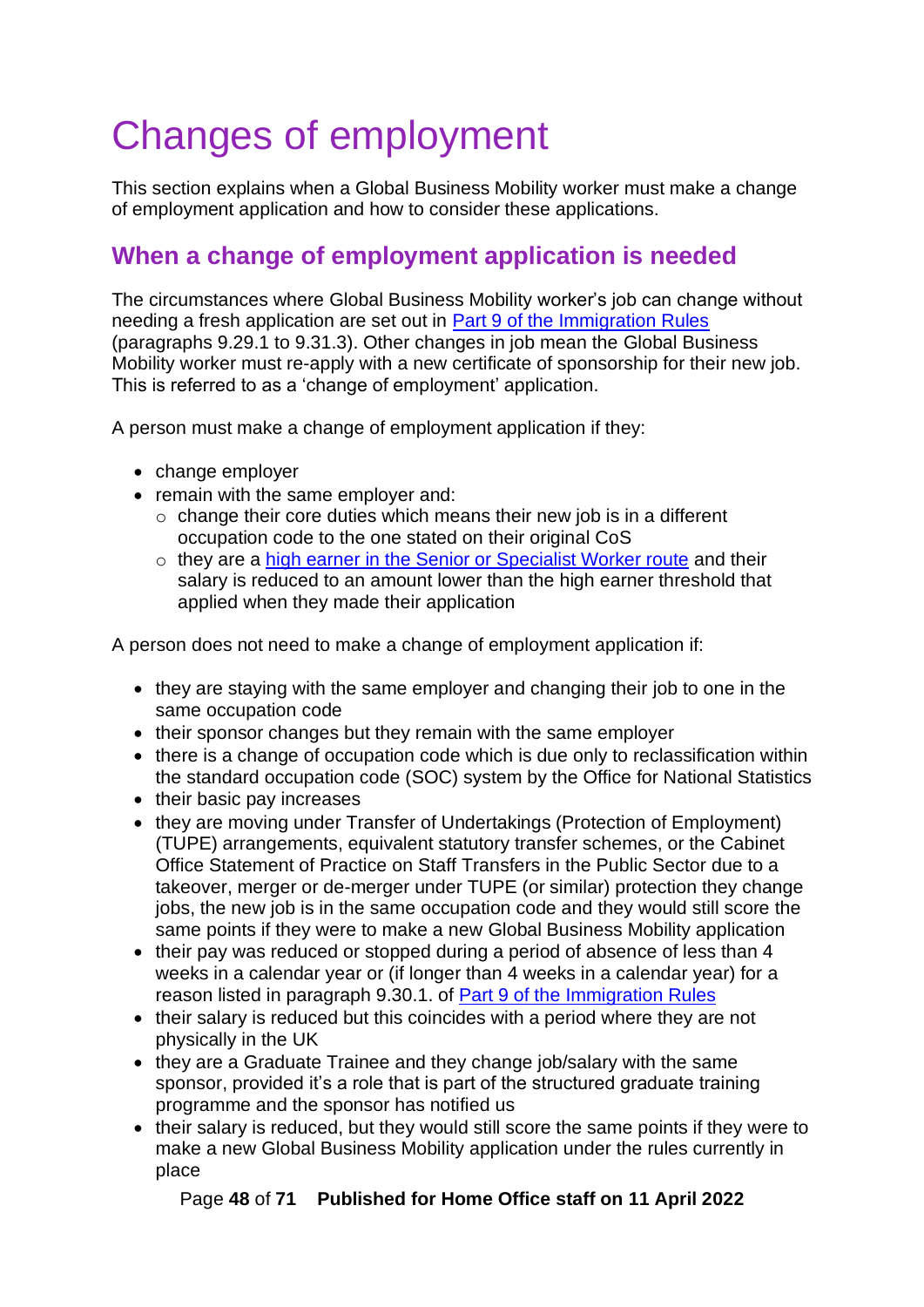Sponsors must still notify UKVI of any of the above changes (other than basic pay increases due to annual increments or temporary salary reductions permitted under the Sponsor guidance).

If the applicant has been subject to a transfer under TUPE (or similar as listed above), the sponsor licence unit will check the transfer was done correctly. They will update the applicant's ATLAS or CRS record with the new sponsors details.

## <span id="page-48-0"></span>**Considering a change of employment application**

You must consider a change of employment application in the same way as an initial application.

The applicant must:

- provide a new certificate of sponsorship from their new sponsor
- meet all the suitability and eligibility requirements

**Related content [Contents](#page-1-0)** Conditions of stay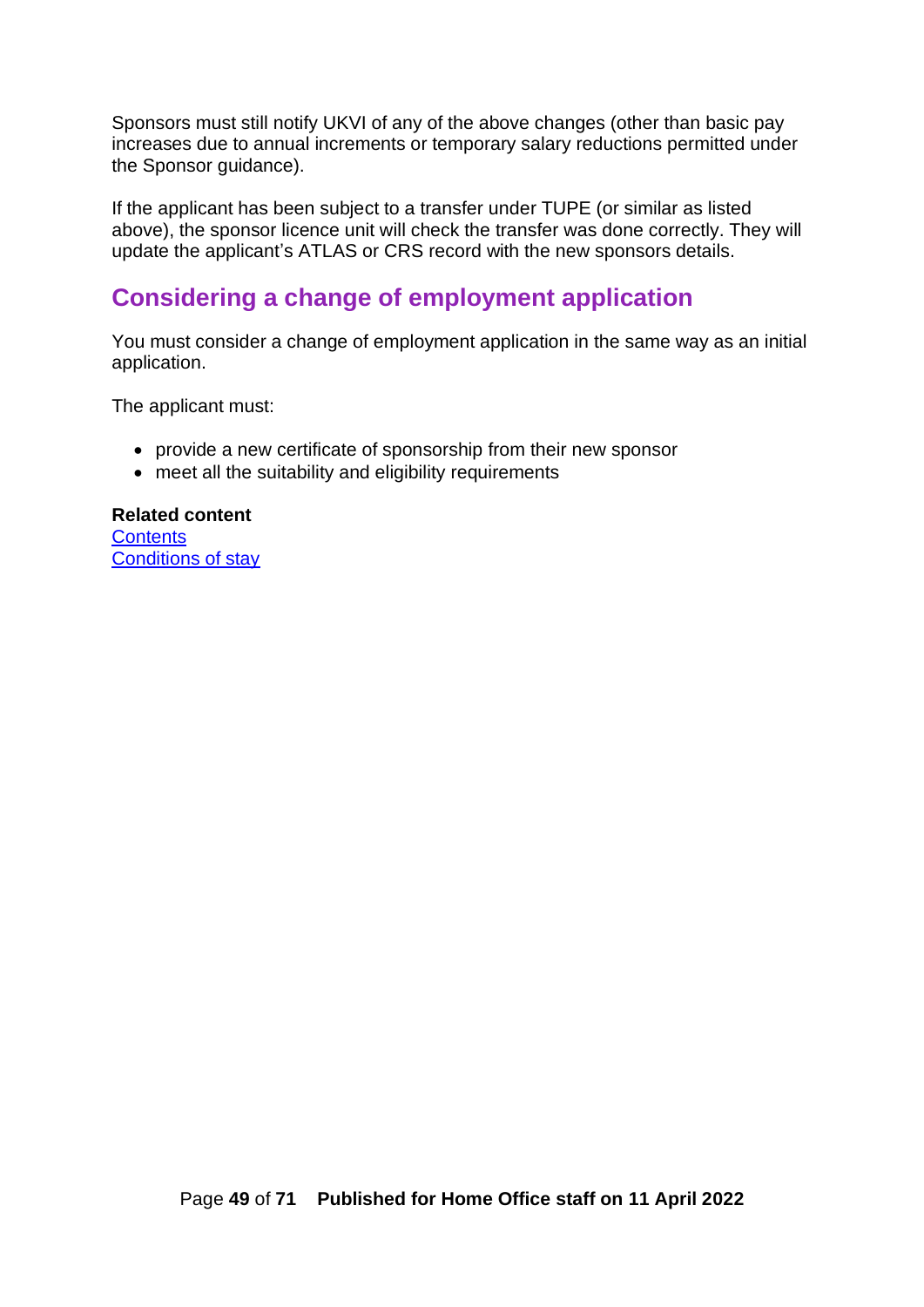# <span id="page-49-0"></span>Supplementary employment

This section explains supplementary employment in the Global Business Mobility routes.

Globally Business Mobility workers cannot normally undertake supplementary employment.

## <span id="page-49-1"></span>**Transitional supplementary employment**

Applicants in the Senior or Specialist Worker route that were previously granted permission in the Intra-Company routes under the rules in force before 11 April 2022 and since then has continuously had permission as a Senior or Specialist Worker (including any period of overstaying disregarded under paragraph 39E) are able to carry out supplementary employment in addition to the job specified on their certificate of sponsorship, providing the supplementary work is:

- in either a job on the [shortage occupation list](https://www.gov.uk/guidance/immigration-rules/immigration-rules-appendix-shortage-occupation-list) or a job in the same occupation code as the job for which the certificate of sponsorship was assigned
- no more than 20 hours a week
- outside the working hours covered by the certificate of sponsorship

If the extra work meets the above requirements, the applicant does not need to inform the Home Office before taking extra work.

#### **Related content**

<span id="page-49-2"></span>**[Contents](#page-1-0)** Conditions of stay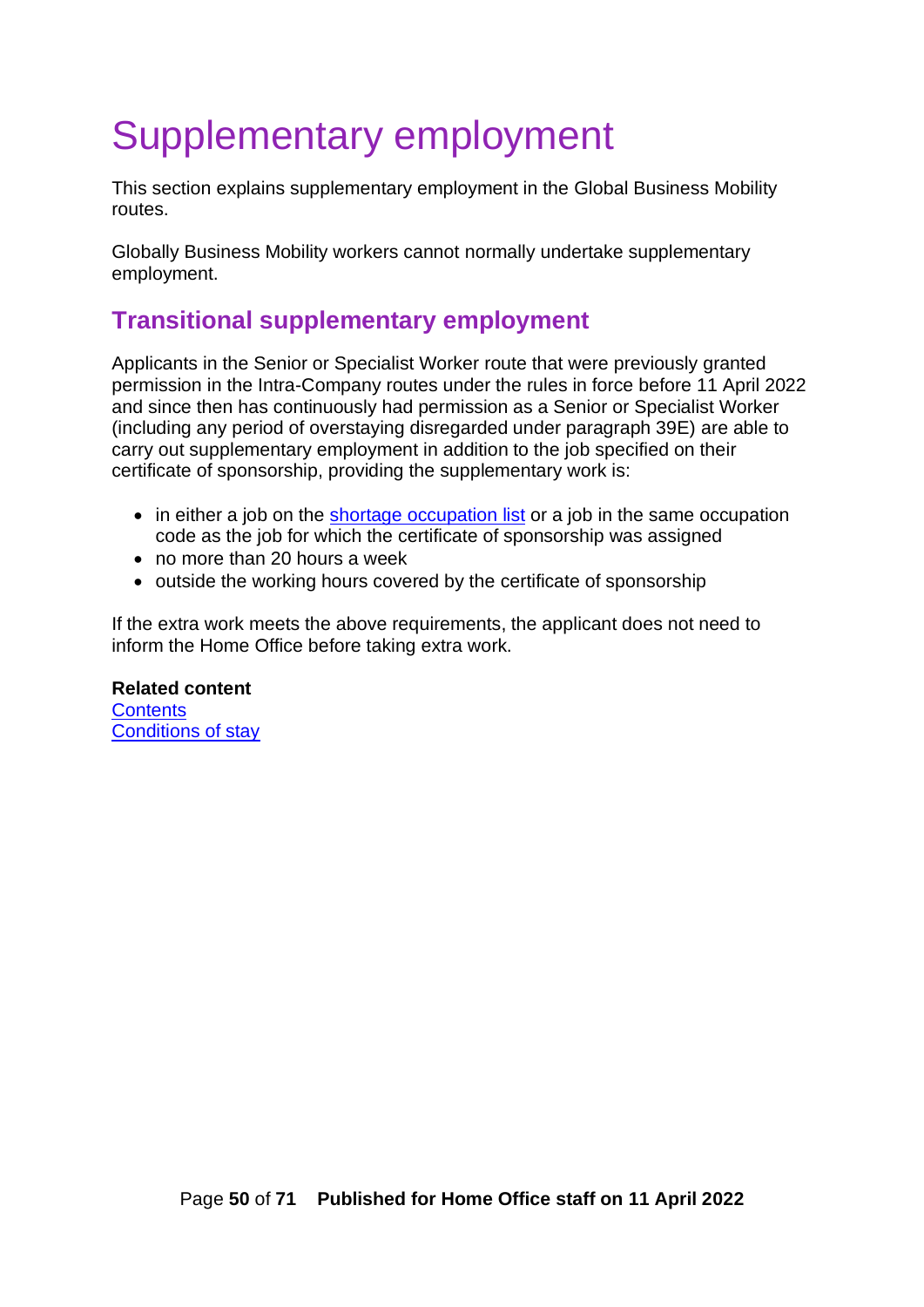# <span id="page-50-0"></span>Grant or refuse

This section tells you how to grant or refuse an application under the Global Business Mobility routes.

The actions you must take will differ dependant on the type of application under consideration:

- entry clearance
- entry at UK port
- leave to remain

## <span id="page-50-1"></span>**Dates of permission granted**

You should grant entry clearance with effect from either the date of decision or a date requested by the applicant, whichever is later.

Permission to stay should be granted with effect from the date of decision.

## <span id="page-50-2"></span>End date for Senior or Specialist Workers

The end date for Senior or Specialist Worker applicants will be whichever is sooner of:

- the work end date on the certificate of sponsorship plus 14 days
- the date 5 years after the work start date on the certificate of sponsorship
- the date at which they will reach the [maximum length of assignments](#page-43-0) under Global Business Mobility routes

If the end date on the certificate of sponsorship passed 14 or more days before you make the decision, or the applicant has already reached their maximum length of assignments, you cannot grant permission.

Where the transitional arrangement [for Senior or Specialist Workers](#page-46-0) who had [permission under the rules in place before 6 April 2011 applies,](#page-46-0) the end date will be whichever is the sooner of

- 14 days after the end date of the job detailed in the certificate of sponsorship
- the date 5 years after the start date of the job detailed in the certificate of sponsorship

For permission to stay applications, you may exceptionally grant 14 days permission to stay, to allow the migrant to make a further application or leave the UK without becoming an overstayer. You should only do this because of delays outside the applicant's control, such as

- Home Office process delays
- suspension then reinstatement of their sponsor's licence

Page **51** of **71 Published for Home Office staff on 11 April 2022**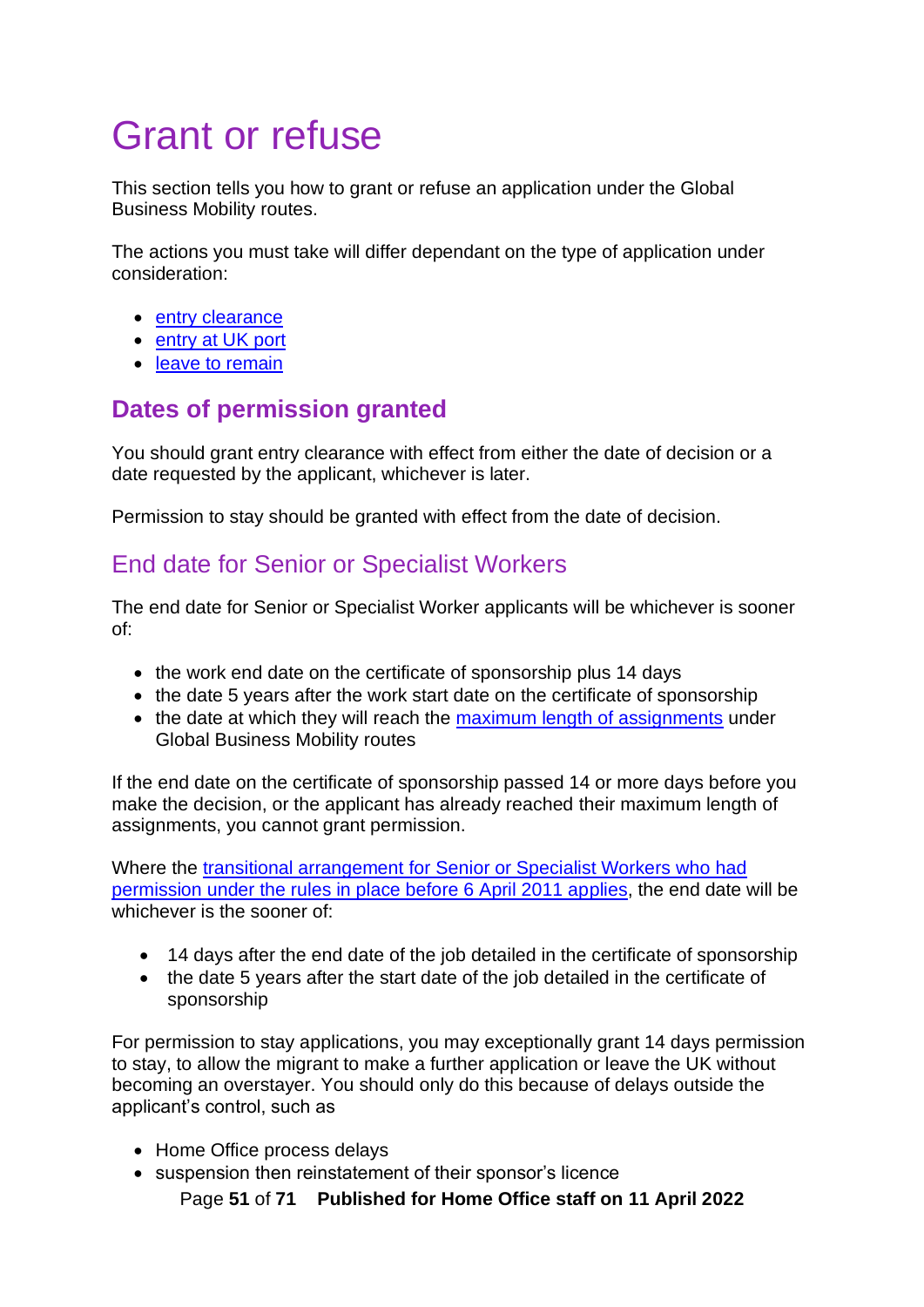## <span id="page-51-0"></span>End date for Graduate Trainees

The end date for Graduate Trainee applicants will be whichever is sooner of:

- the work end date on the certificate of sponsorship plus 14 days
- the date 1 year after the work start date on the certificate of sponsorship
- the date at which they will reach the [maximum length of assignments](#page-43-0) under Global Business Mobility routes If the end date on the certificate of sponsorship passed 14 or more days before you make the decision, you cannot grant permission

For applications for permission to stay, you may exceptionally grant 14 days permission to stay to allow the applicant to make a further application or leave the UK without becoming an overstayer. You should only do this because of delays outside the applicant's control, such as:

- Home Office process delays
- suspension then reinstatement of their sponsor's licence

## <span id="page-51-1"></span>End date for UK Expansion Workers

The end date for UK Expansion Worker applicants will be whichever is sooner of:

- the work end date on the certificate of sponsorship plus 14 days
- the date 1 year after the work start date on the certificate of sponsorship
- the date at which the applicant will have had continuous permission as a UK Expansion Worker totalling 2 years
- the date at which they will reach the [maximum length of assignments](#page-43-0) under Global Business Mobility routes

If the end date on the certificate of sponsorship passed 14 or more days before you make the decision, you cannot grant permission.

For applications for permission to stay, you may exceptionally grant 14 days permission to stay to allow the applicant to make a further application or leave the UK without becoming an overstayer. You should only do this because of delays outside the applicant's control, such as:

- Home Office process delays
- suspension then reinstatement of their sponsor's licence

## <span id="page-51-2"></span>End date for Service Suppliers

If applying for entry clearance, the end date for Service Supplier applicants will be whichever is sooner of:

• the work end date on the certificate of sponsorship plus 14 days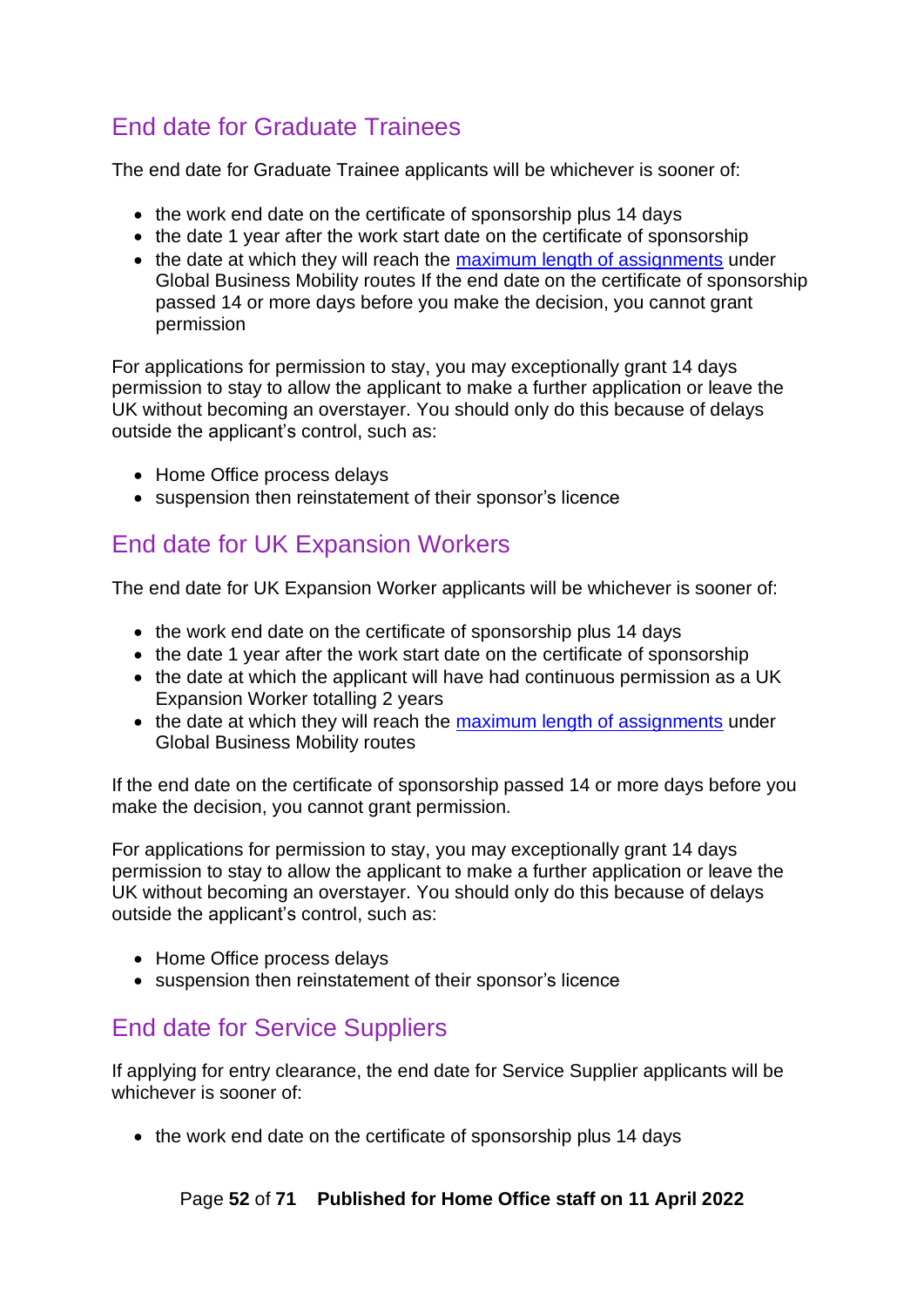- the date at which they will reach the [maximum length of assignments](#page-43-0) under Global Business Mobility routes
- the maximum single assignment period which is:
	- o 12 months if providing services under the UK-EU Trade and Cooperation Agreements or the Temporary Agreement between the Swiss Confederation and the United Kingdom of Great Britain and Northern Ireland on Services Mobility
	- $\circ$  6 months in all other cases

If applying for permission to stay, the end date for Service Supplier applicants will be whichever is sooner of:

- the work end date on the certificate of sponsorship plus 14 days
- the date at which they will reach the [maximum length of assignments](#page-43-0) under Global Business Mobility routes
- the maximum single assignment period which is:
	- o the difference between the period the applicant has already spent in the UK since their last grant of permission as a Service Supplier and 12 months if supplying services under the UK-EU Trade and Cooperation Agreement or the Temporary Agreement between the Swiss Confederation and the United Kingdom of Great Britain and Northern Ireland on Services Mobility
	- $\circ$  the difference between the period the applicant has already spent in the UK since their last grant of permission as a Service Supplier and 6 months in all other cases

If the end date on the certificate of sponsorship passed 14 or more days before you make the decision, you cannot grant permission.

For applications for permission to stay, you may exceptionally grant 14 days permission to stay to allow the applicant to make a further application or leave the UK without becoming an overstayer. You should only do this because of delays outside the applicant's control, such as:

- Home Office process delays
- suspension then reinstatement of their sponsor's licence

## <span id="page-52-0"></span>End date for Secondment Workers

The end date for Secondment Worker applicants will be whichever is sooner of:

- the work end date on the certificate of sponsorship plus 14 days
- the date 1 year after the work start date on the certificate of sponsorship
- the date at which the applicant will have had a continuous permission as a Secondment Worker totalling 2 years
- the date at which they will reach the [maximum length of assignments](#page-43-0) under Global Business Mobility routes

If the end date on the certificate of sponsorship passed 14 or more days before you make the decision, you cannot grant permission.

Page **53** of **71 Published for Home Office staff on 11 April 2022**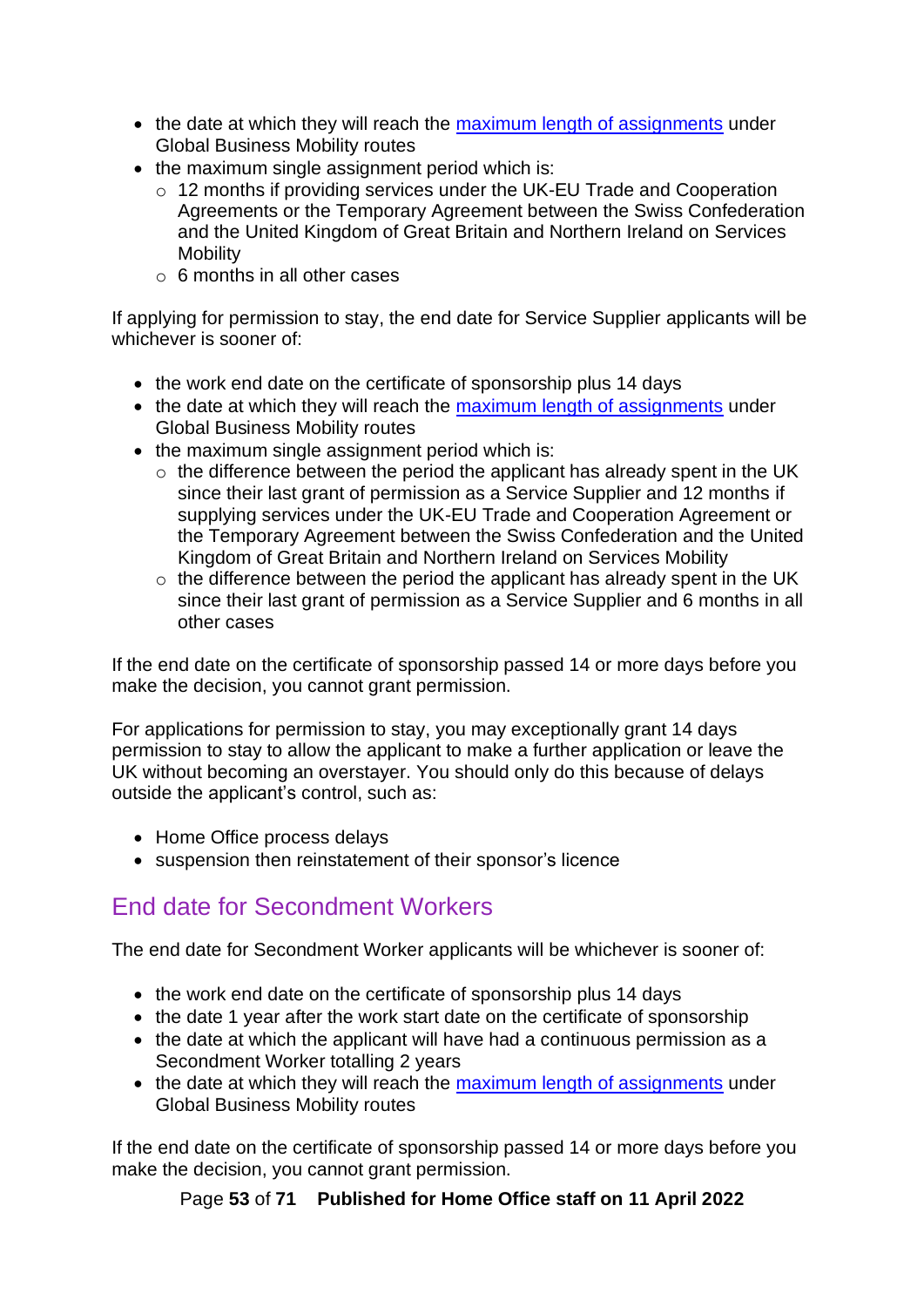For applications for permission to stay, you may exceptionally grant 14 days permission to stay to allow the applicant to make a further application or leave the UK without becoming an overstayer. You should only do this because of delays outside the applicant's control, such as:

- Home Office process delays
- suspension then reinstatement of their sponsor's licence

### <span id="page-53-0"></span>**Irish citizens**

Irish citizens are not eligible to apply for permission under the immigration rules. You must reject any application for a visa from an Irish citizen as invalid except where they are subject to:

- a deportation order made under section 5(1) of the Immigration Act 1971
- an exclusion decision, or an exclusion order made under regulation 23(5) of the Immigration (European Economic Area) Regulations 2016
- a travel ban implemented under section 8B of the Immigration Act 1971

If an Irish citizen falls within one of the above categories, you should consider their application in line with the rules in the same way as any other applicant.

## <span id="page-53-1"></span>**Digital status**

EEA and Swiss nationals making an application using the UK Immigration: ID Check app will be given digital status if they are granted permission.

Other EEA, Swiss and non-EEA nationals will be given a biometric residence permit if they are granted permission for longer than 6 months.

#### **Related content**

**[Contents](#page-1-0)**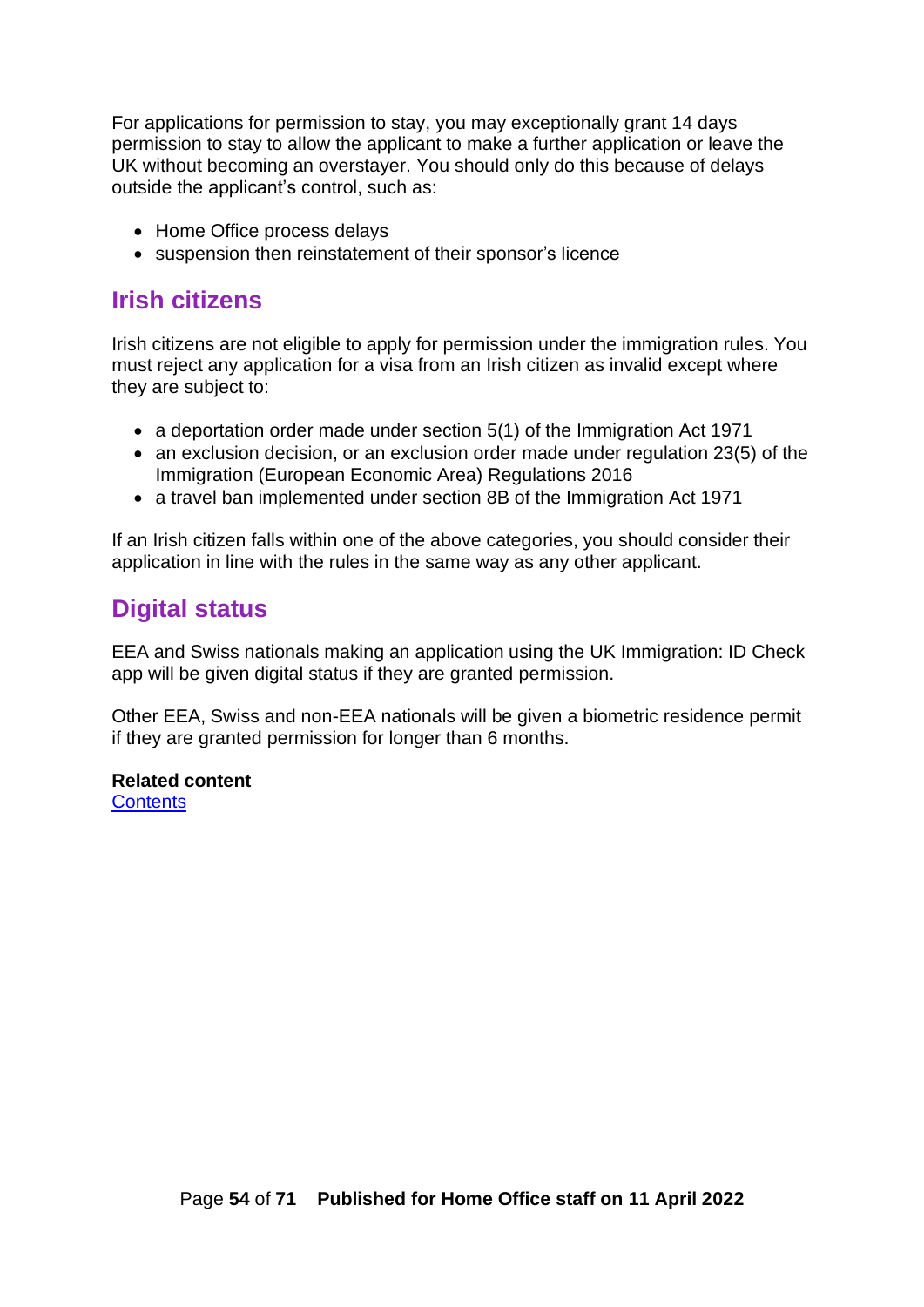# <span id="page-54-0"></span>Grant or refuse entry clearance

This section tells you how to grant or refuse entry clearance for the Global Business Mobility routes.

### <span id="page-54-1"></span>**Endorsements**

You must use one of the following endorsements:

- GLOBAL BUSINESS MOBILITY SENIOR OR SPECIALIST WORKER
- GLOBAL BUSINESS MOBILITY GRADUATE TRAINEE
- GLOBAL BUSINESS MOBILITY UK EXPANSION WORKER
- GLOBAL BUSINESS MOBILITY SERVICE SUPPLIER
- GLOBAL BUSINESS MOBILITY SECONDMENT WORKER

The category is 'D'.

### <span id="page-54-2"></span>**Biometric information for entry clearance**

Successful applicants for entry clearance are given either a digital status or a [biometric resident permit \(BRP\).](https://www.gov.uk/biometric-residence-permits) If the entry clearance application is successful, you must give those given a BRP a 90-day visa to allow them to collect their BRP after they have arrived in the UK.

### <span id="page-54-3"></span>**Refuse entry clearance**

You must refuse the application if you are not satisfied that the applicant has met all the suitability and eligibility requirements of the Global Business Mobility route they have applied for, or if any of the grounds for refusal in [Part 9 of the Immigration](https://www.gov.uk/guidance/immigration-rules/immigration-rules-part-9-grounds-for-refusal)  [Rules](https://www.gov.uk/guidance/immigration-rules/immigration-rules-part-9-grounds-for-refusal) apply.

## <span id="page-54-4"></span>**Rights of appeal and administrative review - out of country applications**

If an application for entry clearance is refused, the applicant cannot appeal against our decision. However, if they think the Home Office has made an error in considering their application, they can apply for an [administrative review.](https://www.gov.uk/ask-for-a-visa-administrative-review)

#### **Related content [Contents](#page-1-0)** [Grant or refuse](#page-50-0)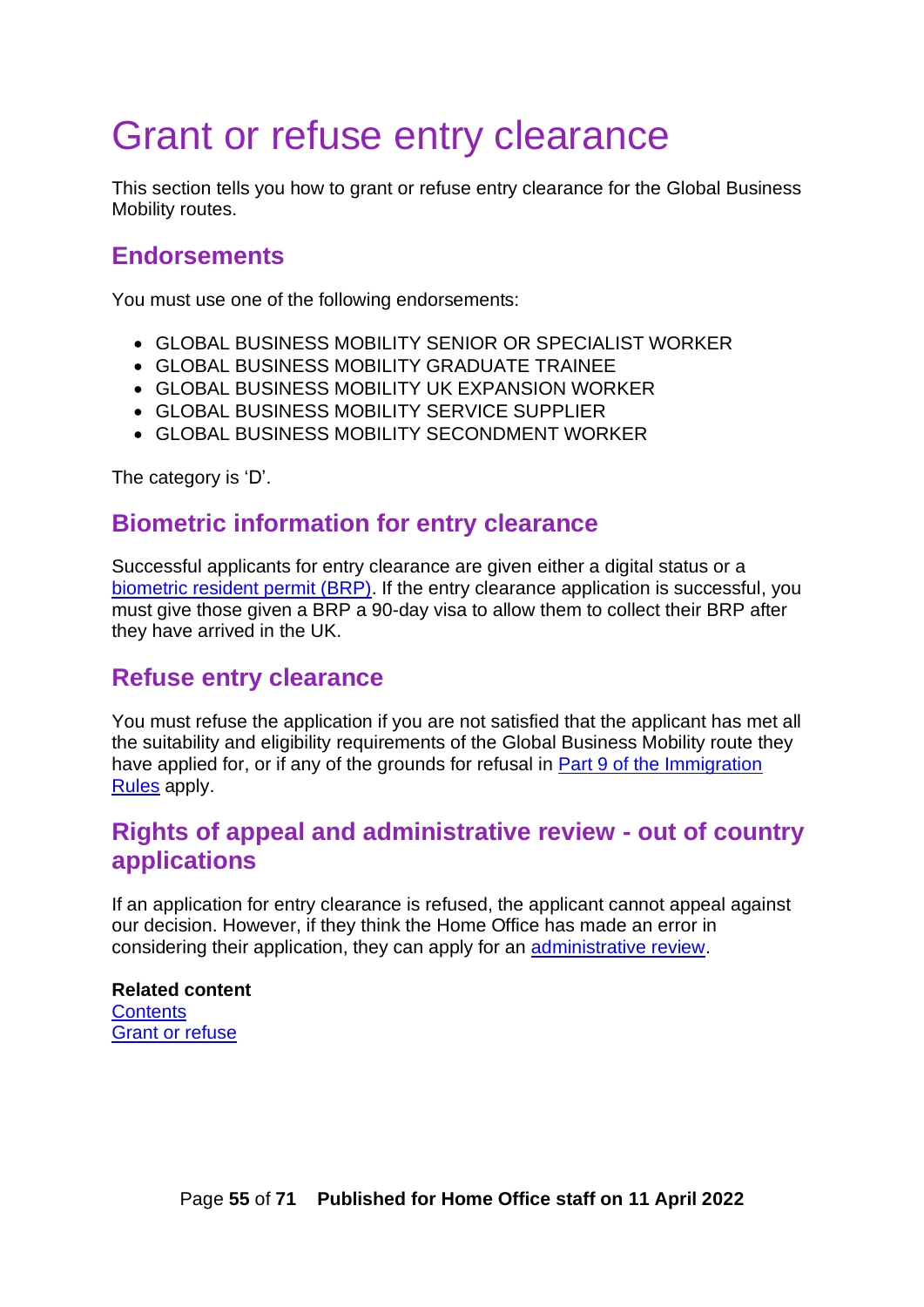# <span id="page-55-0"></span>Grant or refuse entry at a UK port

You must refuse under paragraph 9.14.1 of the Immigration Rules if someone seeks entry under any of the Global Business Mobility routes without a valid UK entry clearance or permission to stay for that purpose.

If you are considering cancelling an applicant's entry clearance or permission to stay under the Global Business Mobility routes, you must refer to **Part 9 of the** [Immigration Rules.](https://www.gov.uk/guidance/immigration-rules/immigration-rules-part-9-grounds-for-refusal)

**Related content [Contents](https://ukhomeoffice.sharepoint.com/sites/POL903/Skilled%20Work/Guidance/Skilled%20Worker%20caseworker%20guidance%20v0.1.docx#_Contents)** [Grant or refuse](#page-50-0)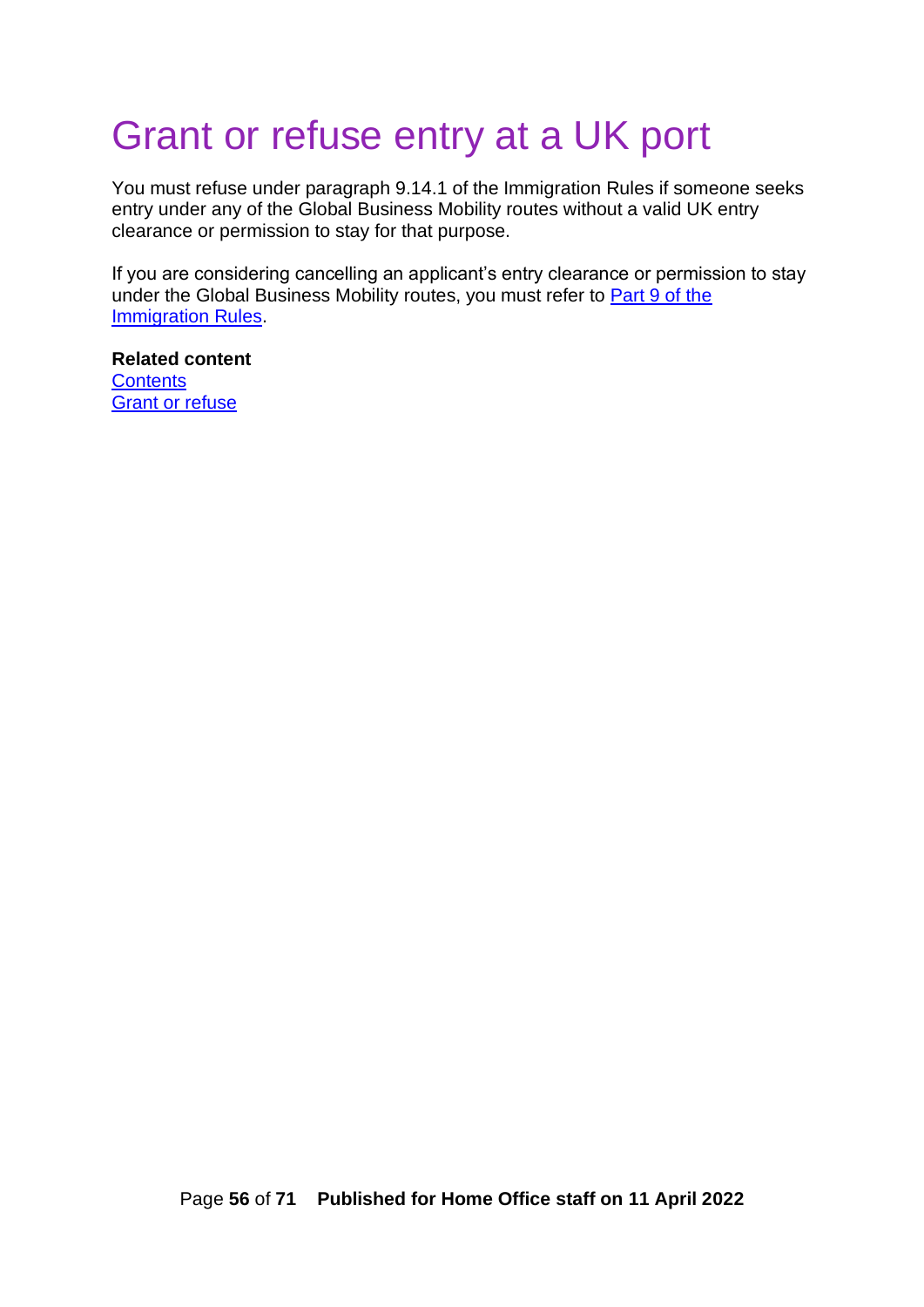# <span id="page-56-0"></span>Grant or refuse permission to stay

This section tells you how to grant or refuse permission to stay on the Global Business Mobility routes.

### <span id="page-56-1"></span>**Biometric information**

Successful applicants for permission to stay are given either a digital status or a [biometric resident permit \(BRP\).](https://www.gov.uk/biometric-residence-permits)

EEA and Swiss nationals making an application using the UK Immigration: ID Check app will be given digital status if they are granted permission.

Other EEA, Swiss and non-EEA nationals will be given a biometric residence permit if they are granted permission for longer than 6 months. You must check the biometric residence permit (BRP) system before you submit a BRP card production request. Further details can be found in the Biometric information: case working guidance.

## <span id="page-56-2"></span>**Rights of appeal and administrative review**

If an application for permission to stay is refused, applicants cannot exercise a right of appeal in country. However, if they think the Home Office has made an error in considering their application, they can apply for an administrative review. Details of how to make an administrative review application must be included in the decision letter.

If the applicant raises consideration of any of human rights, section 47 and section 55, see:

- Safeguard and promote child welfare
- [Section 55 and the child's best interests](https://www.legislation.gov.uk/ukpga/2009/11/section/55)
- Human rights considerations: Article 8
- ISG 01 19 13 Removal decisions under section 47 of the Immigration, Asylum and Nationality Act 2006

**Related content [Contents](https://ukhomeoffice.sharepoint.com/sites/POL903/Skilled%20Work/Guidance/Skilled%20Worker%20caseworker%20guidance%20v0.1.docx#_Contents)** [Grant of refuse](#page-50-0)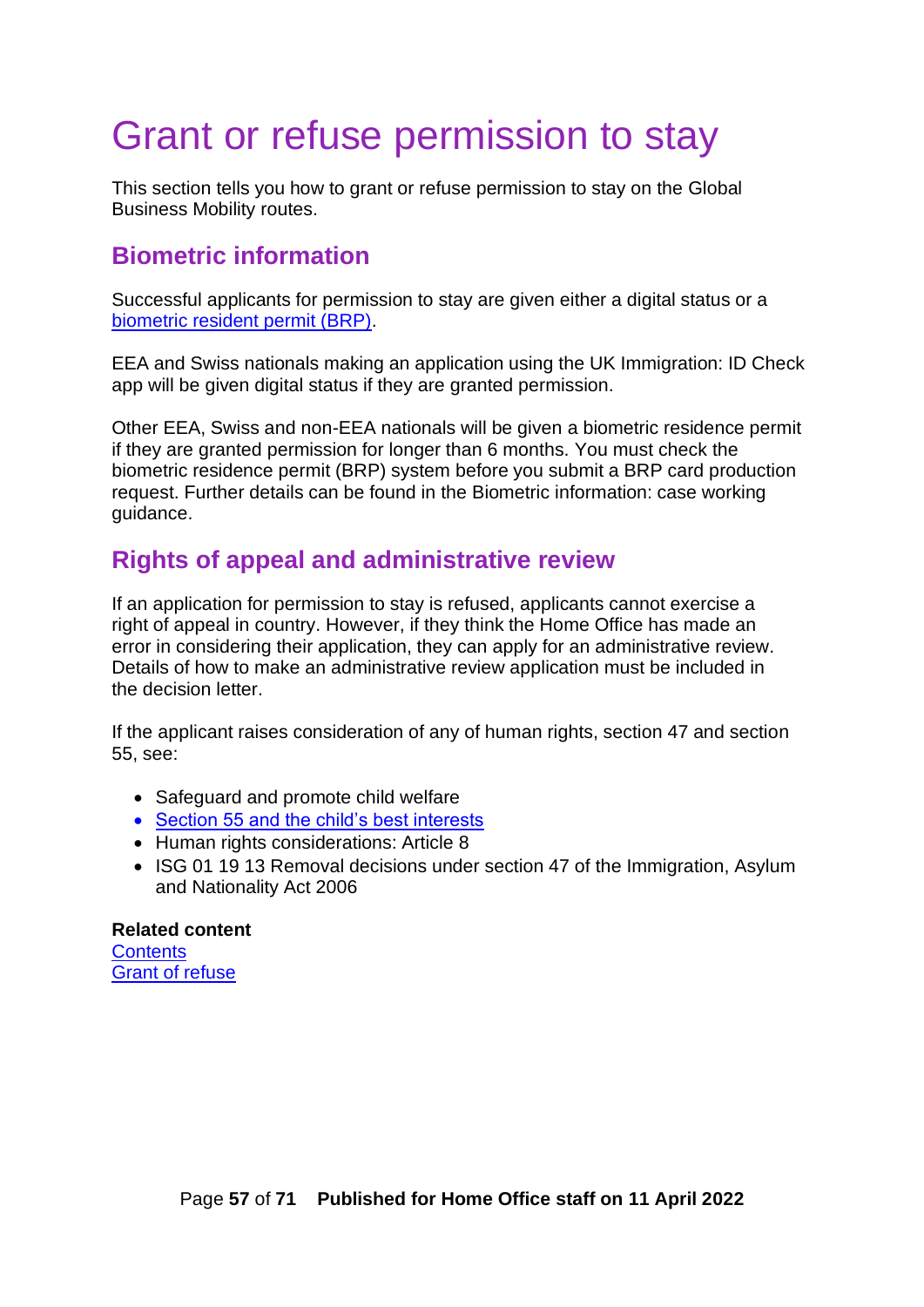# <span id="page-57-0"></span>Conditions of stay

This section tells you about the conditions that an applicant is subject to if they are granted permission in the Global Business Mobility routes.

Applicants granted entry clearance or permission to stay in a Global Business Mobility route are subject to the following conditions:

- they cannot take employment except:
	- o working for the sponsor in the job recorded on their certificate of sponsorship
	- o supplementary employment [\(for Senior and Specialist Workers who were](#page-49-0)  [previously granted permission under the rules in place before 11 April 2022\)](#page-49-0)
	- o voluntary work (see below)
	- $\circ$  working out a contractual notice period for any job they were lawfully working in on the date of application (this does not apply to Service Suppliers)
- they have no access to public funds
- they must register with the police, if they are required to do so by Part 10 of the [Immigration Rules](https://www.gov.uk/guidance/immigration-rules/immigration-rules-part-10-registering-with-the-police)
- study (with no limit on the number of study hours if it does not interfere with the job they have been sponsored to do) subject to the below restrictions

The applicant can do voluntary work in any sector. They must not be paid or receive other money for the voluntary work, except reasonable expenses as described in [section 44 of the National Minimum Wage Act.](http://www.legislation.gov.uk/ukpga/1998/39/section/44)

Applicants in the Global Business Mobility routes are allowed to study, but they must obtain an Academic Technology Approval Scheme (ATAS) certificate for the course or research they intend to undertake and present it to their education provider before they start their study if:

- they are not a national of the countries listed in [Appendix ATAS 3.1](https://www.gov.uk/guidance/immigration-rules/immigration-rules-appendix-atas-academic-technology-approval-scheme-atas)
- their course is in a subject listed in [Appendix ATAS 4.1](https://www.gov.uk/guidance/immigration-rules/immigration-rules-appendix-atas-academic-technology-approval-scheme-atas) and it:
	- o leads to a master's degree
	- o leads to a PhD
	- o leads to another postgraduate qualification
	- $\circ$  is a period of study or research which is part of an overseas postgraduate qualification

If their course (or research) completion date is postponed or delayed for more than 3 calendar months or there are any changes to the course contents (or the research proposal), they must apply for a new ATAS certificate within 28 calendar days and must provide a printout of the new certificate to their education provider promptly.

#### <span id="page-57-1"></span>**Related content [Contents](#page-1-0)** [Changes of employment](#page-47-0) [Supplementary and secondary employment](#page-49-0)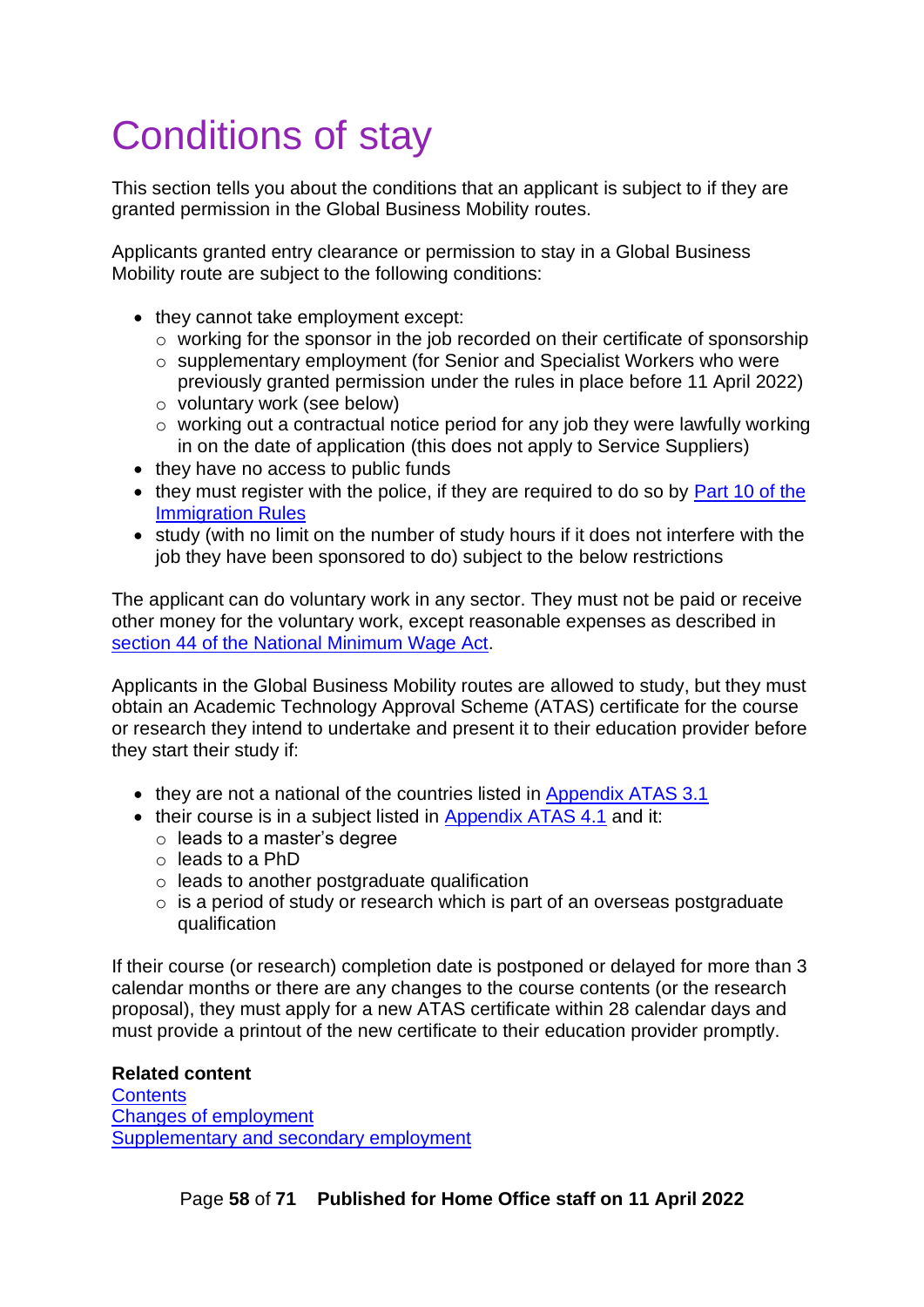# <span id="page-58-0"></span>The certificate of sponsorship checking system

This section tells you how to check a certificate of sponsorship using the checking system and how to record it as used on the system.

## <span id="page-58-1"></span>**How to search the certificate of sponsorship checking system**

You can access the checking system using their username and password. To access the search function, click 'CoS check'. The checker times out every 30 minutes, so you may need to log in again after this time.

You can search the system using the:

- certificate of sponsorship reference number, by entering it into the relevant screen
- applicant's details
- sponsor's details

#### **Searching using the applicant's details**

If you select this option, you can search by:

- passport or travel document number
- family name
- given name
- nationality
- date of birth
- gender

The more information is provided, the narrower the search will be.

#### **Searching using the sponsor's details**

If this option is selected, you can search by:

- sponsor licence number
- sponsor name
- sponsor address
- postcode

When you check the certificate of sponsorship, you must:

• find it on the certificate of sponsorship checking system

Page **59** of **71 Published for Home Office staff on 11 April 2022**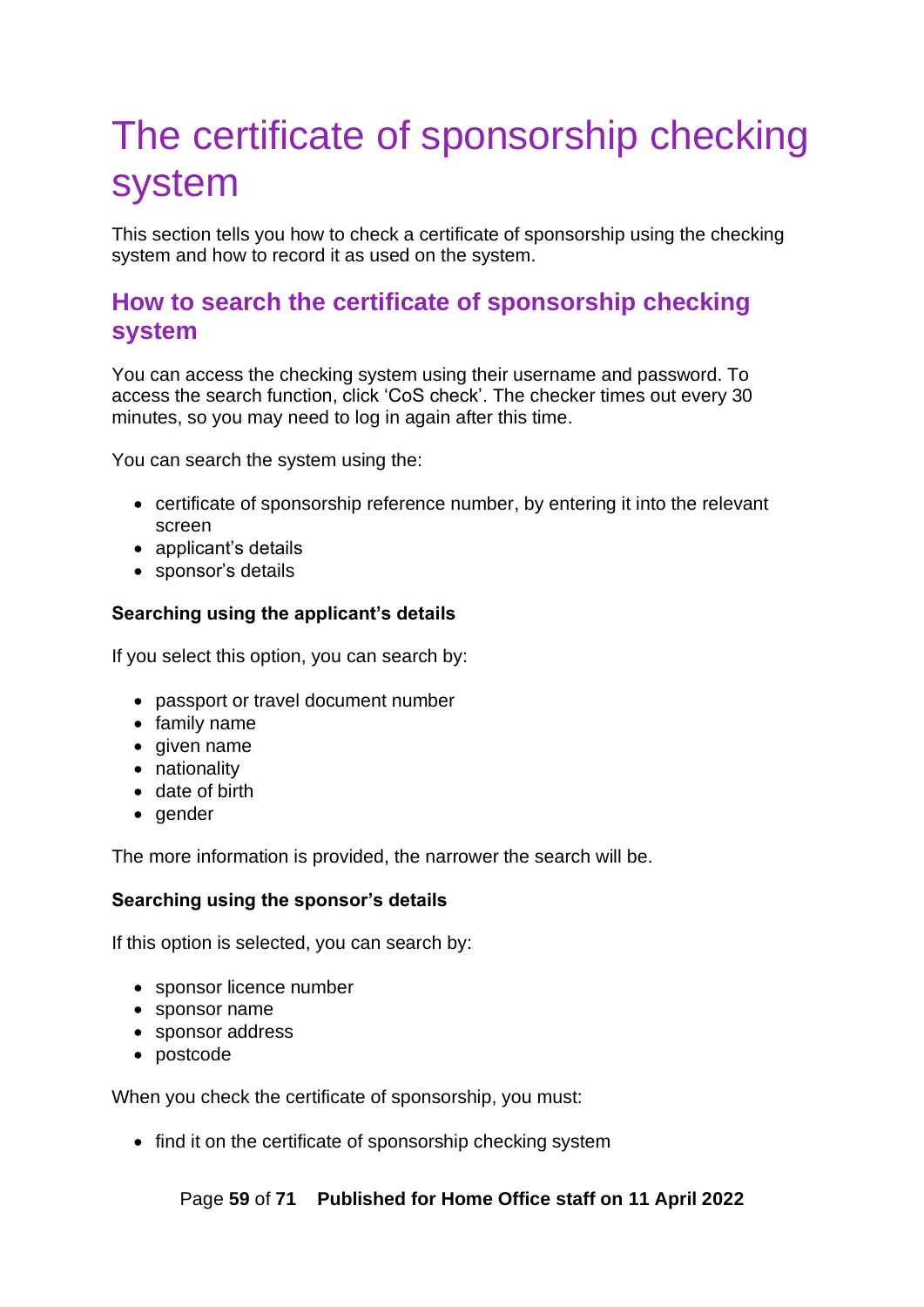- check the case type given on the caseworking system matches the type of certificate of sponsorship issued - this is on the top of the certificate
- record it as used in all approval and refusal cases
- not mark it as 'used' if you are rejecting the application as invalid, or withdrawing or voiding the application, or the applicant is varying it to another route, because no decision has been made and they could use it again

### <span id="page-59-0"></span>**Check the current status of the certificate of sponsorship**

| <b>Status of certificate of sponsorship</b><br>on the checking system: | What you must do:                                                                                                                                                                                                                                                                                                                                                                |
|------------------------------------------------------------------------|----------------------------------------------------------------------------------------------------------------------------------------------------------------------------------------------------------------------------------------------------------------------------------------------------------------------------------------------------------------------------------|
| Assigned                                                               | Continue to assess the application.                                                                                                                                                                                                                                                                                                                                              |
| Suspended                                                              | not decide the case<br>$\bullet$<br>keep it on hold<br>contact the sponsor licensing<br>$\bullet$<br>unit (SLU) to find out if they will<br>be re-instating the sponsor or if it<br>will be suspended indefinitely,<br>and what information you can<br>share with the applicant<br>If they do not issue a new certificate of<br>sponsorship, you must refuse the<br>application. |
| Withdrawn                                                              | Refuse the application if the sponsor<br>does not assign another certificate of<br>sponsorship because it is no longer<br>valid.                                                                                                                                                                                                                                                 |
| <b>Used</b>                                                            | Check to see if the sponsor has<br>assigned a new certificate of<br>sponsorship.<br>If not, you must refuse the application<br>because there is no valid certificate of<br>sponsorship.                                                                                                                                                                                          |

<span id="page-59-1"></span>**Related content [Contents](#page-1-0)**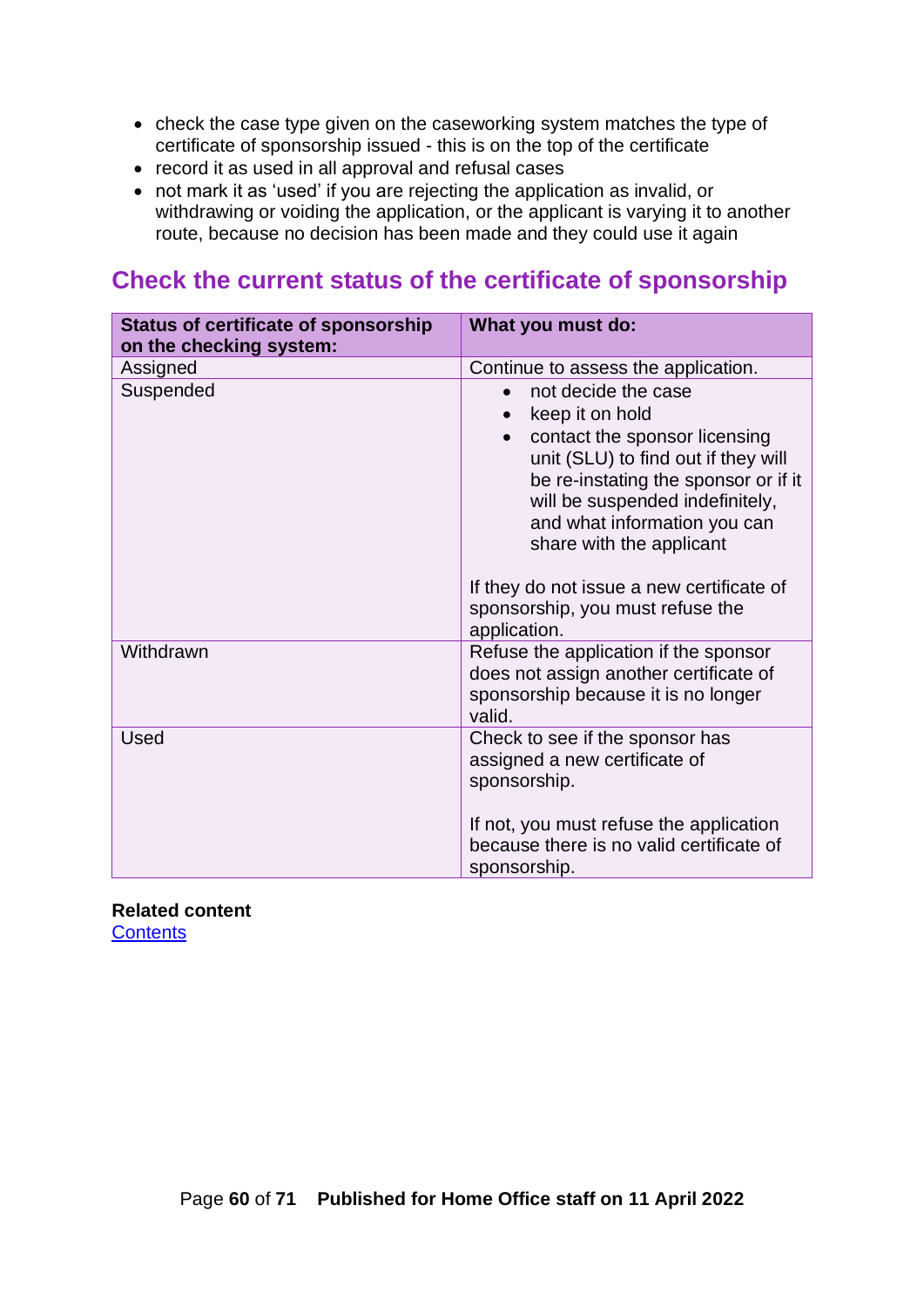# <span id="page-60-0"></span>Requesting more information

This section tells you about requesting more information or supporting documents related to Global Business Mobility applications.

Applicants and their sponsors should provide all the necessary evidence and information with the application and certificate of sponsorship. If, however, there is a clear error or omission, it may be appropriate for you to discuss the application with a manager or technical expert to consider contacting the applicant and/or their sponsor to invite them to provide additional evidence or information. For more information see the Evidential Flexibility guidance.

## <span id="page-60-1"></span>**Taking a fair and proportionate approach to assessment of evidence**

You must review the information on the application form and other available evidence before deciding whether you are satisfied on the balance of probabilities (it is more likely than not) a requirement is met.

If the evidence with the application is meant to show the requirement is met and you are not satisfied the evidence is genuine, you should consider the guidance on false representations.

#### **Official – sensitive: start of section**

The information in this section has been removed as it is restricted for internal Home Office use only.

#### **Official – sensitive: end of section**

### <span id="page-60-2"></span>**Format of evidence**

The immigration rules no longer set out specific format requirements for most documents. This does not mean format is irrelevant – it will help you assess if a piece of evidence is genuine and if it provides the information needed for you to be satisfied a requirement is met. You must not refuse an application because the evidence is not in a particular format, but may request alternative or additional evidence if you are not satisfied what the applicant (or their sponsor) has provided shows the requirements of the rules are met.

Page **61** of **71 Published for Home Office staff on 11 April 2022**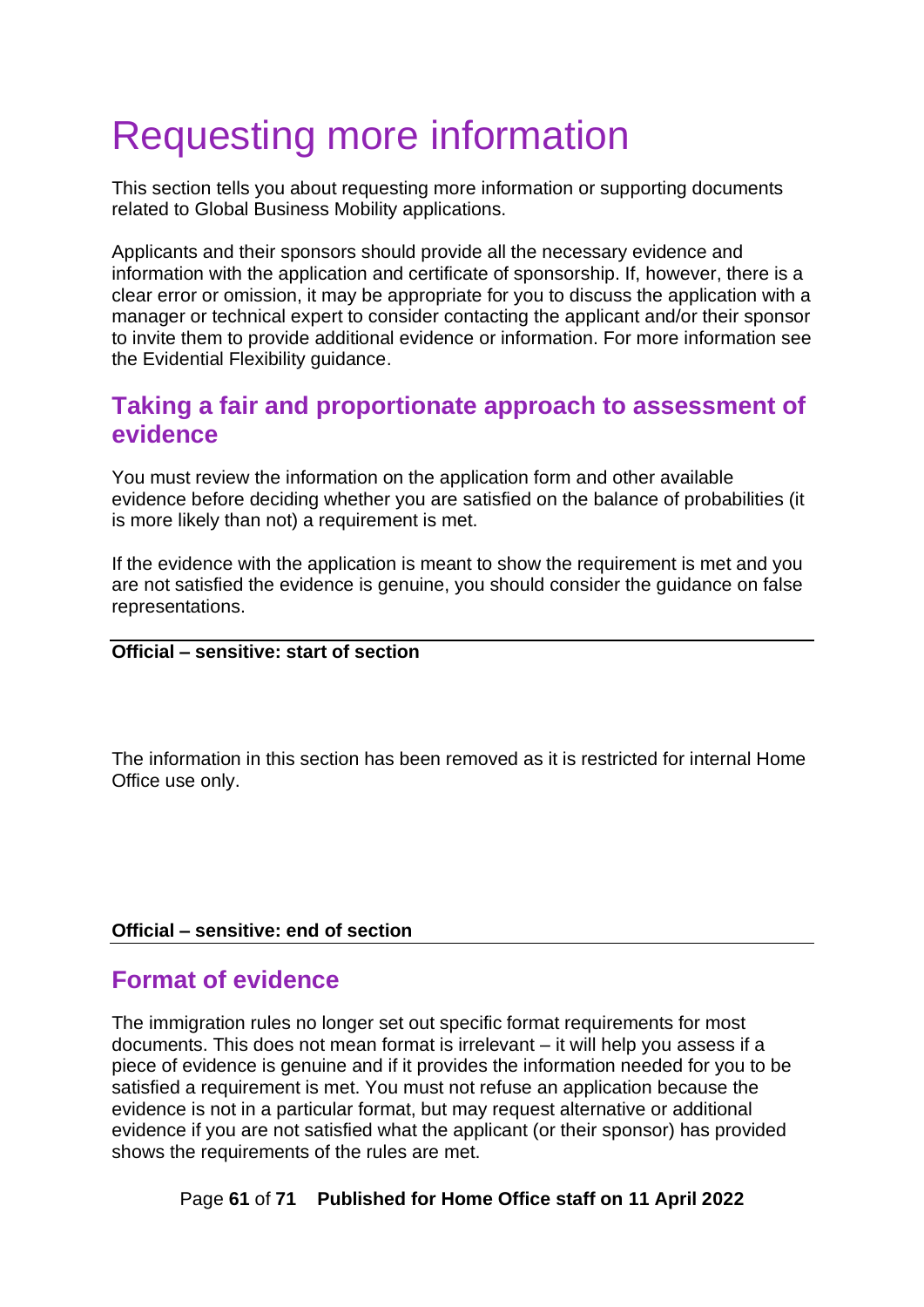If evidence, such as a bank letter, does not include the information you would normally expect, you should consider whether to take further action to verify it.

## <span id="page-61-0"></span>**Where evidence is missing or inadequate**

The applicant will be told what evidence to provide as part of the application process. However, sometimes evidence is missing or inadequate to enable you to assess whether the financial requirement is met.

You should consider seeking further information or making verification checks when, for example:

- evidence is missing (for example a missing page from a series) you believe the applicant has, or could obtain
- evidence is inadequate but could be clarified, for example, if a letter from an official financial sponsor does not include all the information you would expect

You should check any discrepancies about information on the certificate of sponsorship with the sponsor.

You may decide to ask for further information from the applicant, sponsor, or issuing institution (for example, the bank which issued the applicant's financial documents) or make verification checks in other cases if you think it would help assess whether the requirements are met. If you are not sure whether this would help, you should discuss this with a manager.

When contacting the applicant or sponsor, they should be given 10 UK working days in which to provide a response.

You do not need to contact the applicant or sponsor if evidence is missing or inadequate, but:

- you do not need the information because you can find it elsewhere, for example, from the certificate of sponsorship
- receiving it would make no difference to the decision (for example because you would still refuse the application for other reasons)

If the evidence supplied is inadequate, you do not have to offer the applicant an opportunity to provide different evidence. For example, if the applicant provides bank statements and they do not show the required level of funds or the evidence is not sufficient, you do not need to check whether the applicant has another bank account which might meet the requirement.

## <span id="page-61-1"></span>**Failure to supply requested information**

If you request additional information from the applicant or their sponsor, you should ask them to provide it, or an explanation why they are unable to, within 10 working days of the date you send the request letter.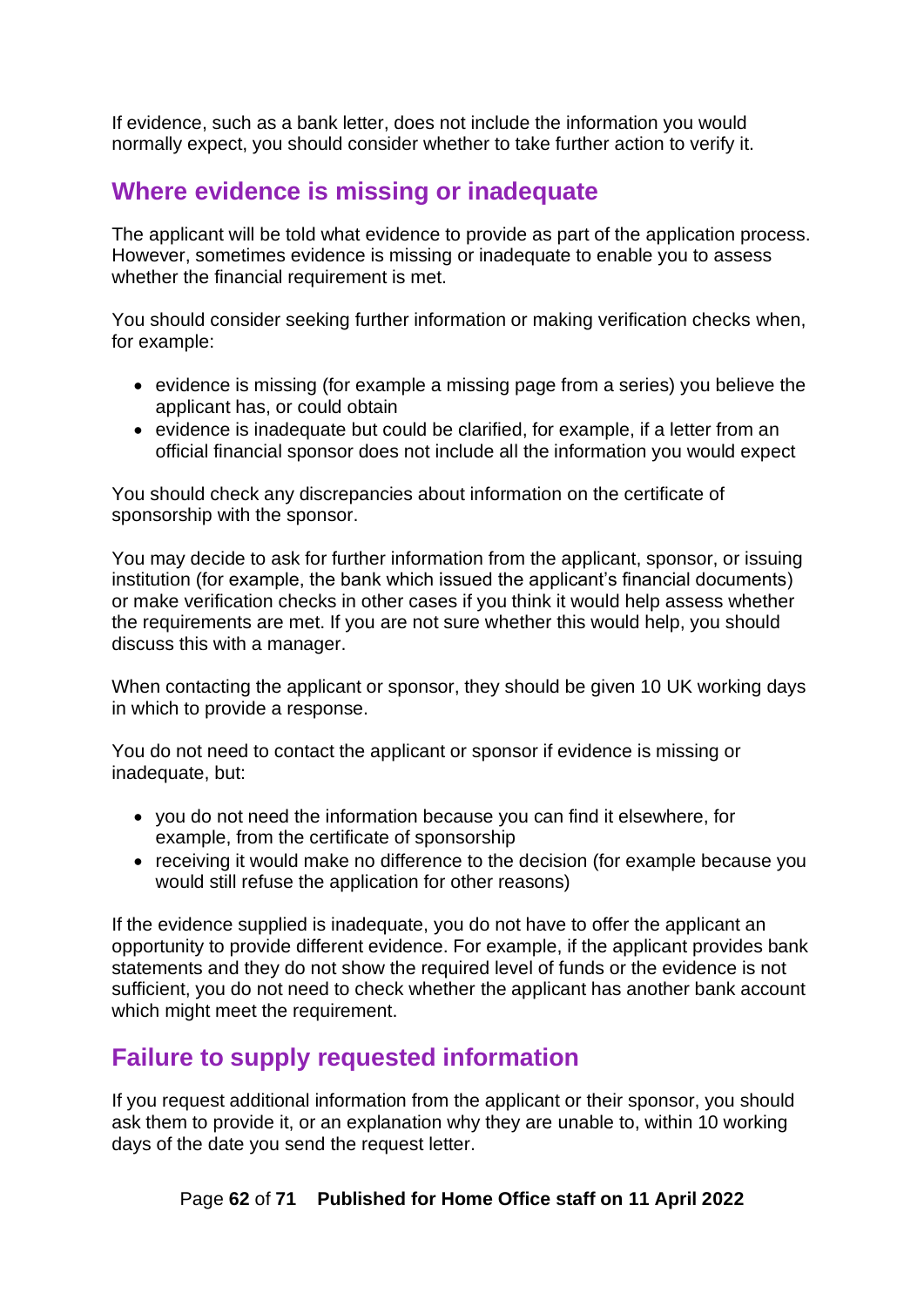If you do not receive the requested information in this timeframe, you must assess whether any excuse provided is reasonable and if so, you should give the applicant more time to respond. If the applicant does not provide a reason or the reasons given are not satisfactory, you may refuse the application.

#### **Related content**

<span id="page-62-0"></span>**[Contents](#page-1-0)**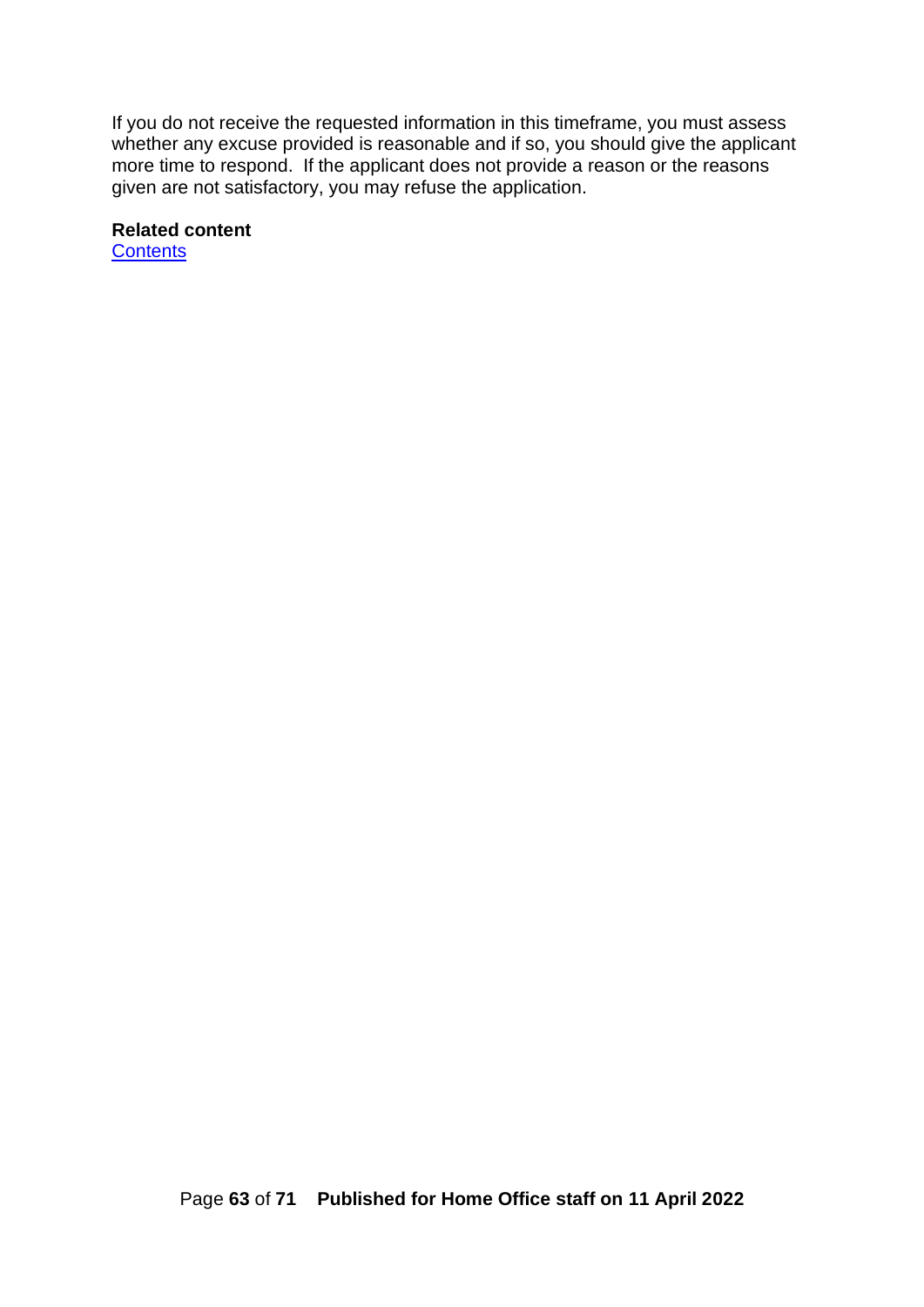# <span id="page-63-0"></span>Immigration skills charge

This section only applies to applications from Senior or Specialist Workers and tells you how to check the sponsor has paid the immigration skills charge (ISC). It also explains how to request a top-up payment or refund through the ISC admin team.

## <span id="page-63-1"></span>**Checking the sponsor has paid the ISC**

The ISC payment is linked to the assignment of the certificate of sponsorship, not the application for entry clearance or permission to stay. It is paid by the sponsor.

The Immigration Skills Charge (Amendment) Regulations 2020, were made on 3 November 2020. These Regulations allow the ISC to be applied, from 1 December 2020, to applications for a certificate of sponsorship to recruit a migrant worker under the Skilled Worker or the Senior or Specialist Worker routes.

An application is exempt from the ISC if any of the following apply:

- the applicant is seeking entry clearance for less than 6 months
- the job is a PhD-level occupation under SOC codes 2111, 2112, 2113, 2114, 2119, 2150 or 2311
- the job is in SOC codes 2444 (Clergy), 3441 (Sports Players) or 3442 (Sports coaches, instructors and officials) (note these occupations are not eligible for Global Business Mobility and must apply under the T2 Sportsperson or T2 Minister of Religion route as appropriate)
- the applicant currently has permission for the purpose of study (is switching from the Tier 4 (General) route or the Student route)
- the applicant was previously exempt having switched from the Tier 4 (General) or the Student route and is now applying to extend their permission in the same role with the same sponsor
- the sponsor is the same as on the applicant's previous application and the period covered by the new certificate of sponsorship overlaps the period covered by the previous certificate of sponsorship (the exemption only covers the overlap; the sponsor must pay the ISC to cover any extra time beyond the overlap)
- the applicant initially entered Tier 2 (General) or Tier 2 (Intra-Company Transfer) with a certificate of sponsorship assigned before 6 April 2017 and has held continuous permission ever since under:
	- o Tier 2 (General)
	- o Tier 2 (Intra-Company Transfer)
	- o Skilled Worker
	- o Intra-Company Transfer
	- o Senior or Specialist Worker

## <span id="page-63-2"></span>**Charging costs**

This section explains how much a sponsor is charged and the length of employment given on the certificate of sponsorship.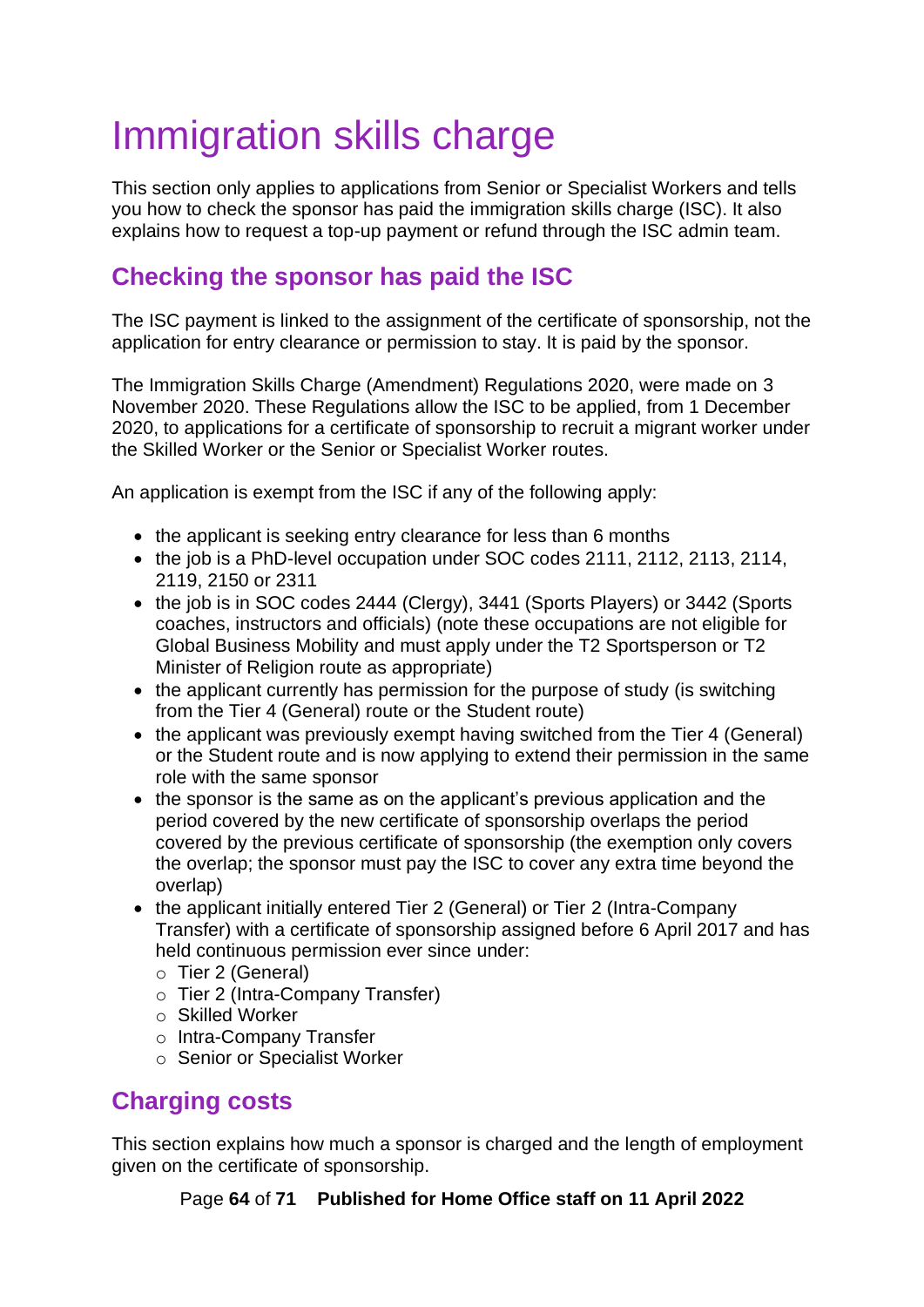Applications which do not fall under an exemption attract a fee based on the type of sponsor and the length of the certificate of sponsorship.

A sponsor is eligible to pay the small or charitable sponsor ISC charge if it has charitable status or is subject to the small companies' regime as set out in [chapter](http://www.legislation.gov.uk/ukpga/2006/46/part/15/chapter/1)  [one, paragraphs 381-384 of the Companies Act 2006](http://www.legislation.gov.uk/ukpga/2006/46/part/15/chapter/1) or is a person who employs no more than 50 employees. This is consistent with the differential rate that sponsors currently pay for a Skilled Worker sponsor licence. If the sponsor does not pay the charge or does not pay the right amount, the certificate of sponsorship is not valid.

To establish whether the sponsor has paid the correct charge, you must:

- check the ISC payment amount using the [CoS checker](http://aapbscos.poise.homeoffice.local/gui-coscheck-jsf/coscheck/CC-002-Home.faces)
- use the work start and end dates to determine the length of employment then use the below table to ensure the correct payment has been made:

| <b>Work start and end</b><br>dates                 | <b>Small or charitable</b><br>sponsor | <b>Medium or large</b><br>sponsor |
|----------------------------------------------------|---------------------------------------|-----------------------------------|
| 12 months or less                                  | £364                                  | £1,000                            |
| More than 12 months, but<br>no more than 18 months | £546                                  | £1,500                            |
| More than 18 months, but<br>no more than 24 months | £728                                  | £2,000                            |
| More than 24 months, but<br>no more than 30 months | £910                                  | £2,500                            |
| More than 30 months, but<br>no more than 36 months | £1,092                                | £3,000                            |
| More than 36 months, but<br>no more than 42 months | £1,274                                | £3,500                            |
| More than 42 months, but<br>no more than 48 months | £1,456                                | £4,000                            |
| More than 48 months, but<br>no more than 54 months | £1,638                                | £4,500                            |
| More than 54 months, but<br>no more than 60 months | £1,820                                | £5,000                            |

## <span id="page-64-1"></span><span id="page-64-0"></span>**Contacting the ISC admin team**

You will need to e-mail the ISC Admin Team or ISC Admin Team in the Global Address List (GAL) whenever the sponsor needs to pay either:

- the full charge
- a top-up payment

You must also contact the ISC Admin Team where a partial refund is required.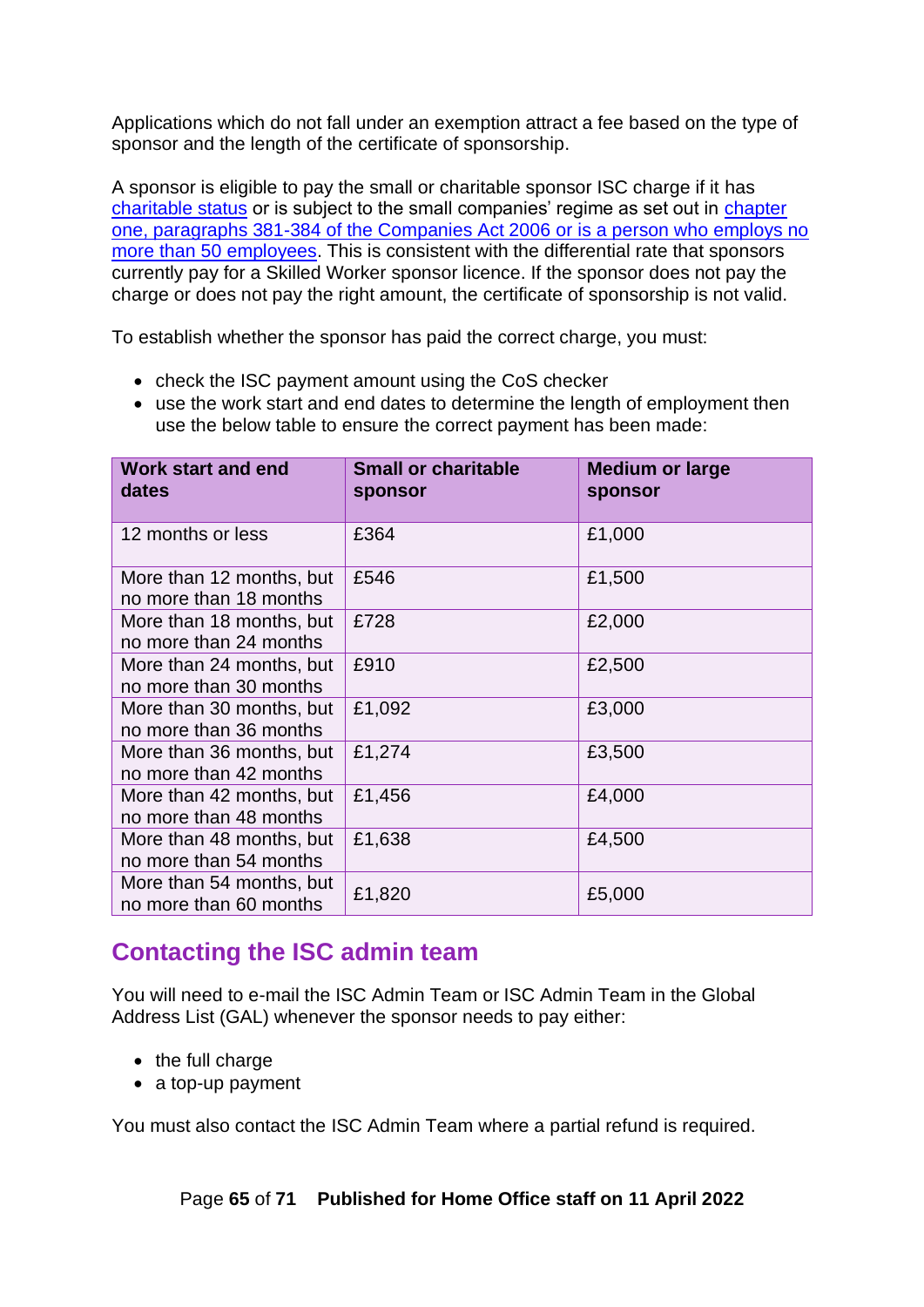You must you send all emails from your Team Mailbox and format the subject heading of your e-mail as below:

'Department name – CID reference – CoS reference – action required'

For example:

'PSC – 17571913 - E4G7TK6D12M0J1 – partial refund' 'SKILLED WORKER – 1968524 – 54JGS5451PO032 – top up payment'

In the body of the email, you will need to confirm:

- the sponsor
- certificate of sponsorship reference number
- applicant's details
- reason for top-up/refund
- top-up/refund value

The ISC Admin Team will reply to your team mailbox to confirm the sponsor has made the correct payment or after 10 UK working days if they haven't paid in full.

Further details on ISC, including a list of frequently asked questions, is included in separate Immigration Skills Charge process guidance.

### <span id="page-65-0"></span>**Sponsor pays top-up after write out**

Once the sponsor has paid the correct charge, you must complete consideration of the case as normal.

## <span id="page-65-1"></span>**Granting a shorter period of permission**

If you grant an applicant a shorter period of permission than they requested, the sponsor will need a partial refund. You must:

- send e-mail to the ISC Admin Team to request a partial refund using the agreed naming convention confirming the sponsor, certificate of sponsorship reference number, applicant's details, reason for refund and refund value
- add Admin Event 'ISC Partial Refund migrant granted lesser period of leave' to CID

## <span id="page-65-2"></span>**Granting leave where sponsor has overpaid**

If you grant an applicant leave but the sponsor has overpaid the ISC, such as if the sponsor paid the large sponsor payment when they qualify as a charity, the sponsor will need a partial refund. You must:

• email the ISC Admin Team to a request partial refund using the agreed naming convention confirming the sponsor, certificate of sponsorship reference number, applicant's details, reason for refund and refund value

Page **66** of **71 Published for Home Office staff on 11 April 2022**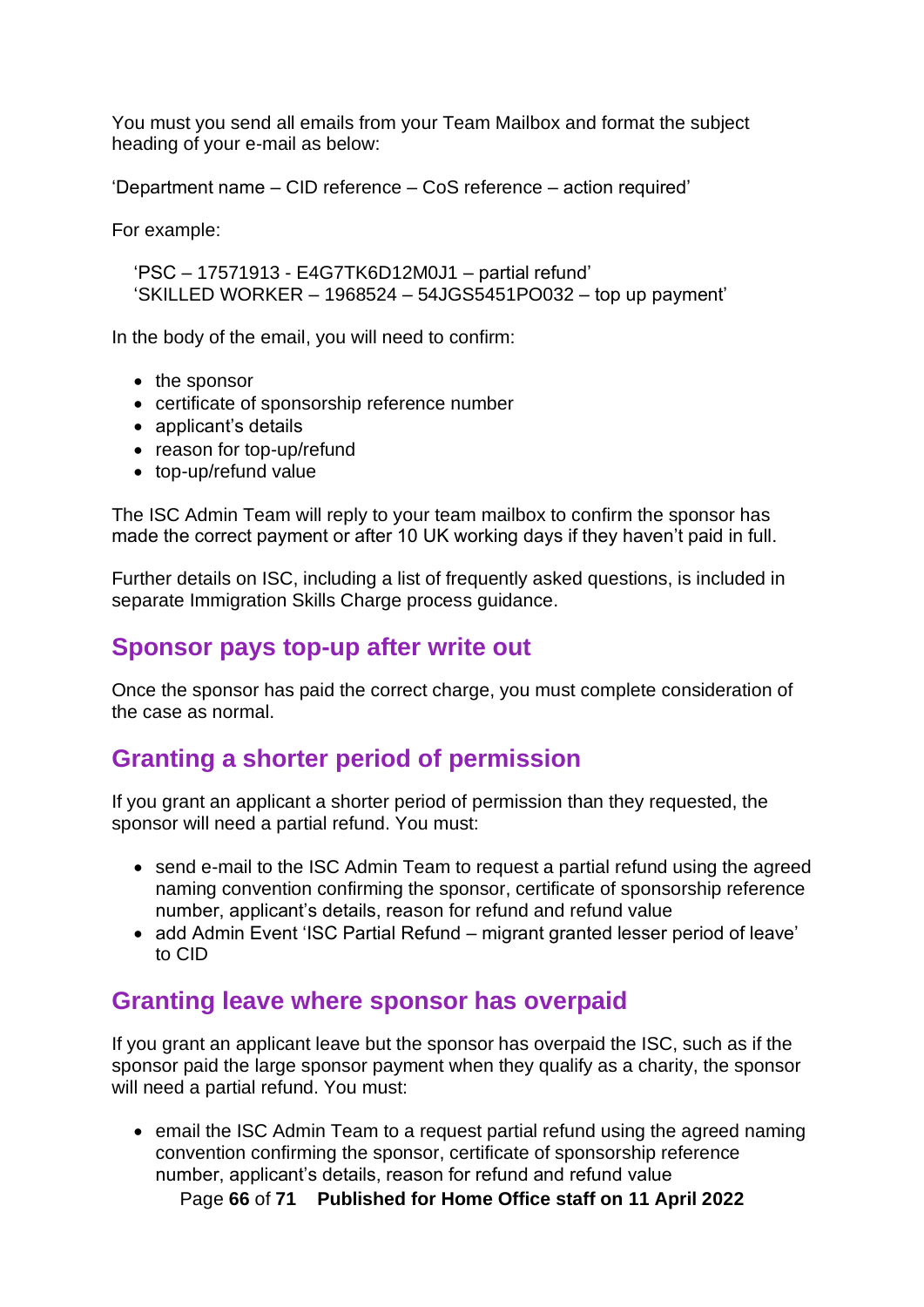• add Admin Event 'ISC Partial Refund – overpayment' to CID

### <span id="page-66-0"></span>**Refusing the application**

If you refuse the application and the sponsor is due a full refund, you do not need to request a refund. The refund will be picked up by the ISC Admin Team using Management Information (MI).

### <span id="page-66-1"></span>**If the sponsor does not pay the top-up after write out**

You must continue with consideration the application. The appropriate Admin Event must be added to CID when refusing case, for example:

- 'Refusal Reason ISC only'
- where the **only** ground for refusal is the sponsor has not paid the necessary ISC **and** we have given them at least 10 UK working days from the date of the appointment / initial case consideration to pay it
- 'Refusal Reason ISC plus other'
- where the sponsor has paid the incorrect ISC but this is not the only reason for refusing the application

#### **Related content**

**[Contents](#page-1-0)** Immigration Skills Charge process guidance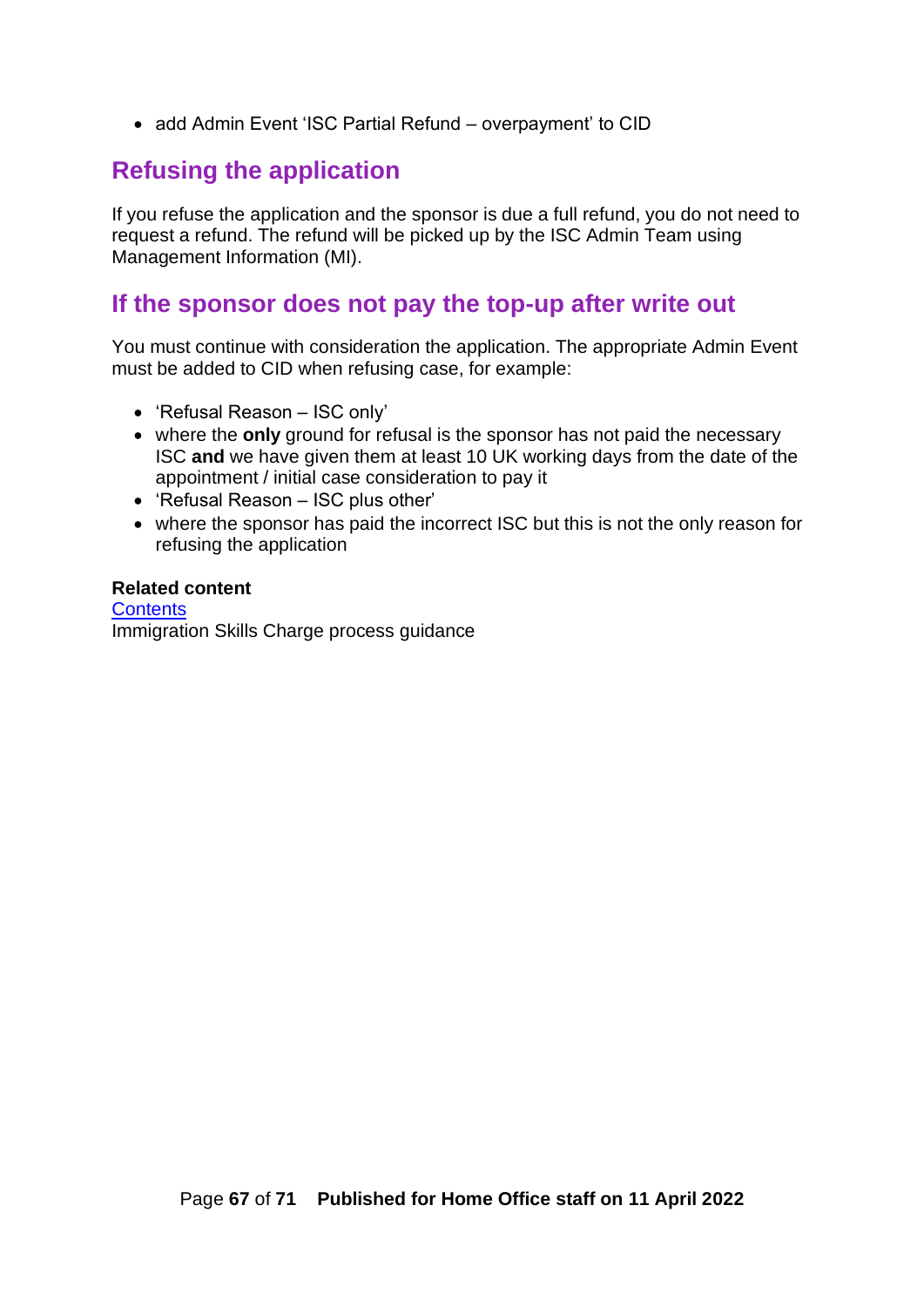# <span id="page-67-0"></span>Evidence of overseas work and permitted absences

This section tells you what documents an applicant should be able to provide to show they have worked outside the UK for the sponsor and linked businesses for the period required as outlined in the [overseas work requirement](#page-29-0) section of this guidance.

Their evidence should show they have worked for the sponsor and/or any eligible linked businesses outside the UK for at least the required period (usually 12 months), and that from the start of that period to the date of application, they have continuously worked for the sponsor and any linked businesses (whether in or out of the UK).

If there were any breaks in the continuous period of work, the applicant must be able to demonstrate that these were for [permitted absences.](#page-68-1) An applicant who has undertaken permitted absences must still demonstrate they accumulated the required amount of overseas work for the sponsor and linked businesses.

You should request information in accordance with this guidance: [Requesting more](#page-60-0)  [information.](#page-60-0)

## <span id="page-67-1"></span>**Evidence of work**

If required, the applicant must be able to supply documents to show they have worked for the sponsor and/or linked businesses for the required period. These documents should cover the whole period from the first month working outside the UK to the date of application (with the last document dated no more than 31 days before the date of application). This will normally be in the form of:

- **payslips**: these must be formal payslips issued by the employer or linked overseas business showing the employer's name - if payslips are printouts of online payslips, they must provide a letter from the employer, confirming the information on the payslips is accurate; this letter can be posted, faxed or scanned and emailed to you - the letter must be on company headed paper, and must be signed by a senior official
- **personal bank or building society statements**: these must clearly show the applicant's name, account number, date of statement, the financial institution's name and logo and transactions between the applicant and their sponsor covering the full specified period:
	- o you can accept ad hoc bank statements printed on the bank's letterhead as evidence (this does not include mini-statements from automatic teller machines (ATMs))
	- o you can accept electronic bank statements if they contain all of the details listed above - applicants must also provide a supporting letter from their bank, on company headed paper, confirming the authenticity of the

Page **68** of **71 Published for Home Office staff on 11 April 2022**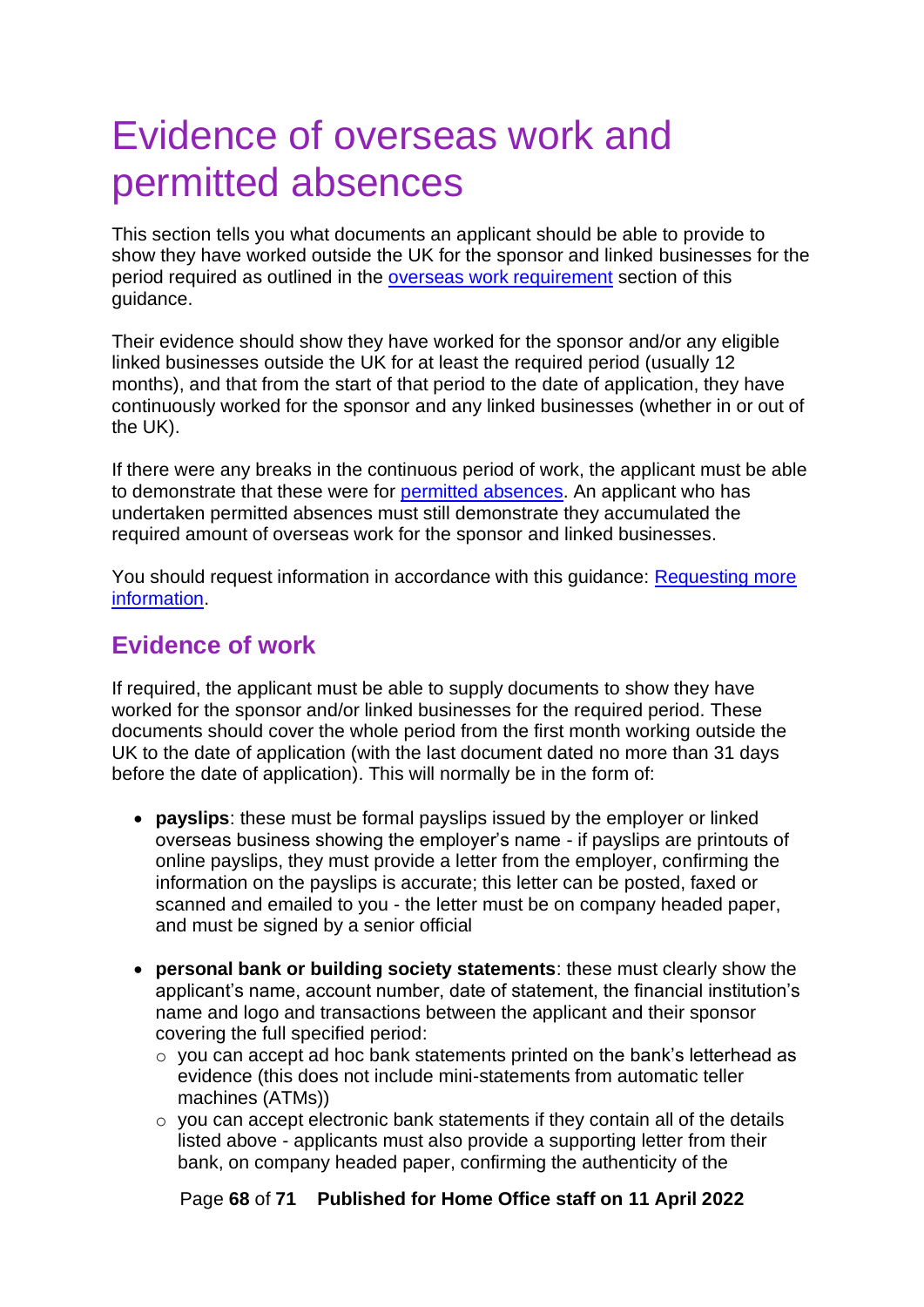statements and with the official stamp of the bank on every page of the electronic bank statements

• **building society passbooks**: these must clearly show the applicant's name, account number, financial institution's name and logo, and transactions between the applicant and their sponsor or linked business covering the full specified period immediately before the date of the application

If evidence of work is not available in the above format, the applicant may provide alternative evidence (see [missing evidence](#page-70-0) below).

Sponsors of Senior or Specialist Workers, Graduate Trainees and UK Expansion Workers are required to retain evidence to show that the applicant has the required level of experience. If they are not able to supply this evidence, they may be in breach of their sponsor duties.

## <span id="page-68-0"></span>Evidence of self-employment for Service Suppliers

Service suppliers who are self-employed independent professionals must have worked in sectors relevant to the service they will provide for at least 12 months immediately before they apply. This can include both employed work and selfemployed work. If you request evidence of a service supplier's professional experience, you should request they evidence their employed work as outlined above. Any self-employed work should be evidenced by the following:

- invoices for work done
- a copy of the accounts of the business
- an accountant's letter confirming the activity of the business and the profits achieved
- leases on business premises (where applicable)
- advertisements and publicity material for the business
- business bank statements and/or personal bank statements to show the receipt of the income of the business

## <span id="page-68-1"></span>**Permitted absences**

If you ask the applicant to provide evidence of their overseas work, you must, at the same time, ask the applicant to provide evidence that any absences from that work are permitted. This can include the following:

- statutory maternity, paternity, parental, or shared parental leave
- statutory adoption leave
- sick leave
- assisting with a national or international humanitarian or environmental crisis, with the agreement of the sponsor group
- taking part in legally organised industrial action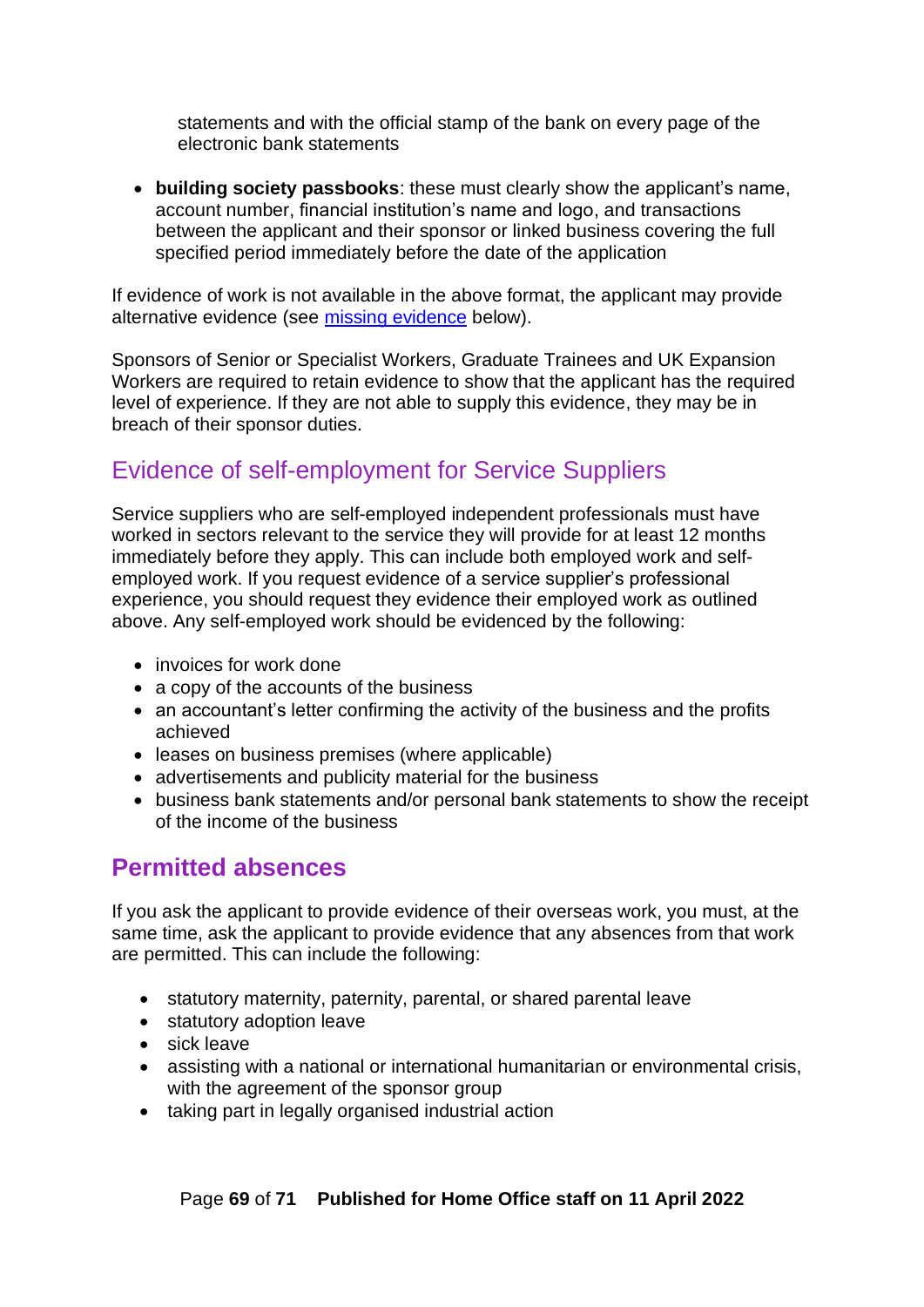## <span id="page-69-0"></span>Evidence of statutory maternity, paternity, parental, shared parental, or adoption leave

The applicant should normally evidence these absences by providing **2** of the following:

- birth or adoption certificates, containing the names of the parents or adoptive parents of the child for whom the leave was taken
- a letter from their sponsor or linked overseas business, on company headed paper, confirming the start and end dates of leave
- payslips or personal bank or building society statements or building society passbook covering the entire period of leave, as well as the 12 months working, showing statutory maternity, paternity, parental, shared parental, or adoption payments to the applicant (if the applicant received such payments)

## <span id="page-69-1"></span>Evidence of sick leave

The applicant should normally evidence these absences by providing **both** of the following:

- a letter from their sponsor or linked overseas business, on company headed paper, confirming the start and end dates of the applicant's leave
- payslips or personal bank or building society statements or building society passbook covering the entire period of leave, as well as the 12 months working, showing the applicant's statutory sick pay and/or sick pay from their health insurance, if relevant

## <span id="page-69-2"></span>Evidence for assisting in a national or international humanitarian or environmental crisis or taking part in strike action

The applicant should normally evidence these absences by providing **both** of the following:

- a letter from their sponsor or linked overseas business, on company headed paper, confirming the start and end dates of the applicant's leave
- payslips or personal bank or building society statements or building society passbook covering the entire period of leave, as well as the 12 months working, showing the applicant's pay

If the applicant is unable to provide a letter from their sponsor or linked overseas business, they must provide a full explanation of why the document cannot be provided, together with any other relevant documents, from an official source and which are independently verifiable, showing the duration of and reason for each such period of absence.